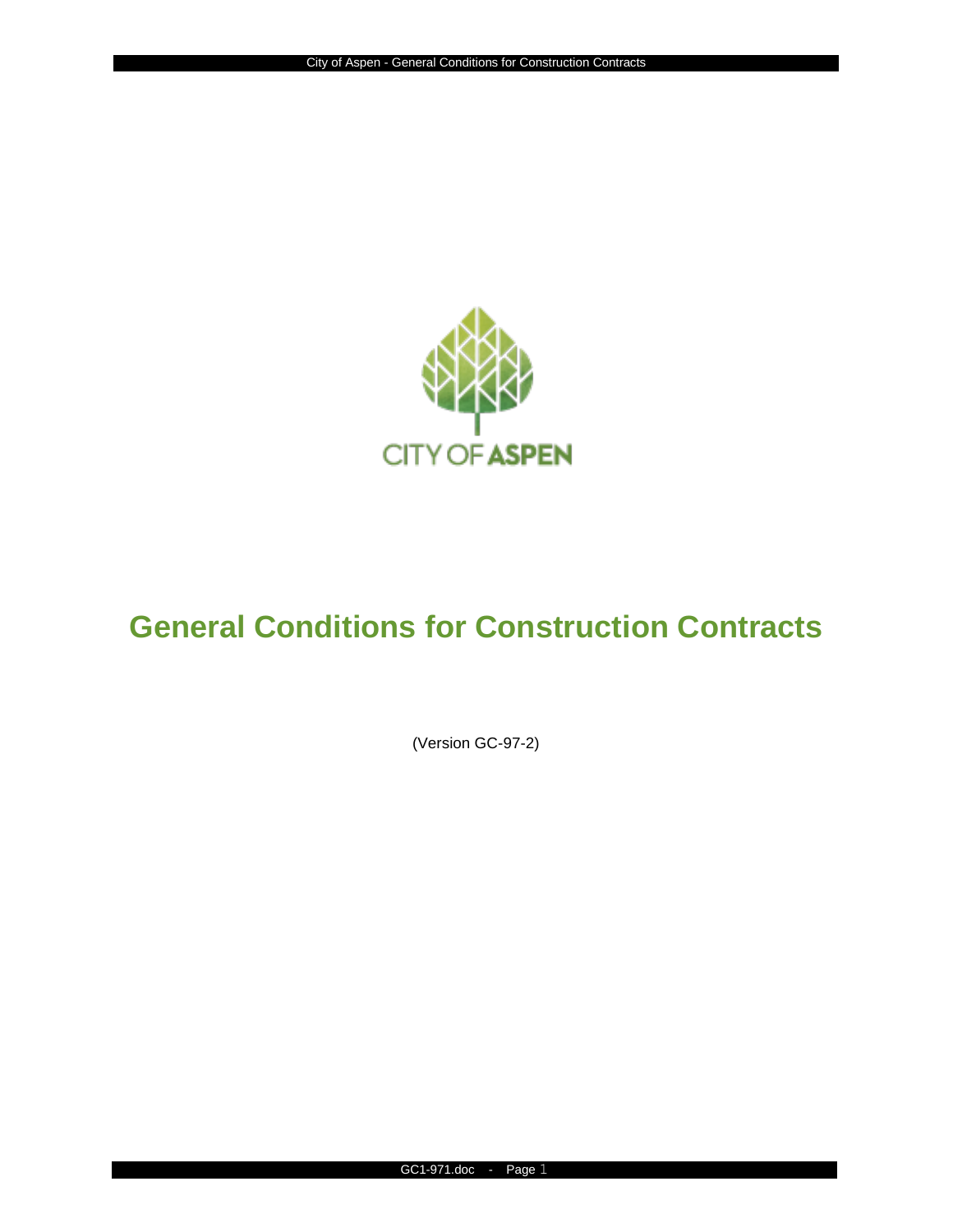# **CITY OF ASPEN, COLORADO**

# **GENERAL CONDITIONS FOR CONSTRUCTION CONTRACTS**

**(Version GC-97-2)** 

#### **TABLE OF CONTENTS**

Article 1 - Abbreviations, Definitions, and Provisions of General Applicability.

| 1.1.                                    | <b>Abbreviations</b> |  |  |  |  |
|-----------------------------------------|----------------------|--|--|--|--|
| .                                       | <b>Definitions</b>   |  |  |  |  |
| <b>Article 2 - Preliminary Matters.</b> |                      |  |  |  |  |

## Article 3 - Contract Documents, Intent, Amending, Ownership, Escrow Bid Documents

| $\sim$ $\sim$ | $_{\text{mtr}}$<br> |  |
|---------------|---------------------|--|
| $\sim$ $\sim$ |                     |  |
|               |                     |  |

#### Article 4 - Availability of Lands, Physical Conditions, Reference Points.

| 4.1    | Availability of Lands                        |  |
|--------|----------------------------------------------|--|
| 4.2.   | <b>Physical Conditions</b>                   |  |
| 4.2.1  | <b>Exploration and Reports</b>               |  |
| 4.2.2  | <b>Existing Structures</b>                   |  |
| 4.2.3. | Report of Differing Conditions               |  |
| 4.2.4  | Engineer's Review                            |  |
| 4.2.5  | <b>Possible Document Change</b>              |  |
| 4.2.6. | Possible Price and Time Changes              |  |
| 4.3.   | Physical Conditions - Underground Facilities |  |
| 4.3.1  | Shown or Indicated                           |  |
| 4.3.2. | Not Shown or Indicated                       |  |
| 4.4.   | Land Surveys & Reference Points              |  |
| 4.5.   | Protection of Existing Vegetation            |  |
| 4.6.   | Hazardous Materials                          |  |
| 4.7    | Contractor's Representations                 |  |

#### Article 5 - Bonds, Indemnification, Liability, and Insurance

| 5.1<br>J.L | Performance, Payment, Maintenance and Other Bonds |  |
|------------|---------------------------------------------------|--|
| $\sim$     |                                                   |  |
| -5.2       | : Insurance<br>`ontractor's<br>                   |  |
| 5/         |                                                   |  |

#### Article 6 - Contractor's Responsibilities.

| 6.1       | <b>General Responsibilities</b> |  |
|-----------|---------------------------------|--|
| 6.2       | Supervision and Superintendence |  |
| 6.3.      | Labor, Materials, and Equipment |  |
| $64 - 6'$ |                                 |  |
| 6.8       |                                 |  |
| 6.9       | Sub-contracting                 |  |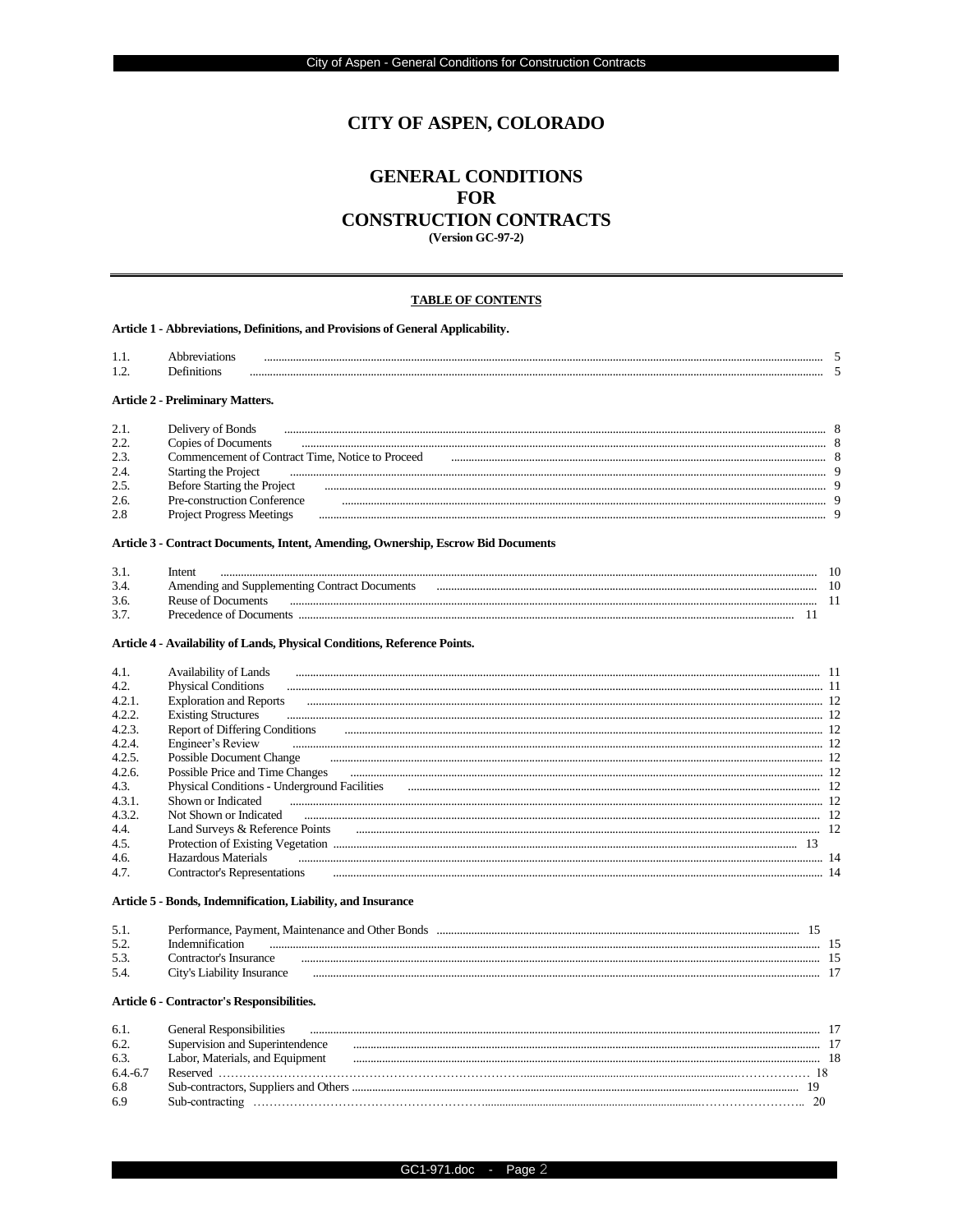| Article 7 - Other Work.                            |  |
|----------------------------------------------------|--|
| <b>Related Work at Site</b>                        |  |
| Coordination                                       |  |
| Article 8 - City's Responsibilities.               |  |
|                                                    |  |
| Article 9 - Engineer's Status During Construction. |  |
| City's Representative                              |  |
|                                                    |  |

| 9.2  |                                           |    |
|------|-------------------------------------------|----|
| 9.3. | <b>Project Representation</b>             |    |
| 9.4  | Clarification and Interpretation          | 26 |
| 9.5. | Authorized Variations in Work             | ን6 |
| 9.6. | Rejecting of Defective Work               |    |
| 9.7  | Shop Drawings, Change Orders and Payments |    |
| 9.8  |                                           |    |
| 9.9  |                                           |    |
| 9.10 |                                           |    |

## Article 10 - Changes in the Work.

| 10.1. | <b>City Initiated Changes</b>                     |  |
|-------|---------------------------------------------------|--|
|       | 10.2. Work Directive Change                       |  |
| 10.3. | Change Order                                      |  |
|       | 10.4. Contractor Change Request                   |  |
| 10.5. | Down Time                                         |  |
|       | 10.6. Submittal Requirements and Waiver of Claims |  |
|       |                                                   |  |

## **Article 11 - Changes of Contract Price.**

| 11.1. | <b>Contract Price Adjustments</b>          |  |
|-------|--------------------------------------------|--|
| 11.2  | <b>Contract Time Adjustments</b>           |  |
|       | 11.3 Force Account Work                    |  |
| 114   | Contract Sum Determination                 |  |
|       | 11.5. Cost and Pricing Data                |  |
| 11.6  | Variation in Quantity of Unit Priced Items |  |
|       |                                            |  |

#### Article 12 - Reserved.

#### Article 13 - Warranty and Guarantee (Maintenance Bond); Tests and Inspection; Correction, Removal or Acceptance of Defective Work.

| Warranty                                      |                |
|-----------------------------------------------|----------------|
| 13.2. Access to Work                          | 3 <sub>1</sub> |
| Tests and Inspections                         | 31             |
| 13.4. Uncovering Work                         |                |
| 13.5. City May Stop the Work                  |                |
| 13.6. Correction or Removal of Defective Work |                |
| 13.7 Correction Period                        |                |
| 13.8. Acceptance of Defective Work            |                |
| 13.9. City May Correct Defective Work         |                |
| 13.10 Unauthorized Work                       |                |
|                                               |                |

## Article 14 - Payments to Contractor and Completion.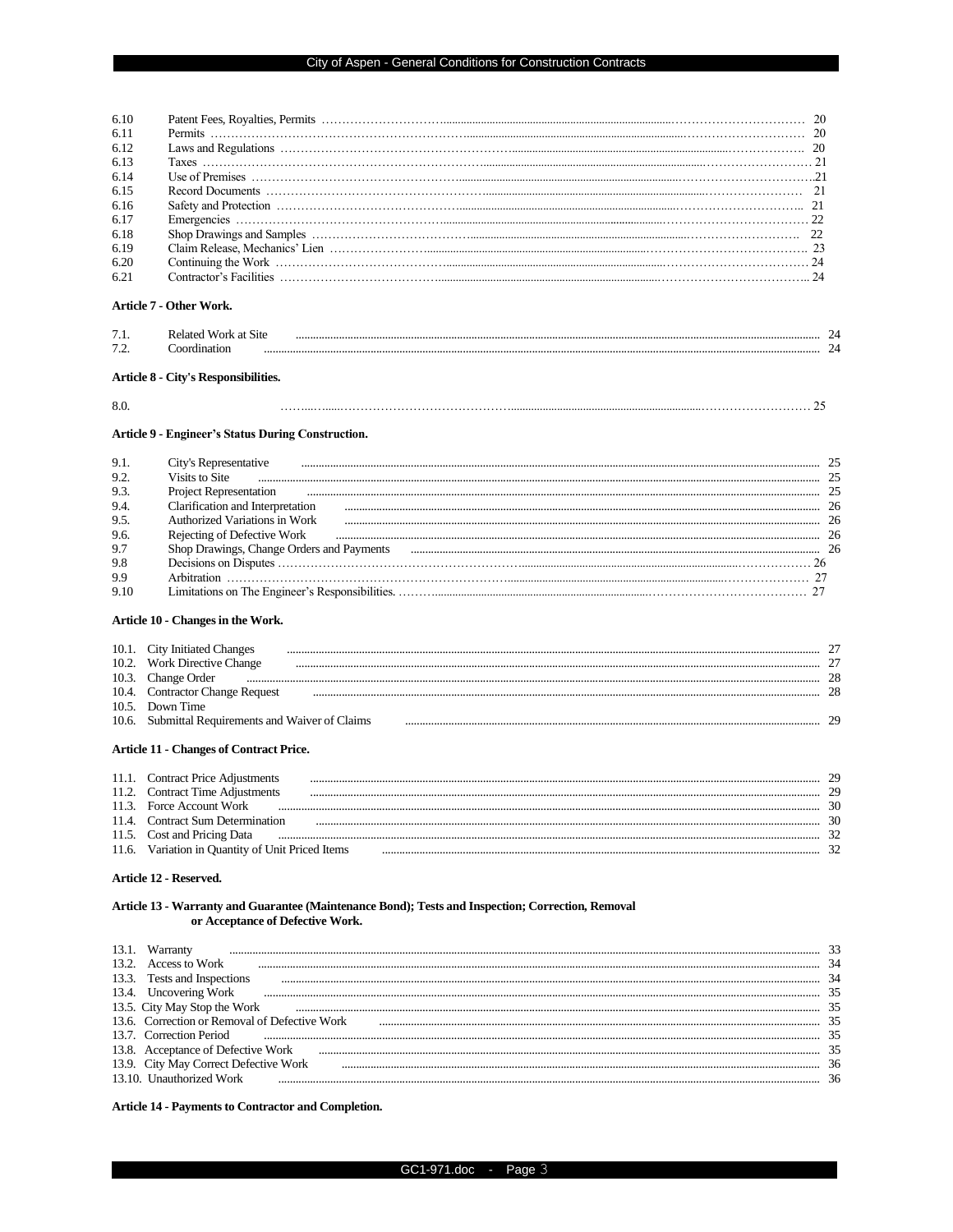| Determination of Work Value                  |  |
|----------------------------------------------|--|
| 14.2. Application for Progress Payment       |  |
| 14.3. Contractor's Warranty of Title         |  |
| 14.4. Engineer's Review of Progress Payments |  |
| 14.5. Substantial Completion                 |  |
| 14.6. Partial Utilization                    |  |
| 14.7. Final Inspection                       |  |
| 14.8. Final Progress Payment                 |  |
|                                              |  |
| 14.10. Contractor's Continuing Obligation    |  |
|                                              |  |

## Article 15 - Suspension of Work and Termination.

| . .    |  |  |
|--------|--|--|
| 15 U   |  |  |
| $\sim$ |  |  |

#### Article 16 - Miscellaneous.

|       | Nondiscrimination                         |    |
|-------|-------------------------------------------|----|
| 16.2. | <b>Giving Notice</b>                      |    |
|       | 16.3. Computation of Time                 |    |
| 16.4. | General                                   |    |
| 16.5. | <b>Independent Contractor Status</b>      |    |
| 16.6. | <b>Prohibited Interest</b>                |    |
| 16.7. |                                           |    |
| 16.8. | Payments Subject to Annual Appropriations |    |
|       | 16.9. Contractor Acceptance               |    |
|       | 16.10. Successors and Assigns             |    |
|       | 16.11. Third Parties                      |    |
|       | 16.12. Waiver                             |    |
|       | 16.13. Agreement Made in Colorado         |    |
|       | 16.14. Attorneys' Fees                    |    |
|       | 16.15. Waiver of Presumption              |    |
|       | 16.16. Severability Clause                |    |
|       | 16.17. Audit and Records                  |    |
|       | $1618$ Audit                              | 46 |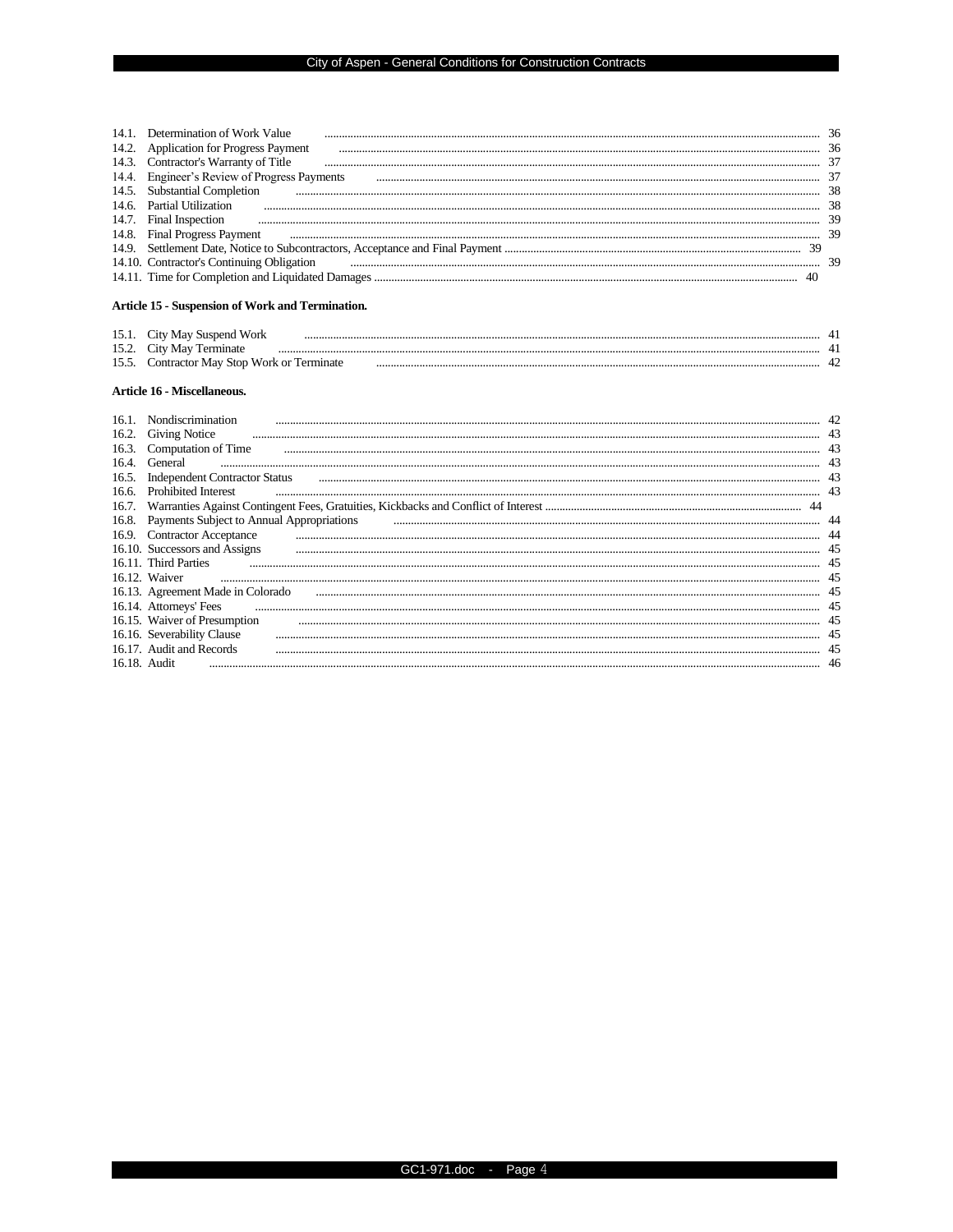# **INTRODUCTION**

The Contract Documents are complementary, and what is required by any one shall be as binding as if required by all, unless certain services or equipment are specifically excluded. These General Conditions have been prepared to be incorporated by reference into the Contract entered into between the City and the Contractor. In the event of conflict or inconsistency among the Contract Documents, the order of precedence set forth in the Contract for Construction shall govern the interpretation of the Contract between the City of Aspen and the Contractor. Words and abbreviations which have well-known technical or trade meanings are used in the Contract Documents in accordance with their recognized meanings, provided however that those terms required to be defined in the Proposal by the Contractor shall have the meaning given to them in the Proposal to the extent that they are not in conflict with any other part or term of the Contract Documents.

### **ARTICLE 1 - DEFINITIONS**

1.1. Whenever the words, forms, or phrases defined herein, or pronouns used in their place occur in the Contract Documents, the intent and meaning shall be interpreted as follows:

| ASCE          | American Society of Civil Engineers                                             |
|---------------|---------------------------------------------------------------------------------|
| <b>NACE</b>   | National Society for Corrosion Engineers                                        |
| <b>SSPC</b>   | Special Society for Paint Council                                               |
| <b>AASHTO</b> | American Association of State Highway and Transportation Officials              |
| AIA           | <b>American Insurance Association</b>                                           |
| <b>SICS</b>   | American Institute of Steel Construction                                        |
| <b>AISI</b>   | American Iron and Steel Institute                                               |
| <b>ANSI</b>   | American National Standards Institute                                           |
|               | (formerly ASA and USASI)                                                        |
| <b>ASME</b>   | American Society of Mechanical Engineers                                        |
| <b>ASTM</b>   | American Society for Testing and Materials                                      |
| AWG           | American Wire Gauge                                                             |
| AWS           | <b>American Welding Society</b>                                                 |
| <b>BAFO</b>   | <b>Best and Final Offer</b>                                                     |
| <b>CDOT</b>   | Department of Transportation, State of Colorado                                 |
| O&M           | <b>Operations and Maintenance</b>                                               |
| <b>DHA</b>    | Detailed Hazards Analysis                                                       |
| <b>EBD</b>    | <b>Escrow Bid Documents</b>                                                     |
| <b>EIA</b>    | <b>Electronic Industries Association</b>                                        |
| <b>EPA</b>    | United States Environmental Protection Agency                                   |
| <b>FCC</b>    | <b>Federal Communications Commission</b>                                        |
| <b>FHWA</b>   | Federal Highway Administration                                                  |
| <b>FTA</b>    | <b>Federal Transit Administration</b>                                           |
| <b>HVAC</b>   | Heating, Ventilation, and Air Conditioning                                      |
| <b>NBS</b>    | National Bureau of Standards                                                    |
| <b>NEC</b>    | National Electric Code                                                          |
| <b>NTP</b>    | Notice to Proceed                                                               |
| <b>NESC</b>   | National Electric Safety Code                                                   |
| <b>NFPA</b>   | National Fire Protection Association                                            |
| <b>OSHA</b>   | Occupational Safety and Health Administration                                   |
| <b>PHA</b>    | Preliminary Hazards Analysis                                                    |
| <b>SAE</b>    | Society of Automotive Engineers                                                 |
| UL            | Underwriter's Laboratories, Inc.                                                |
| <b>UMTA</b>   | United States Department of Transportation, Urban Mass Transportation Authority |
| UD&FCD        | Urban Drainage and Flood Control District                                       |
| <b>MUTCD</b>  | Manual on Uniform Traffic Control Devices                                       |
|               |                                                                                 |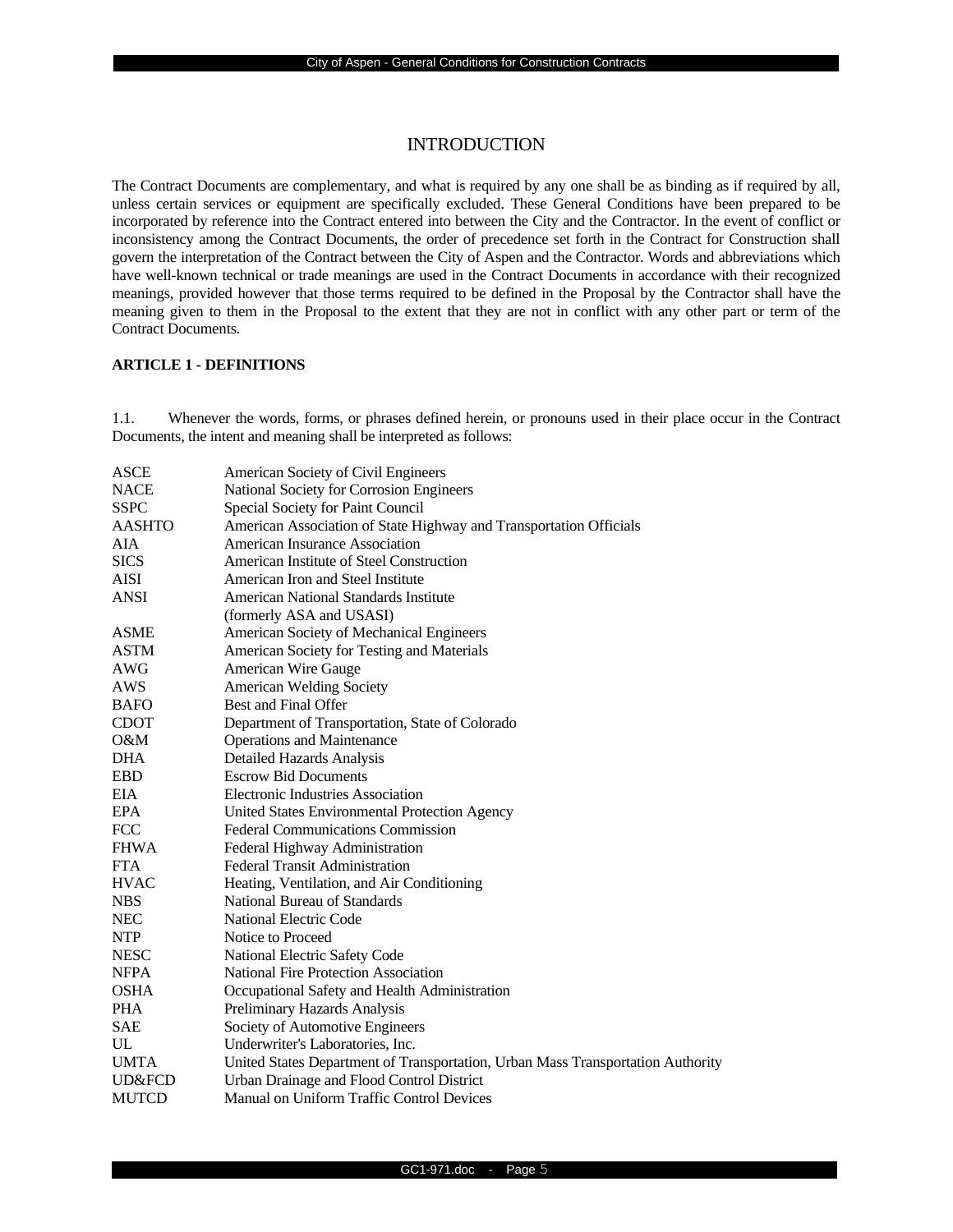1.2. Wherever used in these General Conditions or in the other Contract Documents the following terms have the meanings indicated which are applicable to both the singular and plural thereof:

**Addenda -** Written or graphic instruments issued prior to the opening of Bids which clarify, correct or change the bidding documents, Contract Documents, drawings, details or specifications.

**Bid -** The offer or proposal of the bidder submitted on the prescribed form(s) setting forth the prices for the Work to be performed.

**Bidder -** Any qualified responsible and responsive firm or corporation submitting a Bid for the Work.

**Bid Package -** All information and standard Contract Documents prepared by the City to assist potential bidders to prepare their bids.

**Bonds -** Bid, performance, payment, maintenance bonds and other acceptable instruments of financial security, furnished by the Contractor and his/her surety in accordance with the Contract Documents.

**Change Order -** A written order to the Contractor authorizing an addition, deletion or revision in the Work within the general scope of the Contract Documents, or authorizing an adjustment in the Contract Price or Contract Time, issued on or after the Effective Date of the Contract for Construction.

**City or Owner -** The City of Aspen in Pitkin County, Colorado.

**Contract -** All contract documents attached to the Contract for Construction and made a part thereof as provided herein.

**Contract Documents -** The Contract including Invitation to Bid, Instructions to Bidders, Bid Proposal, Addenda, General Conditions, Special Conditions, Contract for Construction, Bid Bond, Notice of Award, Payment, Performance, and Maintenance Bonds, Drawings identified in the Contract Documents or attached as part of the Bid, and Specifications identified in the invitation to Bid or attached as part of the Bid, Affidavit of Compliance form, Liquidated Damages form, Contractor's License form, Daily Construction Log form, Progress Pay Estimate form, and Insurance Certificates.

**Contract for Construction -** The written agreement between City and Contractor covering the Work to be performed.

**Contractor -** The qualified responsible and responsive firm or corporation with whom the City has entered into the Contract for Construction.

**Contract Price -** The moneys payable by the City to the Contractor under the Contract Documents as stated in the Contract for Construction (subject to the provisions of paragraph 11.4.), except for the Minor Contract Revisions item(s) which are subject to the City's written authorization for expenditure.

**Contract Time -** The number of the consecutive calendar days or the working days and/or the deadline set in the Contract Documents for the completion of the Work.

**Daily Construction Log -** The form furnished by the City Engineering Department, used by the City Project Inspector to record the Contractor's daily work quantities and project events. Daily construction log is the only verified justification for payment to the Contractor.

**Defective -** An adjective which when modifying the word Work refers to Work that is unsatisfactory, faulty or deficient, or does not conform to the Contract Documents, or does not meet the requirements of any inspection, reference standard, test or approval referred to in the Contract Documents, or has been damaged prior to the Engineer's recommendation of final payment (unless responsibility for the protection thereof has been assumed by the City at Substantial Completion in accordance with paragraph 14.5 or 14.6).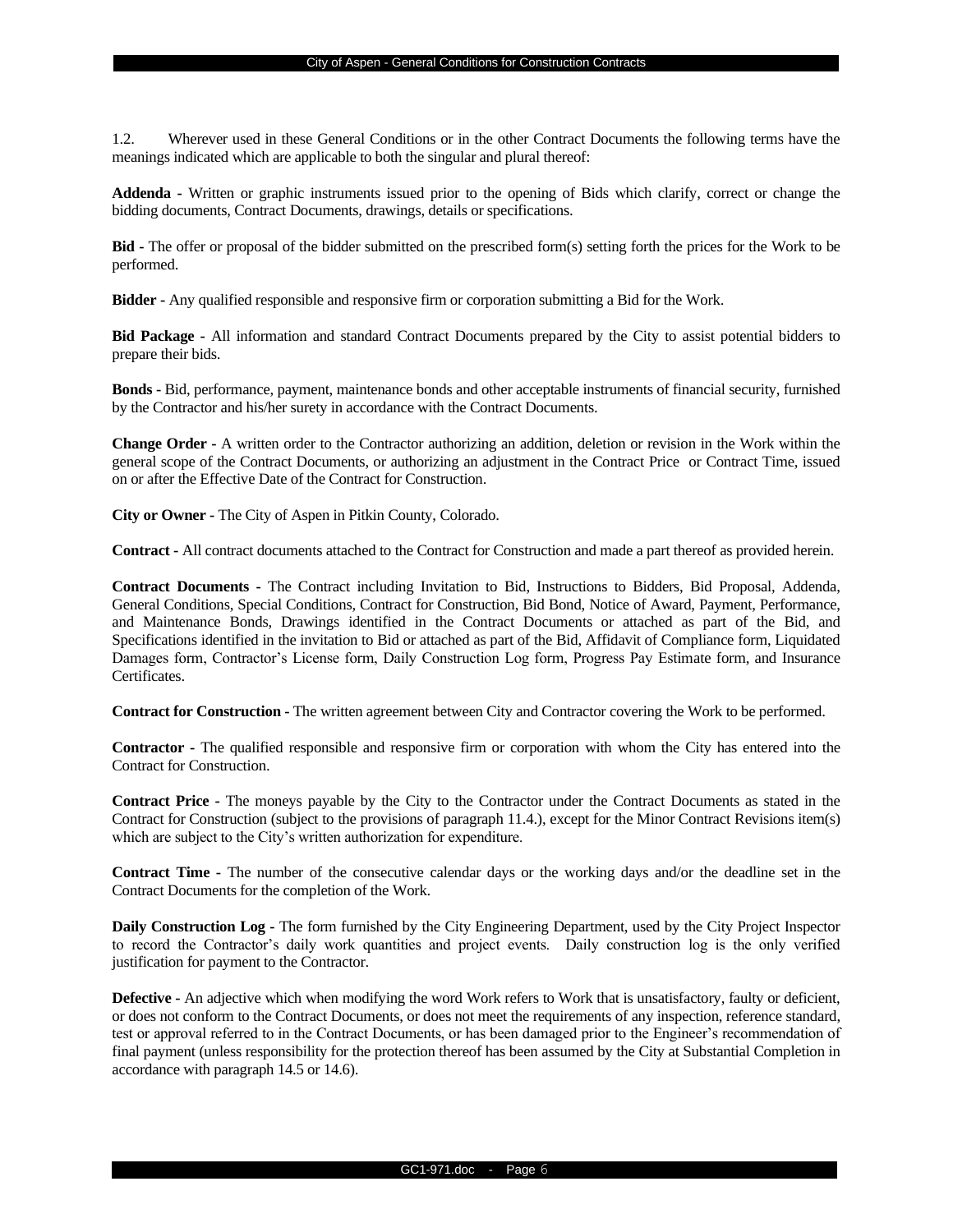**Drawings -** The part of the Contract Documents which show the character and scope of the Work to be performed and which have been prepared or approved by the Engineer.

**Effective Date of the Contract for Construction -** The date indicated in the Agreement on which it becomes effective, but if no such date is indicated it means the date on which the Agreement is signed and delivered by the last of the two parties to sign and deliver.

**Engineer -** The person, firm, corporation or the City Engineer, named as such in the Contract Documents.

**Field Order -** A written order affecting a change in the Work not involving an adjustment in the Contract Time, issued by the Engineer to the Contractor during construction.

**Hazardous Materials** - The term "Hazardous Materials" shall have the meaning set forth at 42 U.S.C. ' 9601(14) and regulations promulgated pursuant thereto.

**Laws and Regulations; Laws or Regulations -** Laws, rules regulations, ordinances, procurement code and/or orders.

**Notice of Award -** The written notice by the City to the apparent successful bidder stating that upon compliance by the apparent successful bidder with the conditions precedent enumerated therein, within the time specified, the City will sign and deliver the Contract.

**Notice to Proceed -** A written notice given by the City to the Contractor fixing the date on which the Contract Time will commence to run and on which Contractor shall start to perform Contractor's obligations under the Contract Documents.

**Partial Utilization -** Placing a portion of the Work in service for the purpose for which it is intended (or a related purpose) before reaching Substantial Completion for all the Work.

**Procurement Code -** Title 4 of the City of Aspen Municipal Code.

**Progress Pay Estimate -** The form furnished by the City Engineering Department, which is to be used to record, approve, and process payment when the Contractor requests progress or final payments and which is to include such supporting documentation as is required by the Contract Documents.

**Project -** The total construction of which the Work to be provided under the Contract Documents may be the whole, or a part as indicated elsewhere in the Contract Documents.

**Project Inspector -** The authorized Civil Engineer or Civil Engineering Technician, designated by the City Engineer to observe construction, materials placement and testing and to prepare the Daily Construction Logs and field reports.

**Punch List -** A form or letter that lists all incomplete or deficient Bid items, and is prepared upon substantial completion of the Work by the City Project Inspector.

**Shop Drawings -** All drawings, diagrams, illustrations, brochures, schedules and other data which are specifically prepared by or for the Contractor and the sub-contractor to illustrate some portion of the Work and all illustrations, brochures, standard schedules, performance charts, instructions, diagrams and other information prepared by a Supplier and submitted by the Contractor and the Sub-contractor to illustrate material or equipment for some portion of the Work.

**Specifications -** Those portions of the Contract Documents consisting of written technical descriptions of materials, equipment, construction systems, standards and workmanship as applied to the Work and certain administrative details applicable thereto.

**Subcontractor -** A firm or corporation having a direct contract with the Contractor or with any other Sub-contractor for the performance of a part of the Work at the site.

**Substantial Completion -** The Work (or a specified part thereof) has progressed to the point where, in the opinion of the Engineer as evidenced by the Engineer's acceptance, is sufficiently complete, in accordance with the Contract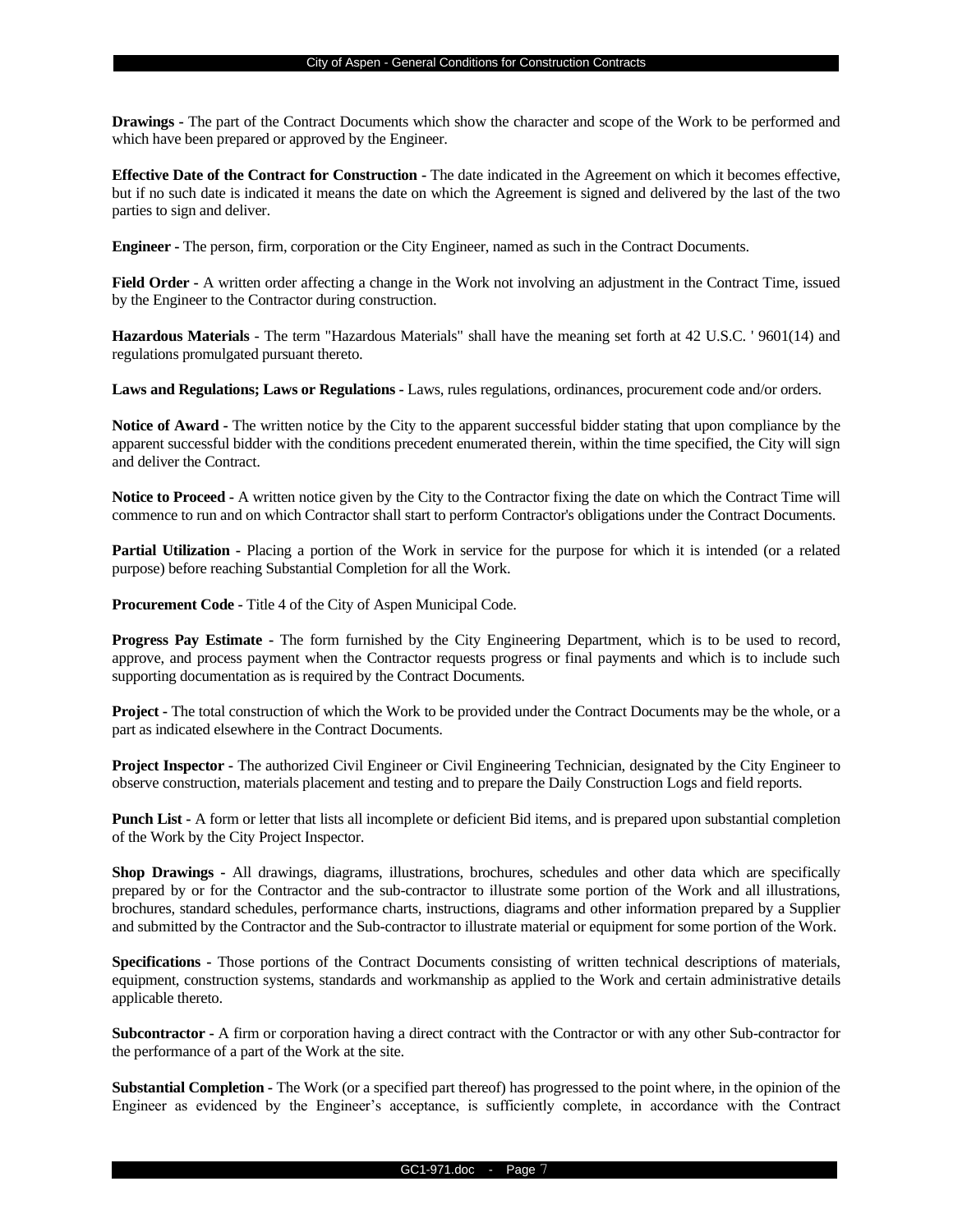Documents, so that the Work can be utilized for the purposes for which it is intended. The terms "substantially complete" and "substantially completed" as applied to any Work refer to Substantial Completion thereof. The term Substantial Completion shall mean one hundred percent (100%) completion of the Work.

**Special Conditions or Special Provisions -** The part of the Contract Documents which amends or supplements these General Conditions.

**Supplier -** A manufacturer, fabricator, supplier, distributor, material-man or vendor who supplies materials or equipment for the Work including that fabricated to a special design but who does not perform labor at the site.

**Underground Facilities -** All pipelines, conduits, ducts, cables, wires, manholes, vaults, tanks, tunnels or other such facilities or attachments, and any encasements containing such facilities which have been installed underground to furnish any of the following services for materials; electricity, gases, steam, liquid petroleum products, telephone or other communications, cable television, water, wastewater and surface runoff removal, traffic or other control systems.

**Unit Price Work -** Work to be paid for on the basis of unit prices.

**Work -** The entire completed construction or the various separately identifiable parts thereof required to be furnished under the Contract Documents. Work is the result of performing services, furnishing labor and furnishing and incorporating materials and equipment into the construction, all as required by the Contract Documents and those not specifically mentioned but necessary for successful completion of the Bid items.

**Written Notice or Written Notice of Amendment -** A written amendment of the Contract Documents, signed by the City and the Contractor on or after the Effective Date of the Contract for Construction and normally dealing with the non-engineering or non-technical rather than strictly Work-related aspects of the Contract Documents

## **ARTICLE 2 - PRELIMINARY MATTERS**

#### *2.1 Delivery of Bonds:*

When Contractor delivers the executed Contracts to the Purchasing Department, the Contractor shall also deliver such Bonds as the Contractor is be required to furnish in accordance with paragraph 5.1.

## *2.2 Copies of Documents:*

The City shall furnish to the Contractor up to three copies (unless otherwise specified in the Special Conditions) of the Contract Documents as are reasonably necessary for the execution of the Work. Additional copies will be furnished, upon request, at the cost of reproduction.

#### *2.3 Commencement of Contract Time, Notice to Proceed:*

Prior to the City issuing a Notice to Proceed, either the City Manager or the Mayor of the City of Aspen shall approve the Contract Documents and shall execute the same. Notwithstanding any representations to the contrary made by City's employees, either directly, indirectly, or by implication, no Contract shall be in effect nor shall be binding upon the City until such time as the Contract is executed by the City pursuant to authority granted in accordance with Section 4-08-040 of the Procurement Code. The City shall issue a Notice to Proceed after either (a) the City Manager has executed the Contract, or (b) The City Council has authorized the execution of the Contract, and the Contractor has executed the Contract and other Contract Documents, and has delivered the specified bonds, Certificates of Insurance, as are required, and any other documents required to be delivered by the Special Conditions and Addenda(s) if any issued. The Contract Time will commence to run on the day indicated in the Notice to Proceed.

*2.4 Starting the Project:*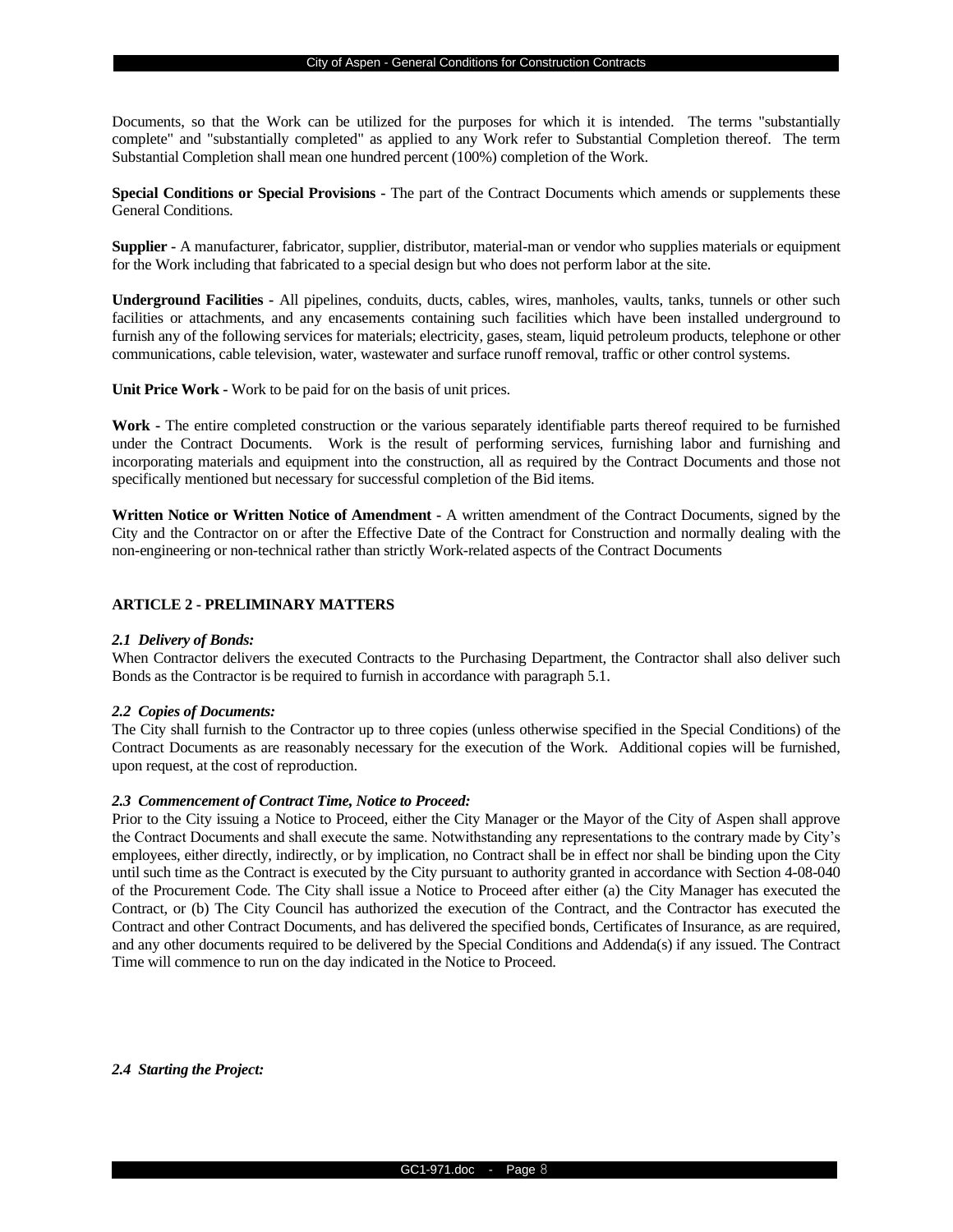The Contractor shall start to perform the Work on the date when the Contract Time commences to run, but no Work shall be done at the site prior to the date on which the Contract Time commences to run and prior to a mandatory preconstruction conference conducted by the City.

#### *2.5 Before Starting the Project:*

Before undertaking each part of the Work, the Contractor shall carefully study and compare the Contract Documents and check and verify pertinent figures shown thereon and all applicable field measurements. The Contractor shall promptly report in writing to the Engineer any conflict, error or discrepancy which Contractor may discover and shall obtain a written interpretation or clarification from the Engineer before proceeding with any Work affected thereby.

2.5.1. Within *Three Days* after the Effective Date of the Contract (unless otherwise specified in the Special Conditions or General Requirements), the Contractor shall submit to the Project Manager for review:

- 2.5.1.1. An estimated progress schedule indicating the starting and completion dates of the various stages of the Work;
- 2.5.1.2. A preliminary schedule of Shop Drawing submissions; and
- 2.5.1.3. Quality Control and Quality Assurance (QA/QC) plan and policy to identify the specific steps the Contractor will take to ensure the highest quality in the constructed Bid items.
- 2.5.1.4. A Work Zone Safety Implementation & Enforcement Plan with specific action process.

2.5.2. Before any Work at the site is started, the Contractor shall deliver to the City and Purchasing Officer, copies of certificates (and other evidence of insurance requested by the City) which the Contractor is required to purchase and maintain.

#### *2.6 Pre-construction Conference:*

Within *Seven (7) Consecutive Calendar Days* after the Effective Date of the Bid Award, and before the Contractor starts the Work at the site, he/she and all of his/her sub-contractors and suppliers shall attend a mandatory pre-construction conference, conducted by the Engineer and others as appropriate to discuss coordination of construction activities, procedures for handling Shop Drawings and other issues, and to establish a working understanding among the parties as to the Work.

#### *2.7 Project Progress Meetings*

The City and the Contractor shall meet *once a week* to review the construction activities, rate of progress, and other project related issues to ensure efficient and smooth progress of work.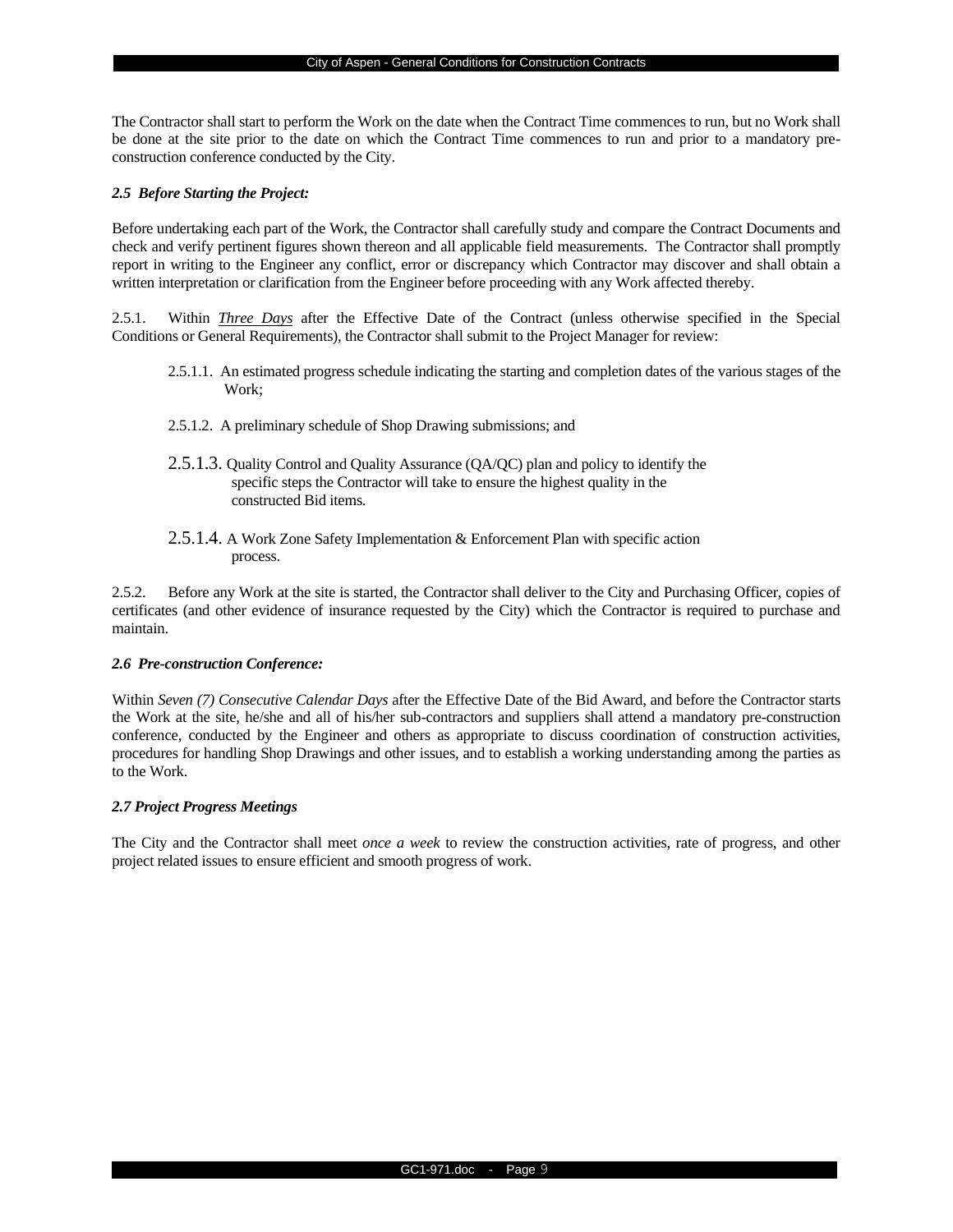## **ARTICLE 3 - CONTRACT DOCUMENTS: INTENT, AMENDING, REUSE**

## *3.1 Intent:*

The Contract Documents comprise the entire agreement between the City and the Contractor concerning the Work. The Contract Documents are complementary; what is called for by one is as binding as if called for by all. The Contract Documents will be construed in accordance with the law of the State of Colorado.

3.1.1. It is the intent of the Contract Documents to describe a functionally complete Project (or part thereof) to be constructed in accordance with the Contract Documents. Any Work, materials or equipment that may reasonably be inferred from the Contract Documents as being required to produce the intended result will be supplied whether or not specifically called for. When words which have a well-known technical or trade meaning are used to describe Work, materials or equipment, such words shall be interpreted in accordance with that meaning. Reference to standard specifications, manuals or codes of any technical society, organization or association, or to the Laws or Regulations of any governmental authority, whether such reference be specific or by implication, shall mean the latest standard specification, manual, code or Laws or Regulations in effect at the time of opening of Bids (or, on the Effective Date of the Contract if there were no Bids) except as may be otherwise specifically stated. However, no provision of any referenced standard specification, manual or code (whether or not specifically incorporated by reference in the Contract Documents) shall be effective to change the duties and responsibilities of the City, the Contractor or the Engineer, or any of their consultants, agents or employees from those set forth in the Contract Documents, nor shall it be effective to assign to the Engineer, or any of the Engineer's consultants, agents or employees, any duty or authority to supervise or direct the furnishing or performance of the Work, or any duty or authority to undertake responsibility contrary to the provisions of Article 9. Clarifications and interpretations of the Contract Documents shall be issued by the Engineer as provided in section 9.4.

3.1.2. If, during the performance of the Work, Contractor finds a conflict, error or discrepancy in the Contract Documents, the Contractor shall so report to the engineer and the City in writing at once and before proceeding with the Work affected thereby and shall obtain a written interpretation or clarification from the Engineer.

## *3.2 Amending and Supplementing Contract Documents:*

The contract Documents may be amended to provide for additions, deletions and revisions in the Work or to modify the terms and conditions thereof in one or more of the following ways:

3.2.1. A formal Amendment of the Contract for Construction;

3.22 A Change Order pursuant to paragraph 10.3. As indicated in Article 11 Contract Price and Contract Time may only be changed by a Change Order or a Written Notice of Amendment.

3.2.3. In addition, the requirements of the Contract Documents may be supplemented, and minor variations and deviations in the Work may be authorized, in one or more of the following ways:

- 3.2.3.1. A Field Order (pursuant to paragraph 9.5);
- 3.2.3.2. The Engineer's approval of a Shop Drawing or sample (pursuant to paragraphs 6.18.5 and 6.18.6); or,
- 3.2.3.3. The Engineer's written interpretation or clarification (pursuant to paragraph 9.4).

## *3.3 Reuse of Documents:*

Neither the Contractor nor any Subcontractor or Supplier or other person or organization performing or furnishing any of the Work under a direct or indirect contract with the City shall have or acquire any title to or ownership rights in any of the design details, drawings or specifications.

## *3.4 Precedence of Contract Documents:*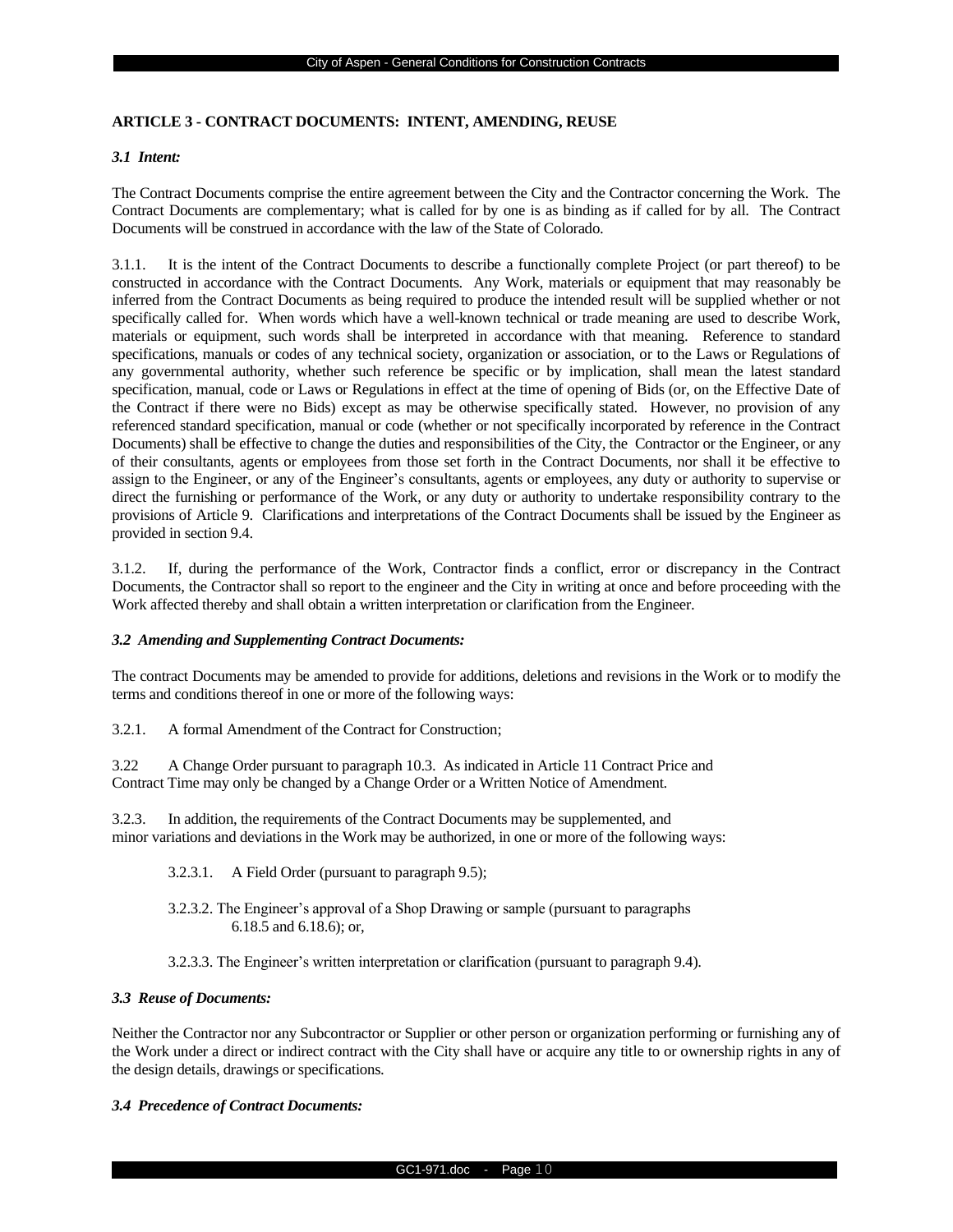The Contract governs over the Contract Documents. A Change Order governs over all other Contract Documents impacted by change. The Special Conditions govern over the General Conditions.

## **ARTICLE 4 - AVAILABILITY OF LANDS: PHYSICAL CONDITIONS: REFERENCE POINTS**

## *4.1 Availability of Lands:*

The City shall furnish, as indicated in the Contract Documents, the lands upon which the Work is to be performed, rights-of-way and easements for access thereto. The Contractor shall have full responsibility with respect to any conditions or provisions contained in applicable easements relating to the lands upon which the Work is to be performed.

#### *4.2 Physical Conditions:*

4.2.1. EXPLORATIONS AND REPORTS: Reference is made to the Special Conditions for identification of those reports of explorations and tests of subsurface conditions at the site that have been utilized by the Engineer in preparation of the Contract Documents. The Contractor may reasonably rely upon the accuracy of the technical data contained in such reports, but not upon non-technical data, interpretations or opinions contained therein or for the completeness thereof for the Contractor's purposes. Except as indicated in the immediately preceding sentence and in paragraph 4.2.6. the Contractor shall have full responsibility with respect to subsurface conditions at the site. Contractor shall not, by virtue of this paragraph, be relieved from exercising ordinary skill and competence with respect to reliance upon the accuracy of the technical data contained in such reports.

4.2.2. EXISTING STRUCTURES: Reference is made to the Special Conditions for identification of those drawings of physical conditions in or relating to existing surface and subsurface structures (except Underground Facilities referred to in paragraph 4.3) which are at or contiguous to the site that have been utilized by the Engineer in preparation of the Contract Documents. The Contractor may reasonably rely upon the accuracy of the technical data contained in such drawings, but not for the completeness thereof for the Contractor's purposes. Except as indicated in the immediately preceding sentence and in paragraph 4.2.6. the Contractor shall have full responsibility with respect to physical conditions in or relating to such structures. The Contractor shall not, by virtue of this paragraph, be relieved from exercising ordinary skill and competence with respect to reliance upon the accuracy of the technical data contained in such drawings.

- 4.2.3. REPORT OF DIFFERING CONDITIONS: If the Contractor believes that:
	- 4.2.3.1. Any technical data on which the Contractor is entitled to rely as provided in paragraphs 4.2.1 and 4.2.2 is inaccurate; or
	- 4.2.3.2. Any physical condition uncovered or revealed at the site differs materially from that indicated, reflected or referred to in the Contract Documents,

Then, the Contractor shall promptly, after becoming aware thereof and before performing any Work in connection therewith (except in an emergency as permitted by paragraph 6.22) notify the City and the Engineer in writing about the inaccuracy or difference.

4.2.4. ENGINEER'S REVIEW: The Engineer will promptly review the pertinent conditions, determine the necessity of obtaining additional explorations or tests with respect thereto and advise the City in writing (with a copy to the Contractor) of the Engineer's findings and conclusions.

4.2.5. POSSIBLE DOCUMENT CHANGE: If the Engineer concludes that there is a material error in the Contract Documents or that because of newly discovered conditions a change in the Contract Documents is required, a Change Order will be issued as provided in Article 10 to reflect and document the consequences of the inaccuracy or difference. 4.2.6. POSSIBLE PRICE AND TIME ADJUSTMENTS: In each such case, an increase or decrease in the Contract Price or an extension or shortening of the Contract Time, or any combination thereof, will be allowable to the extent that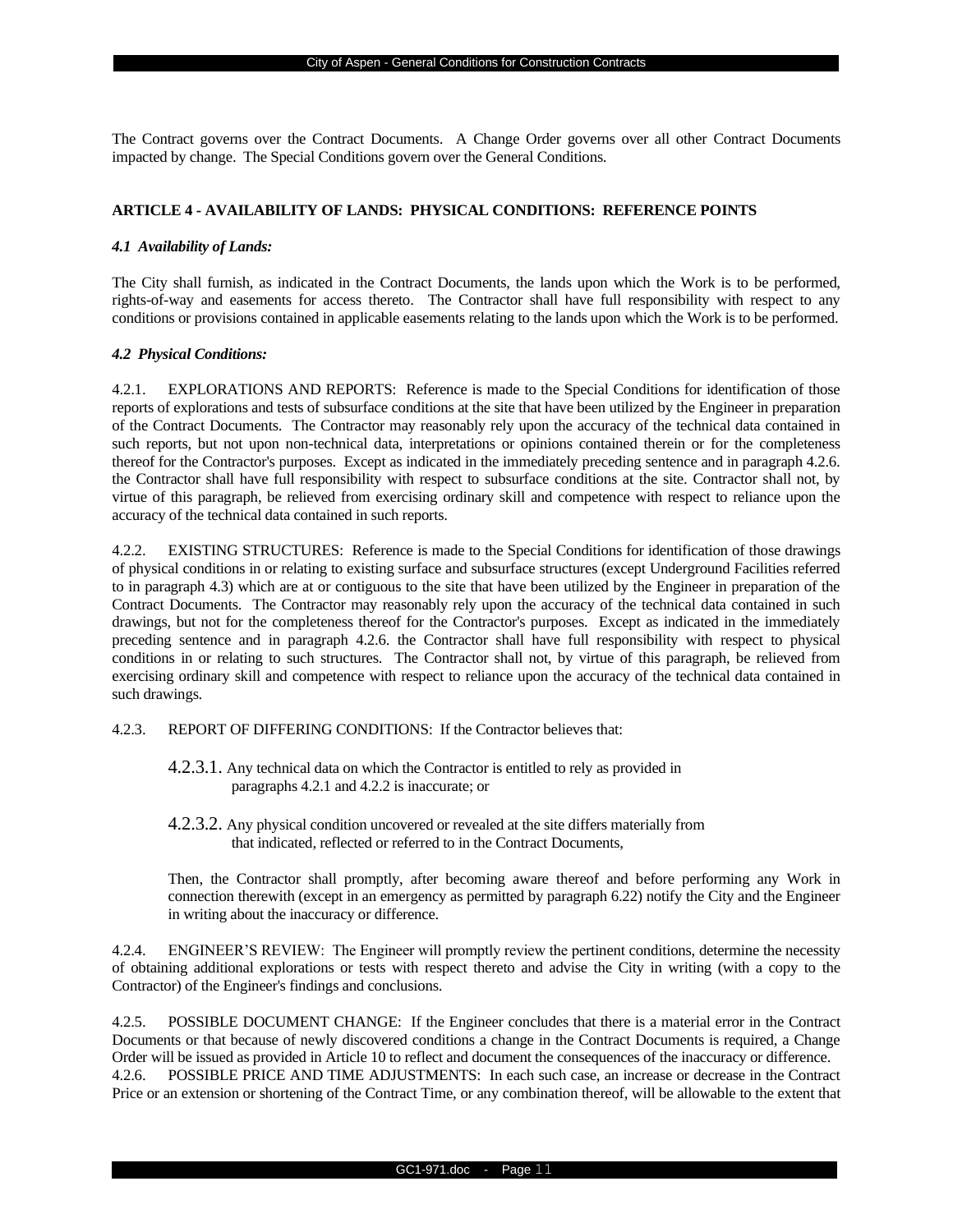they are attributable to any such inaccuracy or difference as described in Section 4.2.3. The Contractor shall meet and obtain approval from the City Engineer or his/her designee prior to implementing any such change in the Work.

#### *4.3 Physical Conditions - Underground Facilities:*

4.3.1. SHOWN OR INDICATED: The information and data shown or indicated in the Contract Documents with respect to existing Underground Facilities at or contiguous to the site is based on information and data furnished to the City or the Engineer by the owners of such Underground Facilities or by others. Unless it is otherwise expressly provided in the Special Conditions:

4.3.1.1. The City and the Engineer shall not be responsible for the accuracy or completeness of any such information or data; and,

4.3.1.2. The Contractor shall have full responsibility for determining the existence of all Underground Facilities, for reviewing and checking and potholing for all such information and data, for locating all Underground Facilities shown or indicated in the Contract Documents, for coordination of the Work with the owners of such Underground Facilities during construction, for the safety and protection thereof as provided in paragraph 6.20 and for repairing any damage thereto resulting from the Work, the cost of all of which will be considered as having been included in the Contract Price or approved as a Change Order.

4.3.2. NOT SHOWN OR INDICATED: If an Underground Facility is uncovered or revealed at or contiguous to the site which was not shown or indicated in the Contract Documents and which Contractor could not reasonably have been expected to be aware of, Contractor shall, promptly after becoming aware thereof and before performing any Work affected thereby (except in an emergency as permitted by paragraph 6.17.1), identify the owner of such Underground Facility and give written notice thereof to that owner and to the City and the Engineer. The Engineer will promptly review the Underground Facility to determine the extent to which the Contract Documents should be modified to reflect and document the consequences of the existence of the Underground Facility, and the Contract Documents will be amended or supplemented to the extent necessary. During such time, Contractor shall be responsible for the safety and protection of such Underground Facility as provided in paragraph 6.16.1. The Contractor shall be allowed an increase in the Contract Price or an extension of the Contract Time, or both, to the extent that they are attributable to the existence of any Underground Facility that was not shown or indicated in the Contract Documents and of which the Contractor could not reasonably have been expected to be aware of such Underground Facility and subject to acceptance and approval by the Engineer.

## *4.4 Reference Points:*

4.4. The City shall provide engineering surveys to establish reference points for construction which in the Engineer's judgment are necessary to enable Contractor to proceed with the Work. Contractor shall be responsible for laying out the Work (unless otherwise specified in the General Requirements), shall protect and preserve the established reference points and shall make no changes or re-locations without the prior written approval of the City. The Contractor shall report to the Engineer whenever any reference point is lost or destroyed or requires relocation because of necessary changes in grades or locations, and shall be responsible for the accurate replacement or relocation of such reference points by a Registered Professional Land Surveyor Licensed in the State of Colorado.

## *4.5 Protection and Restoration of Property and Landscape:*

4.5.1. The Contractor shall be responsible for the preservation of all public and private property and shall protect carefully from disturbance or damage all land and property and shall protect carefully from disturbance or damage all land and monuments and property marks until the Engineer has witnessed or otherwise referenced their location and shall not remove them until directed.

4.5.2. The Contractor shall be responsible for all damage or injury to property of any character, during the prosecution of the Work, resulting from any act, omission, neglect, or misconduct in his manner or method of executing the Work, or at any time due to defective Work or materials, and said responsibility shall not be released until the project shall have been completed and accepted.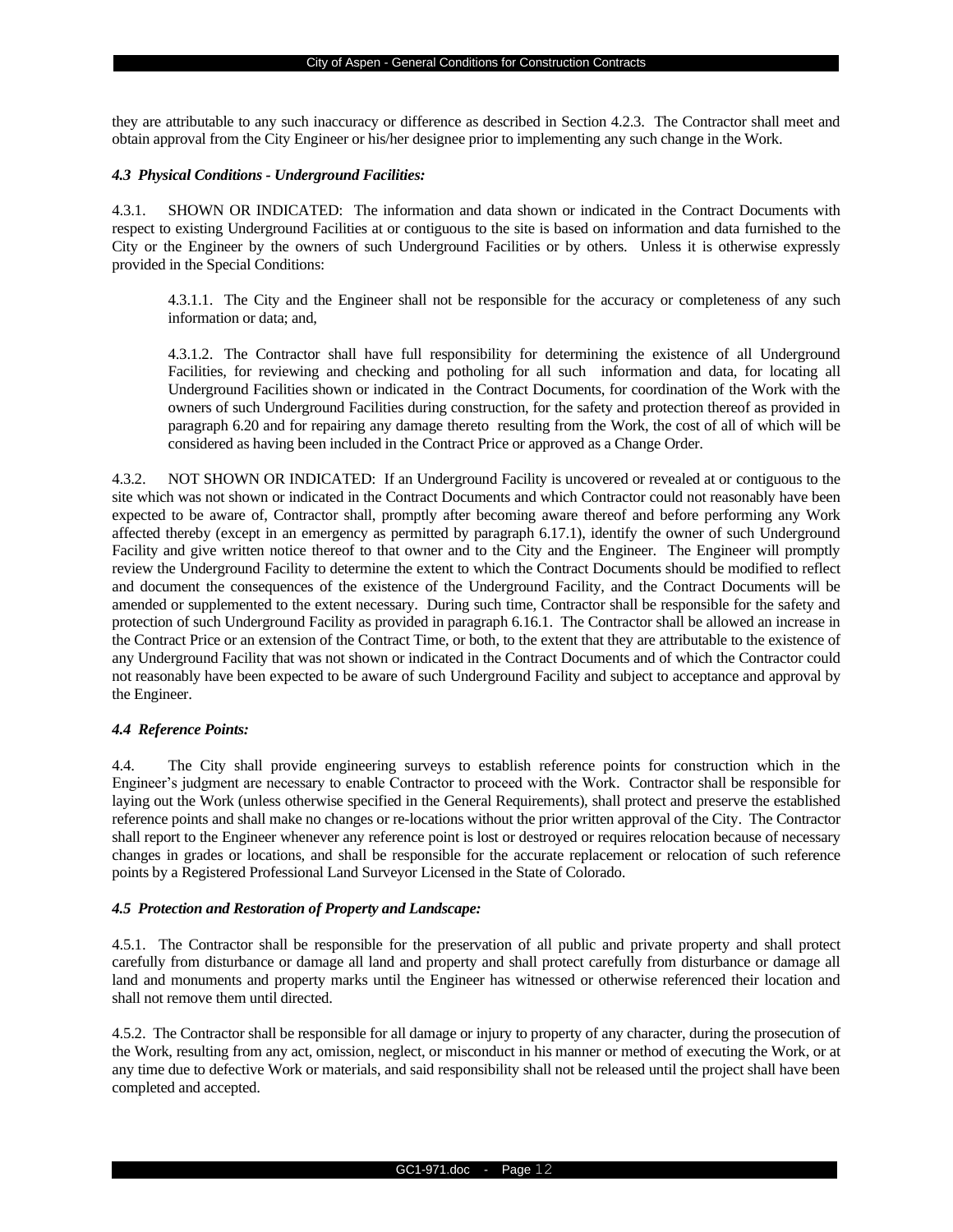4.5.3. When or where any direct or indirect damage or injury is done to public or private property by or on account of any act, omission, neglect, or misconduct by the Contractor in the execution of the Work, or in consequence of the nonexecution thereof by the Contractor, he shall restore, at his own expense, such property to a condition similar or equal to that existing before such damage or injury was done, by repairing, rebuilding, or otherwise restoring as may be directed, or he shall make good such damage or injury in an acceptable manner.

4.5.4. State Highway 82 and the streets within the corporate limits of the City of Aspen are viewed by the City as a community asset which enhances the tourism industry. The City, therefore, desires to save all vegetation and other environmental features except for those which have been specifically identified for removal in the Contract Documents.

4.5.5. Materials storage, equipment parking, vehicle parking and stockpiling excavated materials shall be allowed only in those areas designated by the Engineer.

4.5.6. Specific areas of vegetation and other environmental features to be protected shall be staked, fenced, or otherwise marked in the field by the Engineer. However, the fact that areas of vegetation and other environmental features are not marked shall not necessarily mean that those items are expendable. The Contractor shall perform all his activities in such a manner that the least environmental damage shall result. Any questionable areas or items shall be brought to the attention of the Engineer for approval prior to removal or any damage activity. Damage or destruction of unmarked trees or shrubs which could reasonably have been saved shall therefore be subject to the provisions these General Conditions.

4.5.7. If the fence, staking or marking is knocked down or destroyed by the Contractor, the Architect shall suspend the Work in whole or in part, until the fence or other protection is repaired to the Engineer's satisfaction at the Contractor's expense. Time lost due to such suspension shall not be considered a basis for adjustment of Contract Time or for compensation to the Contractor.

4.5.8. If the Contractor disturbs any of the landscape not called for removal, he/she shall restore those areas as directed at the Contractor's expense.

4.5.9. The City may require that the Contractor replant an area that is damaged. The Work shall be done as directed by the Engineer. If the Contractor is deemed to be responsible, then the replanting shall be done by the Contractor at his/her expense. If the City is responsible, the costs will be reimbursed on a minor contract revisions (MCR) basis unless existing cost proposal covers the Work.

4.5.10. With respect to replacement of trees and shrubs that have been damaged or destroyed, the following conditions shall apply:

4.5.10.1. Trees or shrubs of replaceable size shall be replaced by the Contractor at his/her expense. If he/she fails to do so within a reasonable length of time as determined by the Engineer and prior to the end of the contract time, the replacement value of the trees or shrubs will be deducted from any money due to the Contractor. These values shall be based upon averages derived from current prices of nurseries growing the plants, plus the cost for planting and a guarantee for the first growing season.

4.5.10.2. When trees or shrubs beyond replaceable size have been damaged or destroyed, the value of such trees or shrubs shall be calculated as per square yard of surface area measured at the ground level.

4.5.10.3. Any deduction assessed as liquidated damages under this section shall not relieve the Contractor from liability for any damages or costs resulting from delays to the City, traveling public or other contractors.

## *4.6 Hazardous Materials*

4.6.1. Prior to commencement of any Work and as a condition precedent to payment by the City of any costs for it, the Contractor shall at no additional cost to the City conduct tests the Contractor deems necessary to determine the existence of Hazardous Materials by appropriately licensed Subcontractors or entities. The City shall reimburse the Contractor for the invoice costs of the tests, only in the event that the Contractor furnishes the City with certified test data and results which confirm the existence of Hazardous Materials.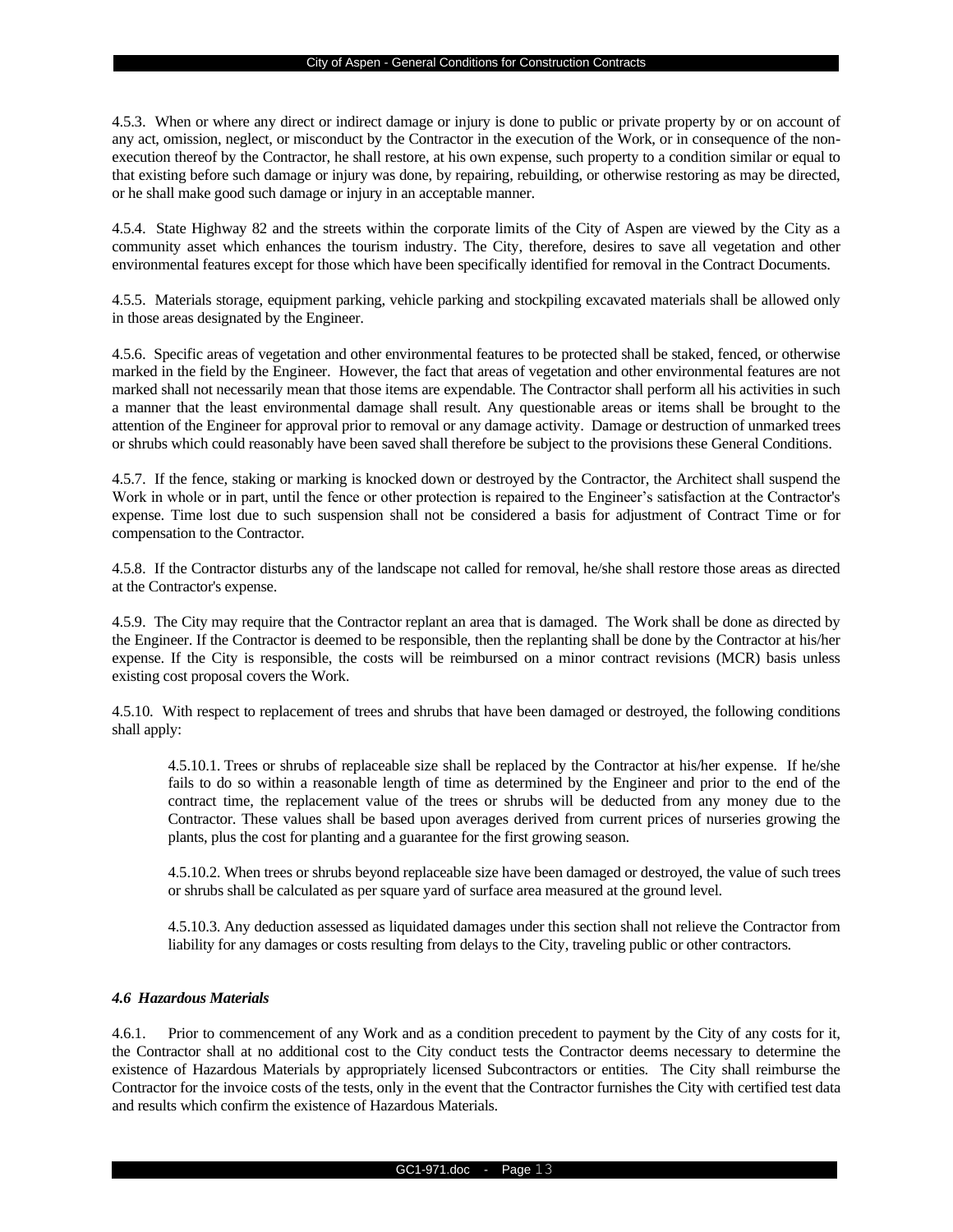4.6.2. If Hazardous Materials are discovered on or under real property which is owned by the City before the date of Substantial Completion and Acceptance in accordance with Article 14 herein, which property is within the Project rightof-way, the City shall, upon the request of the Contractor, and at the City's sole cost and expense, cause any such Hazardous Materials to be encapsulated, treated or removed from such real property and transported for final disposal in accordance with all Laws and Regulations, and shall cause such real property to be restored to its condition existing prior to such removal (except for the absence of Hazardous Materials), including, to the extent required, any grading and reinforcement necessary to restore the weight-bearing capacity of such real property prior to such event. The City shall remove the Hazardous Materials and restore the real property in such a manner as not to interfere with the Contractor's construction or operation of the Project.

4.6.3. If Hazardous Materials are present on or under the Project right-of-way as a result of any discharge, dumping or spilling on the Project right-of-way during the term of the Contract by any party, including the Contractor, other than an agency of the executive branch of State or Federal Government, the Contractor shall at the Contractor's sole cost and expense, cause any such Hazardous Materials to be encapsulated, treated or removed from the Project right-of-way and transported for final disposal in accordance with all applicable Laws and Regulations, and shall cause the Project rightof-way to be restored to its condition existing prior to such removal (except for the absence of the Hazardous Materials), including, to the extent required, any grading and reinforcement necessary to restore the weight-bearing capacity of the Project right-of-way prior to such event.

4.6.4. The City shall not be responsible for the cost of and the removal or clean-up of Hazardous Materials found in any materials brought to the Project Site, after the Project Site is turned over to the Contractor.

4.6.5. The Contractor shall provide the Engineer with a written certification each time materials or equipment is brought onto the Work site that such materials or equipment do not contain Hazardous Materials.

4.6.6. The Contractor and the City shall cooperate with each other in the prosecution of any claim against or defense of any claims made by third parties in connection with Hazardous Materials present on the Project right-of-way or contiguous properties owed or controlled by the City.

## *4.7 Contractor Representations*

By executing the Contract, the Contractor represents that he/she has visited the site, familiarized him/herself with the local conditions under which the Work is to be performed (including weather conditions which can be expected), and correlated his observations with the requirements of the Contract Documents.

## **ARTICLE 5 - BONDS, INDEMNIFICATION AND INSURANCE**

## *5.1 Performance, Payment, and Maintenance Bonds:*

5.1.1. Contractor shall furnish performance, payment, and maintenance Bonds, each in an amount specified in the Special Conditions as security for the faithful performance and payment of all the Contractor's obligations under the Contract Documents. These Bonds shall remain in effect until the job is advertised and closed except for the Maintenance Bond which shall remain in full force and effect for *Two Years* from the date of project closure, except as otherwise provided by the Contract Documents. The Contractor shall also furnish such other Bonds as are required by the Special Conditions. All Bonds shall be in the forms prescribed by Law or Regulation or by the Contract Documents and be executed by such sureties as are named in the current list of "Companies Holding Certificates of Authority as Acceptable Sureties on Federal Bonds and as Acceptable Reinsuring Companies" as published in Circular 570 (amended) by the Audit Staff Bureau of Accounts, U.S. Treasury Department. All Bonds signed by an agent must be accompanied by a certified copy of the authority to act.

5.1.2. If the surety on any Bond furnished by Contractor is declared a bankrupt or becomes insolvent or its right to do business is terminated in any state or it ceases to meet the requirements of paragraph 5.1, Contractor shall within five days thereafter substitute another Bond and Surety, both of which must be acceptable to the City.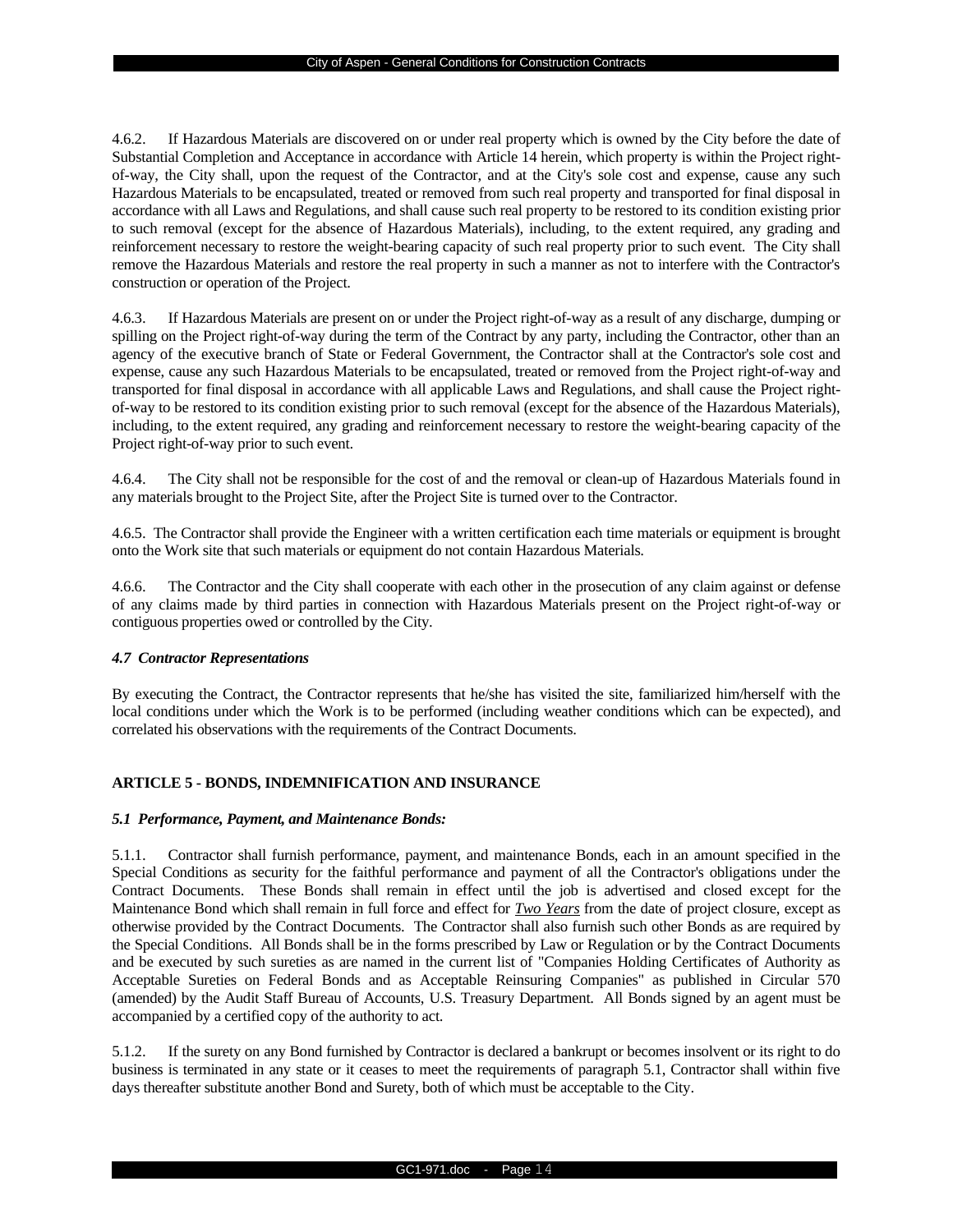#### *5.2 Indemnification:*

Professional agrees to indemnify and hold harmless the City, its officers, employees, insurers, and self-insurance pool, from and against all liability, claims, and demands, on account of injury, loss, or damage, including without limitation claims arising from bodily injury, personal injury, sickness, disease, death, property loss or damage, or any other loss of any kind whatsoever, which arise out of or are in any manner connected with this contract, to the extent and for an amount represented by the degree or percentage such injury, loss, or damage is caused in whole or in part by, or is claimed to be caused in whole or in part by, the wrongful act, omission, error, professional error, mistake, negligence, or other fault of the Professional, any subcontractor of the Professional, or any officer, employee, representative, or agent of the Professional or of any subcontractor of the Professional, or which arises out of any workmen's compensation claim of any employee of the Professional or of any employee of any subcontractor of the Professional. The Professional agrees to investigate, handle, respond to, and to provide defense for and defend against, any such liability, claims or demands at the sole expense of the Professional, or at the option of the City, agrees to pay the City or reimburse the City for the defense costs incurred by the City in connection with, any such liability, claims, or demands. If it is determined by the final judgment of a court of competent jurisdiction that such injury, loss, or damage was caused in whole or in part by the act, omission, or other fault of the City, its officers, or its employees, the City shall reimburse the Professional for the portion of the judgment attributable to such act, omission, or other fault of the City, its officers, or employees.

## *5.3 Contractor's Insurance:*

5.3.1. The Contractor agrees to procure and maintain, at its own expense, a policy or policies of insurance sufficient to insure against all liability, claims, demands, and other obligations assumed by the Contractor pursuant to Section 5.2 above. Such insurance shall be in addition to any other insurance requirements imposed by this contract or by law. The Contractor shall not be relieved of any liability, claims, demands, or other obligations assumed pursuant to Section 5.2 above by reason of its failure to procure or maintain insurance, or by reason of its failure to procure or maintain insurance in sufficient amounts, duration, or types.

5.3.2. Contractor shall procure and maintain, and shall cause any subcontractor of the Contractor to procure and maintain, the minimum insurance coverages listed in the Supplemental Conditions. If the Supplemental Conditions do not set forth minimum insurance coverage, then the minimum coverage shall be as set forth below. Such coverage shall be procured and maintained with forms and insurance acceptable to City. All coverage shall be continuously maintained to cover all liability, claims, demands, and other obligations assumed by the Contractor pursuant to Section 5.2 above. In the case of any claims-made policy, the necessary retroactive dates and extended reporting periods shall be procured to maintain such continuous coverage.

5.3.2.1. *Worker's Compensation* insurance to cover obligations imposed by applicable laws for any employee engaged in the performance of work under this contract, and *Employers' Liability* insurance with minimum limits of ONE MILLION DOLLARS (\$1,000,000.00) for each accident, ONE MILLION DOLLARS (\$1,000,000.00) disease - policy limit, and ONE MILLION DOLLARS (\$1,000,000.00) disease - each employee. Evidence of qualified self-insured status may be substituted for the Worker's Compensation requirements of this paragraph.

5.3.2.2. *Commercial General Liability* insurance with minimum combined single limits of TWO MILLION DOLLARS (\$2,000,000.00) each occurrence and THREE MILLION DOLLARS (\$3,000,000.00) aggregate. The policy shall be applicable to all premises and operations. The policy shall include coverage for bodily injury, broad form property damage (including completed operations), personal injury (including coverage for contractual and employee acts), blanket contractual, independent contractors, products, and completed operations. The policy shall include coverage for explosion, collapse, and underground hazards. The policy shall contain a severability of interests provision.

5.3.2.3. *Comprehensive Automobile Liability* insurance with minimum combined single limits for bodily injury and property damage of not less than ONE MILLION DOLLARS (\$1,000,000.00) each occurrence and ONE MILLION DOLLARS (\$1,000,000.00) aggregate with respect to each Contractor's owned, hired and nonowned vehicles assigned to or used in performance of the services. The policy shall contain a severability of interests provision. If the Contractor has no owned automobiles, the requirements of this Section 5.4.2.3 shall be met by each employee of the Contractor providing services to the City under this contract.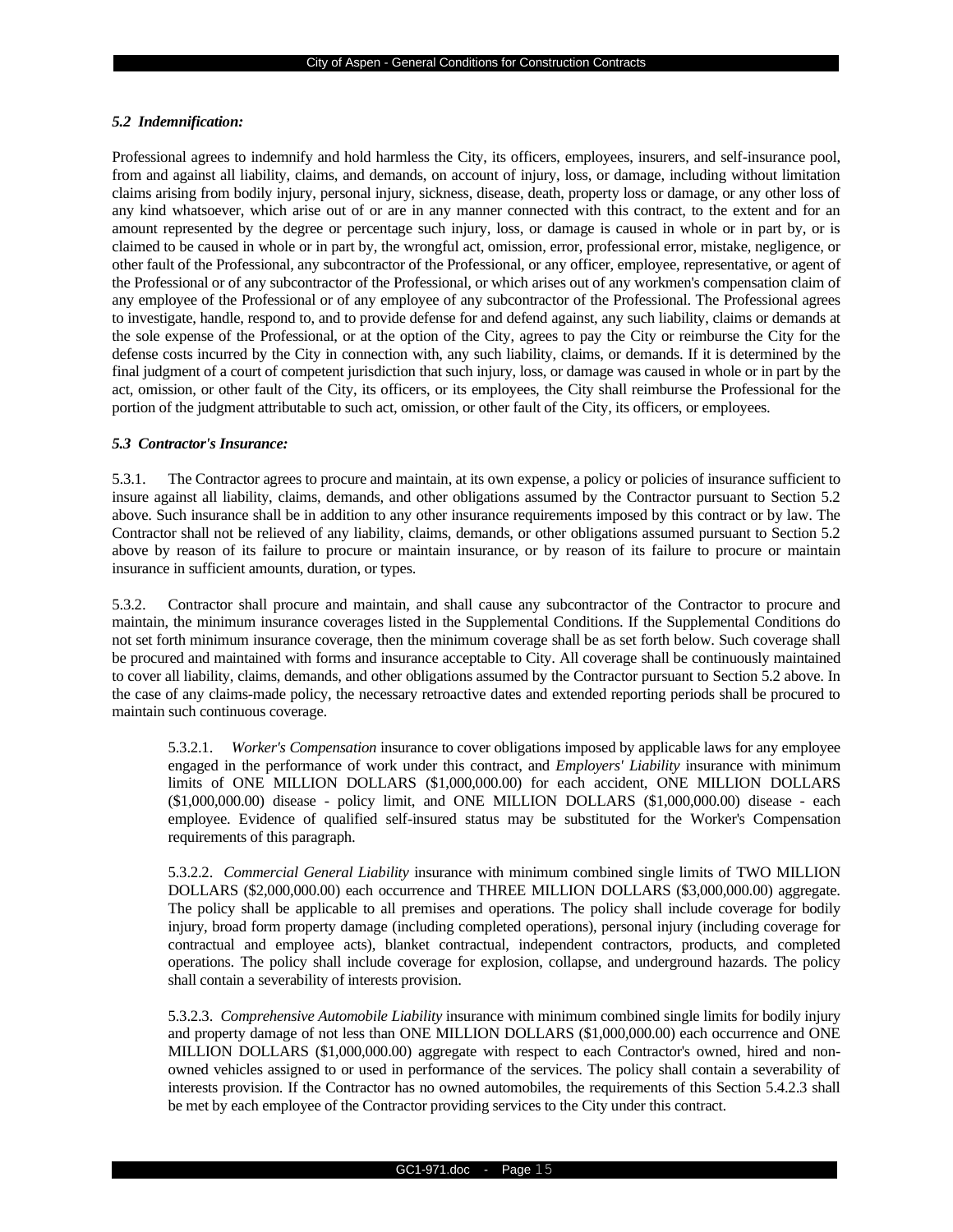5.3.2.3 *Pollution Liability* insurance with a minimum combined single limit for bodily injury, property damage, defense, and cleanup as a result of pollution conditions (sudden/accidental and gradual) arising from contracting operations performed by on behalf of the contractor of not less than TWO MILLION DOLLARS (\$2,000,000.00) each occurrence and THREE MILLION DOLLARS (\$3,000,000.00) aggregate.

5.3.2.4 *Builder's Risk* insurance with a minimum combined single limit for all improvements above ground in the full contract value for those above ground improvements.

5.3.3. Except for any Professional Liability insurance that may be required, the policy or policies required above shall be endorsed to include the City of Aspen and the City of Aspen's officers and employees as additional insureds. Every policy required above shall be primary insurance, and any insurance carried by the City of Aspen, its officers or employees, or carried by or provided through any insurance pool of the City of Aspen, shall be excess and not contributory insurance to that provided by Contractor. No additional insured endorsement to the policy required above shall contain any exclusion for bodily injury or property damage arising from completed operations. The Contractor shall be solely responsible for any deductible losses under any policy required above.

5.3.4. The certificate of insurance provided by the City of Aspen shall be completed by the Contractor's insurance agent as evidence that policies providing the required coverage, conditions, and minimum limits are in full force and effect, and shall be reviewed and approved by the City of Aspen prior to commencement of the contract. No other form of certificate shall be used. The certificate shall identify this contract and shall provide that the coverage afforded under the policies shall not be canceled, terminated or materially changed until at least *thirty (30) days* prior written notice has been given to the City of Aspen.

5.3.5 In addition, these Certificates of Insurance shall contain the following clauses:

Underwriters and issuers shall have no right of recovery or subrogation against the City of Aspen, it being the intention of the parties that the insurance policies so effected shall protect all parties and be primary coverage for any and all losses covered by the above-described insurance. To the extent that the City's insurer(s) may become liable for secondary or excess coverage, the City's underwriters and insurers shall have no right of recovery or subrogation against the Contractor and issuers shall have no right of recovery or subrogation against the City of Aspen, it being the intention of the parties that the insurance policies so effected shall protect all parties and be primary coverage for any and all losses covered by the above-described insurance. To the extent that the City's insurer(s) may become liable for secondary or excess coverage, the City's underwriters and insurers shall have no right of recovery or subrogation against the Contractor.

The insurance companies issuing the policy or policies shall have no recourse against the City of Aspen for payment of any premiums or for assessments under any form of policy insurance companies issuing the policy or policies shall have no recourse against the City of Aspen for payment of any premiums or for assessments under any form of policy.

Any and all deductibles in the above-described insurance policies shall be assumed by and be for the amount of, and at the sole risk of the Proposer and all deductibles in the above-described insurance policies shall be assumed by and be for the amount of, and at the sole risk of the Proposer.

Location of operations shall be: "All operations and locations at which work in connection with the referenced project is done "of operations shall be: "All operations and locations at which work in connection with the referenced project is done."

Certificates of Insurance for all renewal policies shall be delivered to the Architect at least fifteen (15) days prior to a policy's expiration date except for any policy expiring on the expiration date of this agreement or thereafter.

5.3.6. Failure on the part of the Contractor to procure or maintain policies providing the required coverage, conditions, and minimum limits shall constitute a material breach of contract upon which City may immediately terminate this contract, or at its discretion City may procure or renew any such policy or any extended reporting period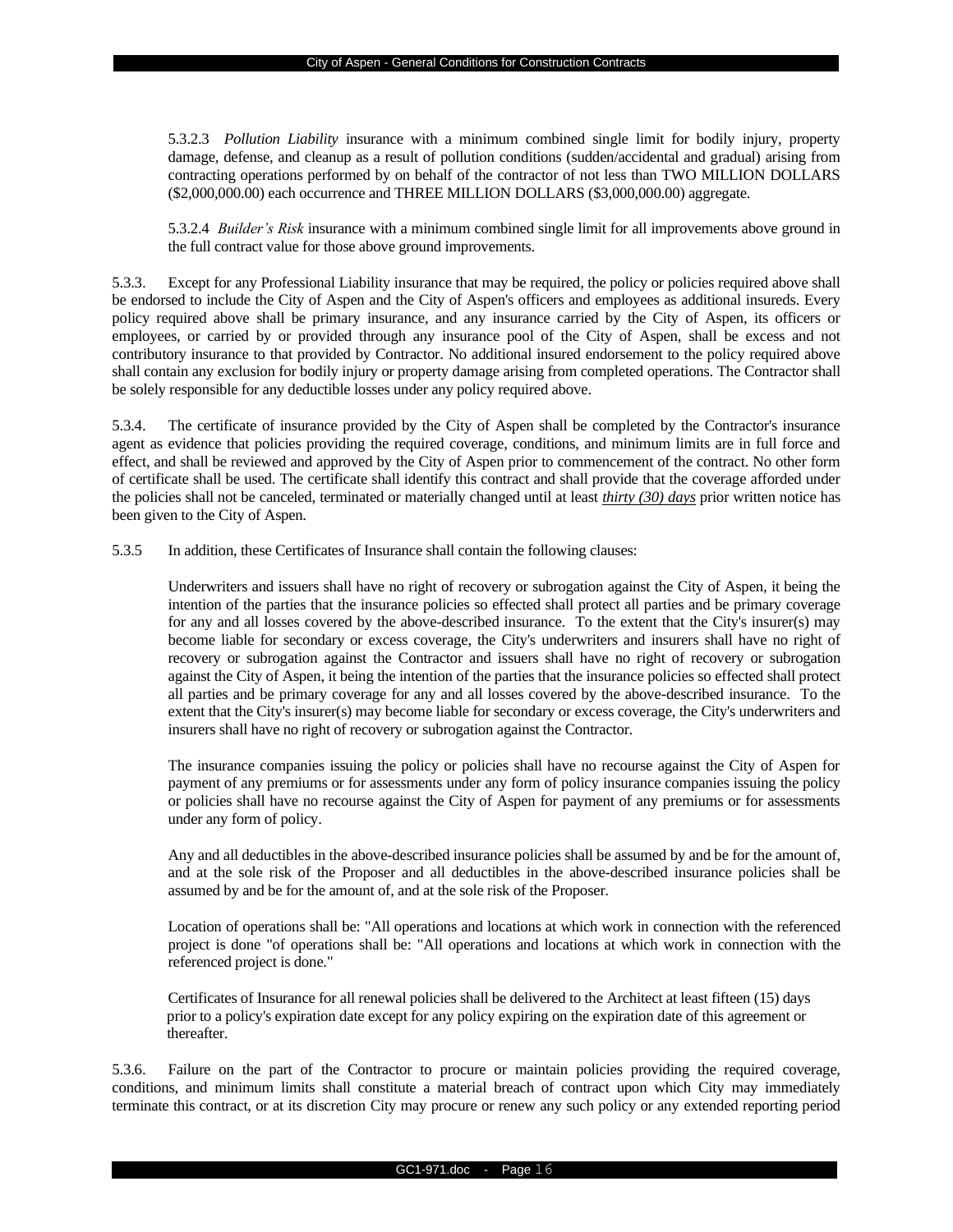thereto and may pay any and all premiums in connection therewith. All moneys so paid by City shall be repaid by Contractor to City upon demand, or City may offset the cost of the premiums against moneys due to Contractor from City.

5.3.7. City reserves the right to request and receive a certified copy of any policy and any endorsement thereto.

## *5.4 City's Liability Insurance:*

5.4.1. The parties hereto understand that the City is a member of the Colorado Intergovernmental Risk Sharing Agency (CIRSA) and as such participates in the CIRSA Property/Casualty Pool. Copies of the CIRSA policies and manual are kept at the City of Aspen Finance Department and are available to Contractor for inspection during normal business hours. City makes no representations whatsoever with respect to specific coverage offered by CIRSA. City shall provide Contractor reasonable notice of any changes in its membership or participation in CIRSA.

5.4.2. The parties hereto further understand and agree that City is relying on, and does not waive or intend to waive by any provision of this contract, the monetary limitations or any other rights, immunities, and protections provided by the Colorado Governmental Immunity Act, Section 24-10-101 *et seq.*, C.R.S., as from time to time amended, or otherwise available to City, its officers, or its employees. Further, nothing in the Contract Documents shall be construed or interpreted to require or provide for indemnification of the Contractor by the City for any injury to any person or any property damage whatsoever which is caused by the negligence or other misconduct of City or its agents or employees.

## **ARTICLE 6 - CONTRACTOR'S RESPONSIBILITIES**

## *6.1 General Responsibilities:*

6.1.1. The Contractor shall perform all of the Work in conformance with the Contract Documents.

6.1.2. The Contractor covenants and warrants that it shall be responsible for performing the Work, and that it shall do or cause to be done the Work and services as required in the Contract Documents and any additional, collateral, and incidental Work and services as may be necessary in order to complete the Project in accordance with the requirements of the Contract Documents, shall be responsible for providing completed Work which meets the results required by the Contract Documents, and shall achieve Substantial Completion (100% of the Work) by the Contract Time.

6.1.3. Construction services shall be performed in accordance with those professional standards listed in the Special Conditions for quality and scope and shall be performed by the entities and persons, Subcontractors and specific personnel identified in the Contractor's Proposal in accordance with their respective degrees of participation provided and represented to City. Other construction services shall be performed by qualified construction Subcontractors and Suppliers, selected and paid by the Contractor. Nothing contained in the Contract Documents shall be construed to create any obligation or contractual liability running from the City to any of these persons or entities.

## *6.2 Supervision and Superintendence:*

6.2.1. The Contractor shall supervise and direct the Work competently and efficiently devoting such attention thereto and applying such skills and expertise as may be necessary to perform the Work in accordance with the Contract Documents. The Contractor shall be solely responsible for the means, methods, techniques, sequences and procedures of construction. The Contractor shall be responsible to see that the finished Work complies accurately with the Contract Documents.

6.2.2. The Contractor shall keep on the Work at all times during its progress a competent resident superintendent, who shall not be replaced without written notice to the City and the Engineer except under extraordinary circumstances. The superintendent will be the Contractor's representative at the site and shall have authority to act on behalf of the Contractor. All communications given to the superintendent shall be as binding as if given to the Contractor.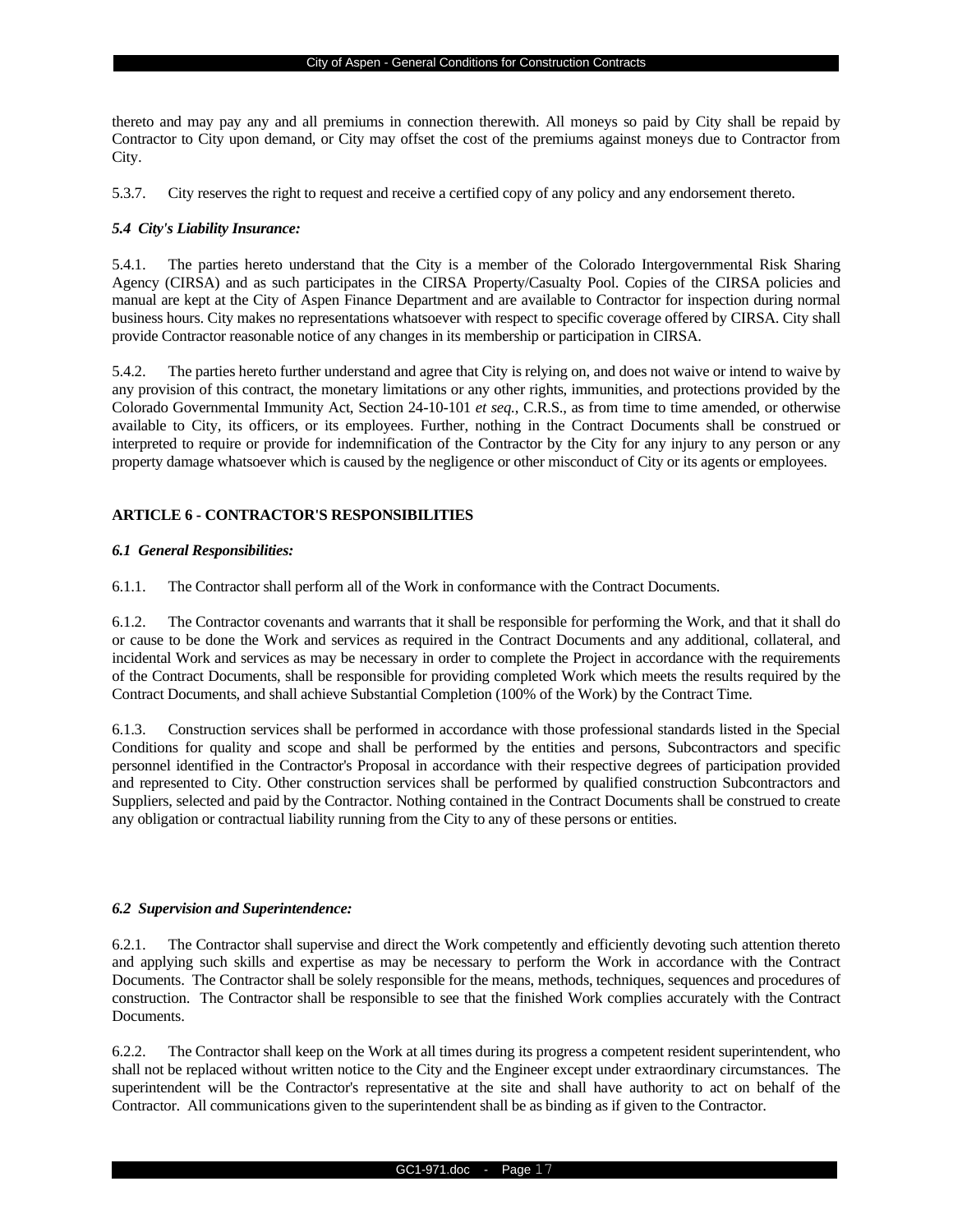#### *6.3 Labor, Materials and Equipment:*

6.3.1. The Contractor shall provide competent, suitably qualified personnel to survey and lay out the Work and perform construction as required by the Contract Documents. The Contractor shall at all times maintain good discipline and order at the site. Except in connection with the safety or protection of persons or the work or property at the site or adjacent thereto, and except as otherwise indicated in the Contract Documents, all Work at the site shall be performed during regular working hours, and the Contractor will not permit overtime work or the performance of Work on Saturday, Sunday or any legal holiday without the City's written consent given after prior written notice to the Engineer.

6.3.2. Unless otherwise specified in the Specific Conditions or Specific Provisions, the Contractor shall furnish and assume full responsibility for all materials, equipment, labor, transportation, construction equipment and machinery, tools, appliances, fuel, power, light, heat, telephone, water, sanitary facilities, temporary facilities and all other facilities and incidentals necessary for the furnishing, performance, testing, start-up and completion of the Work.

6.3.3. All materials and equipment shall be of good quality and new, except as otherwise provided in the Contract Documents. If required by the Engineer, the Contractor shall furnish satisfactory evidence (including reports of required tests) as to the kind and quality of materials and equipment. All materials and equipment shall be applied, installed, connected, erected, used, cleaned and conditioned in accordance with the instructions of the applicable Supplier except as otherwise provided in the Contract Documents; but no provision of any such instructions will be effective to assign to the Engineer, or any of the Engineer's consultants, agents or employees, any duty or authority to supervise or direct the furnishing or performance of the Work or any duty or authority to undertake responsibility contrary to the provisions of paragraph 9.10.1. or 9.10.2.

# *6.4 - 6.6 Reserved*

### *6.7. Work Schedule:*

6.7.1. The Contractor shall submit to the Engineer for acceptance such schedule of work progress reports, estimates, records, and other data as the City may require concerning work performed or to be performed.

6.7.2. Prior to beginning of Work and or before the Pre-construction Conference, the Contractor shall submit schedules showing the order in which he/she proposed to carry on the Work, including dates at which he/she will start the various parts of the Work, estimated date of completion of each part.

#### *6.8 Substitutes of "or-equal" Items:*

6.8.1. Whenever materials or equipment are specified or described in the Contract Documents by using the name of a proprietary item or the name of a particular Supplier the naming of the item is intended to establish the type, function and quality required. Unless the name is followed by words indicating that no substitution is permitted, materials or equipment of other Suppliers may be accepted by the engineer if sufficient information is submitted by the Contractor to allow the Engineer to determine that the material or equipment proposed is equivalent or equal to that named. The Engineer will include the following as supplemented in the General Requirements. Requests for review of substitute items of material and equipment will not be accepted by the Engineer from anyone other than the Contractor. If the Contractor wishes to furnish or use a substitute item of material or equipment, the Contractor shall make written application to the Engineer for acceptance thereof, certifying that the proposed substitute will perform adequately the functions and achieve the results called for by the general design, be similar and of equal substance to that specified and be suited to the same use as that specified. The application will state that the evaluation and acceptance of the proposed substitute will not prejudice the Contractor's achievement of Substantial Completion on time, whether or not acceptance of the substitute for use in the Work will require a change in any of the Contract Documents (or in the provisions of any other direct contract with the City for work on the Project) to adapt the design to the proposed substitute and whether or not incorporation or use of the substitute in connection with the Work is subject to payment of any license fee or royalty. All variations of the proposed substitute from that specified will be identified in the application and available maintenance, repair and replacement service will be indicated. The application will also contain an itemized estimate of all costs that will result directly or indirectly from acceptance of such substitute, including costs of redesign and claims of other contractors affected by the resulting change, all of which shall be considered by Architect in evaluating the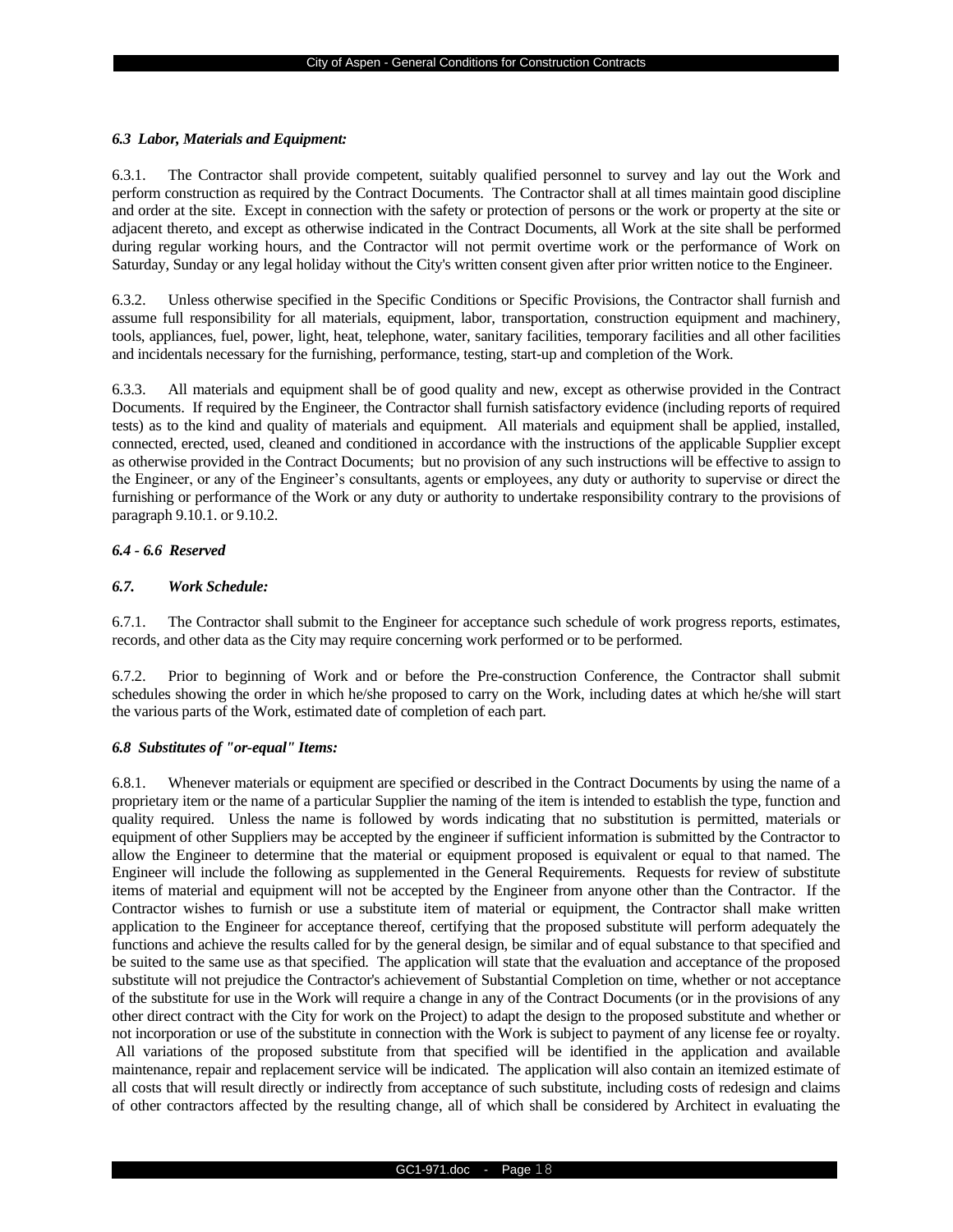proposed substitute. The Engineer may require the Contractor to furnish at Contractor's expense additional data about the proposed substitute.

6.8.2. If a specific means, method, technique, sequence or procedure of construction is indicated in or required by the Contract Documents, the Contractor may furnish or utilize a substitute means, method, sequence, technique or procedure of construction acceptable to the Engineer. The procedure for review by the Engineer shall be similar to that provided in paragraph 6.8.1.

6.8.3. The Engineer will be allowed a reasonable time within which to evaluate each proposed substitute. The Engineer will be the sole judge of acceptability, and no substitute will be ordered, installed or utilized without the Engineer's prior written acceptance which will be evidenced by an approved Shop Drawing. The City may require the Contractor to furnish at the Contractor's expense a special performance guarantee or other surety with respect to any substitute. The Engineer will record time required by the Engineer and the Engineer's consultants in evaluating substitutions proposed by the Contractor and in making changes in the Contract Documents occasioned thereby. Whether or not the Engineer accepts a proposed substitute, the Contractor shall reimburse the City for the charges of the Engineer and the Engineer's consultants for evaluating each proposed substitute.

#### *6.9 Subcontractors, Suppliers and Others:*

6.9.1. The Contractor shall not employ any Subcontractor, Supplier or other person or organization (including those acceptable to the City and the Engineer as indicated in paragraph 6.9.2), whether initially or as a substitute, against whom the City or the Engineer may have reasonable objection.

6.9.2. If the Special Conditions require the identity of certain Subcontractors, Suppliers or other persons or organizations including those who are to furnish the principal items of materials and equipment to be submitted to the City in advance of the specified date prior to the Effective Date of the Agreement for acceptance by the City and the Engineer and if the Contractor has submitted a list thereof in accordance with the Special Conditions, the City's or the Engineer's acceptance (either in writing or by failing to make written objection thereto by the date indicated for acceptance or objection in the bidding documents or the Contract Documents) of any such Subcontractor, Supplier or other person or organization so identified may be revoked on the basis of reasonable objection after due investigation, in which case the Contractor shall submit an acceptable substitute, the Contract Price will be increased by the difference in the cost occasioned by such substitution and an appropriate Written Notice of Amendment signed. No acceptance by the City or the Engineer of any such Subcontractor, Supplier or other person or organization shall constitute a waiver of any right of the City or the Engineer to reject Defective Work.

6.9.3. The Contractor shall be fully responsible to the City and the Engineer for all acts and omissions of the Subcontractors, Suppliers and other persons and organizations performing or furnishing any of the Work under a direct or indirect contract with Contractor just as Contractor is responsible for Contractor's own acts and omissions. Nothing in the Contract Documents shall create any contractual relationship between the City or the Engineer and any such Subcontractor, Supplier or other person or organization, nor shall it create any obligation on the part of the City or the Engineer to pay or to see to the payment of any moneys due any such Subcontractor, Supplier or other person or organization except as may otherwise be required by Laws and Regulations.

6.9.4. The divisions and sections of the Specifications and the identifications of any Drawings shall not control the Contractor in dividing the Work among Subcontractors or Suppliers or delineating the Work to be performed by any specific trade.

6.9.5. All Work performed for Contractor by a Subcontractor will be pursuant to an appropriate agreement between the Contractor and the Subcontractor which specifically binds the Subcontractor to the Applicable terms and conditions of the Contract Documents for the benefit of the City and the Engineer and contain waiver provisions as required by Section 5.3. The Contractor shall pay each Subcontractor a just share of any insurance moneys received by the Contractor on account of losses.

## *6.10 Subcontracting and Percentage of Work Awarded to Subcontractor(s):*

6.10.1. The Contractor may utilize the services of specialty Subcontractors on those parts of the Work, which under normal contracting practices, are performed by specialty Subcontractors.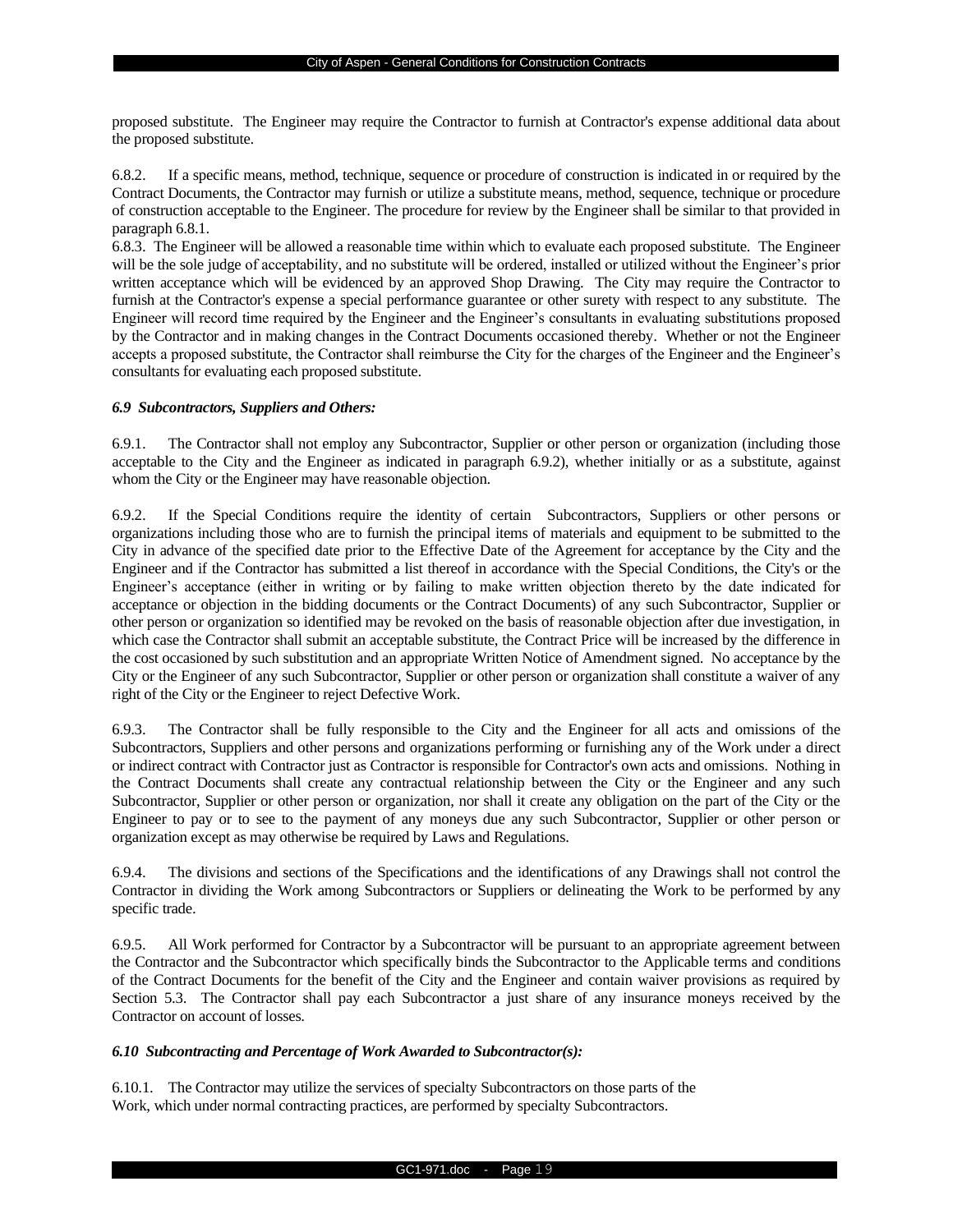6.10.2 The Contractor shall not award Work to Subcontractor(s) in excess of forty nine percent (48%) of the Contract Price. This condition shall be a minimum standard for a qualified Prime Contractor to perform within the City rights of way.

### *6.11 Patent Fees and Royalties:*

The Contractor shall pay all license fees and royalties and assume all costs incident to the use in the performance of the Work or the incorporation in the Work of any invention, design, process, product or device which is the subject of patent rights or copyrights held by others. Contractor shall indemnify and hold harmless the City and the Engineer and anyone directly or indirectly employed by either of them from and against all claims, damages, losses and expenses (including attorney's fees and court costs) arising out of any infringement of patent rights or copyrights incident to the use in the performance of the Work or resulting from the product or device not specified in the Contract Documents, and shall defend all such claims in connection with any alleged infringement of such rights.

### *6.12 Permits:*

Unless otherwise provided in the Special Conditions, the Contractor shall obtain and pay for all construction permits and licenses. The City shall assist the Contractor, when necessary, in obtaining such permits and licenses. The Contractor shall pay all governmental charges and inspection fees necessary for the prosecution of the Work, which are applicable at the time of opening of Bids on the Effective Date of the Contract. The Contractor shall pay all charges of utility City's for connections to the Work, and the City shall pay all charges of such utility owners for capital costs related thereto such as plant investment fees.

### *6.13 Laws and Regulations:*

6.13.1. the Contractor shall give all notices and comply with all Laws and Regulations applicable to furnishing and performance of the Work. Except where otherwise expressly required by applicable Laws and Regulations, neither the City nor the Engineer shall be responsible for monitoring the Contractor's compliance with any Laws or Regulations.

6.13.2. If the Contractor observes that the Specifications or Drawings are at variance with any Laws or Regulations, the Contractor shall give the Engineer prompt written notice thereof, and any necessary changes will be authorized by one of the methods indicated in paragraph 3.4. If the Contractor performs any Work knowing or having reason to know that it is contrary to Laws or Regulations, and without such notice to the Engineer, the Contractor shall bear all costs arising therefrom.

#### *6.14 Taxes:*

The Contractor shall pay all existing and future applicable Federal, State and local sales, consumer, use and other similar taxes whether direct or indirect. Federal excise tax may not apply to materials purchased by the City. The Contract Price shall include all other Federal, State, and/or local direct or indirect taxes which do apply. The Contract Price shall include the cost of compliance with all other Federal Laws and Regulations at no additional cost to the City (except as provided in the Contract Documents). The Contractor shall not be reimbursed separately for any taxes which may apply except as provided in the Contract Documents and the Contractor shall be responsible for all taxes which may apply. The City is tax exempt from Federal Excise Tax under Chapter 32 of the Internal Revenue Code. The City is exempt from such taxes under registration numbers 98-02624. The Contractor and its Subcontractors shall apply to the Colorado Department of Revenue for a Certificate of Exemption indicating that the Contractor or Subcontractor's purchase of construction material or building materials is for use in a building, structure, or other public work owned and used by the City.

#### *6.15 Use of Premises:*

6.15.1. The Contractor shall confine construction equipment, the storage of materials and equipment and the operations of workers to the Project site and land and areas identified in, and permitted by, the Contract Documents and other land and areas permitted by Laws and Regulations, rights-of-way, permits and easements, and shall not unreasonably encumber the premises with construction equipment or other materials or equipment. The Contractor shall assume full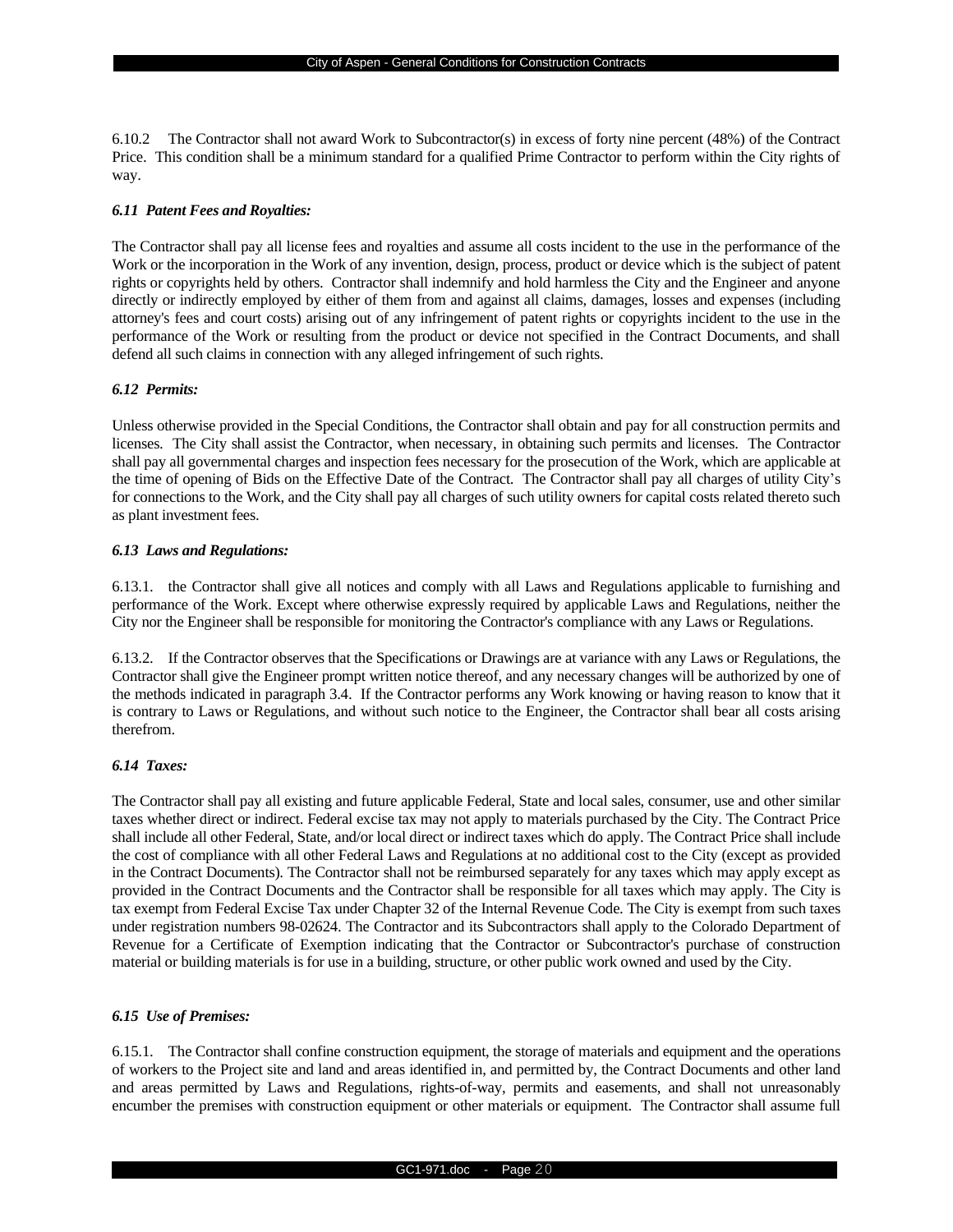responsibility for any damage to any such land or area, or to the owner or occupant thereof or of any land or areas contiguous thereto, resulting from the performance of the Work. Should any claim be made against the City or the Engineer by any such owner or occupant because of the performance of the Work, Contractor shall promptly settle with such other party by agreement or otherwise resolve the claim by law. The Contractor shall, to the fullest extent permitted by Laws and Regulations, indemnify and hold the City and the Engineer harmless from and against all claims, damages, losses and expenses (including, but not limited to, fees of engineers, architects, attorneys and other professionals and court costs) arising directly, indirectly or consequentially out of any action, legal or equitable, brought by any such other party against the City or the Engineer to the extent based on a claim arising out of the Contractor's performance of the Work.

6.15.2. During the progress of the Work, the Contractor shall keep the premises free from accumulations of waste materials, rubbish and other debris resulting from the Work. At the completion of the Work, the Contractor shall remove all waste materials, rubbish and debris from and about the premises as well as all tools, appliances, construction equipment and machinery, and surplus materials, and shall leave the site clean and ready for occupancy by the City. The Contractor shall restore to original condition all property not designated for alteration by the Contract Documents.

6.15.3. The Contractor shall not load or permit any part of any structure to be loaded in any manner that will endanger the structure, nor shall the Contractor subject any part of the Work or adjacent property to stresses or pressures that will endanger it.

### *6.16 Record Documents:*

The Contractor shall maintain in a safe place at the site one record copy of all Drawings, Specifications, Addenda, Written Amendments, Change Orders, Work Directive Changes, Field Orders and written interpretations and clarifications in good order and annotated to show all changes made during construction. These record documents together with all approved samples and a counterpart of all approved Shop Drawings will be available to the Engineer for reference. Upon completion of the Work, these record documents, samples and Shop Drawings will be delivered to the Engineer for the City.

## *6.17 Safety and Protection:*

6.17.1. The Contractor shall be responsible for initiating, maintaining and supervising all safety precautions and programs in connection with the Work. The Contractor shall take all necessary precautions for the safety of, and shall provide the necessary protection to prevent damage, injury or loss to:

- 6.17.1.1. All employees on the Work and other persons and organizations who may be affected thereby;
- 6.17.1.2. All the Work and materials and equipment to be incorporated therein, whether in storage on or off the site; and
- 6.17.1.3. Other property at the site or adjacent thereto, including trees, shrubs, lawns, walks, pavements, roadways, structures, utilities and Underground Facilities not designated for removal, relocation or replacement in the course of construction.

The Contractor shall comply with all applicable Laws and Regulations of any public body having jurisdiction for the safety of persons or property or to protect them from damage, injury or loss; and shall erect and maintain all necessary safeguards for such safety and protection. The Contractor shall notify owners of adjacent property and of Underground Facilities and utility owners when prosecution of the Work may affect them, and shall cooperate with them in the protection, removal, relocation and replacement of their property. All damage, injury or loss to any property referred to in paragraph 6.17.1.2 or 6.17.1.3 caused, directly or indirectly, in whole or in part, by the Contractor, any Subcontractor, Supplier or any other person or organization directly or indirectly employed by any of them to perform or furnish any of the Work or anyone for whose acts any of them may be liable, shall be remedied by the Contractor. The Contractor's duties and responsibilities for the safety and protection of the Work shall continue until such time as all the Work is completed and the Engineer has issued a notice to the City and the Contractor in accordance with Section 14.5 that the Work is acceptable (except as otherwise expressly provided in connection with Substantial Completion).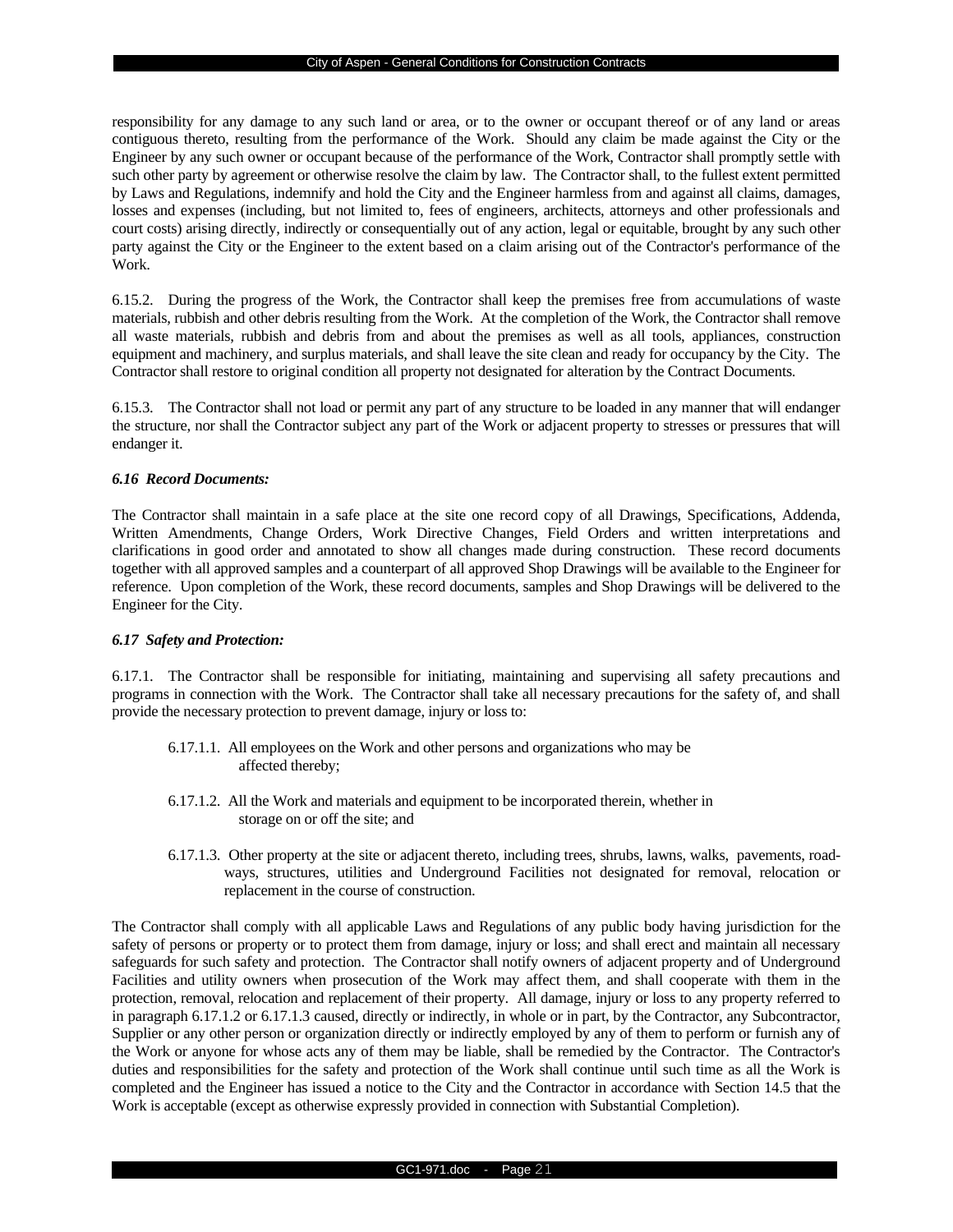6.17.2. The Contractor shall designate a person competent in OSHA safety related matters at the site at all times during construction whose duty shall be the prevention of accidents including confined space entry and work in the confined spaces.

### *6.18 Emergencies:*

In emergencies affecting the safety or protection of persons or the Work or property at the site or adjacent thereto, the Contractor, without special instruction or authorization from the Engineer or the City, is obligated to act to prevent threatened damage, injury or loss. The Contractor shall give the Engineer prompt written notice if the Contractor believes that any significant changes in the Work or variations from the Contract Documents have been caused thereby. If the Engineer determines that a change in the Contract Documents is required because of the action taken in response to an emergency, a written order will be issued to document the consequences of the changes or variations.

### *6.19 Shop Drawings and Samples:*

6.19.1. After checking and verifying all field measurements and after complying with applicable procedures specified in the Contract Documents, the Contractor shall submit to the Engineer for review and approval in accordance with the approved schedule of Shop Drawing submissions prior to Pre-construction Conference, or for other appropriate action if so indicated in the Special Conditions, *three (3) copies* (unless otherwise specified) of all Shop Drawings, which will bear a stamp or specific written indication that the Contractor has satisfied the Contractor's responsibilities under the Contract Documents with respect to the review of the submission. All submissions will be identified as the Engineer may require. The data shown on the Shop Drawings will be complete with respect to quantities, dimensions, specified performance and design criteria, materials and similar data to enable the Engineer to review the information as required.

6.19.2. The Contractor shall also submit to the Engineer for review and approval with such promptness as to cause no delay in Work, all samples required by the Contract Documents. All samples will have been checked by and accompanied by a specific written indication that the Contractor has satisfied the Contractor's responsibilities under the Contract Documents with respect to the review of the submission and will be identified clearly as to material, Supplier, pertinent data such as catalog numbers and the use for which intended.

6.19.3. Before submission of each Shop Drawing or sample, the Contractor shall have determined and verified all quantities, dimensions, specified performance criteria, installation requirements, materials, catalog numbers and similar data with respect thereto; and reviewed or coordinated each Shop Drawing or sample with other Shop Drawings and samples and with the requirements of the Work and the Contract Documents.

6.19.4. At the time of each submission, the Contractor shall give the Engineer specific written notice of each variation that the Shop Drawings or samples may have from the requirements of the Contract Documents, and, in addition, shall cause a specific notation to be made on each Shop Drawing submitted to the Engineer for review and approval of each such variation.

6.19.5. The Engineer will review and approve with reasonable promptness Shop Drawings and samples, but the Engineer's review and approval will be only for conformance with the design concept of the Project and for compliance with the information given in the Contract Documents and shall not extend to means, methods, techniques, sequences or procedures of construction (except where a specific means, method, technique, sequence or procedure of construction is indicated in or required by the Contract Documents) or to safety precautions or programs incident thereto. The review and approval of a separate item as such will not indicate approval of the assembly in which the item functions. The Contractor shall make corrections required by the Engineer, and shall return the required number of corrected copies of Shop Drawings and submit as required new samples for review and approval. The Contractor shall direct specific attention in writing to revisions other than the corrections called for by the Engineer on previous submittals.

6.19.6. The Engineer's review and approval of Shop Drawings or samples shall not relieve the Contractor from responsibility for any variation from the requirements of the Contract Documents unless the Contractor has in writing called the Engineer's attention to each such variation at the time of submission as required by paragraph 6.19.4 and the Engineer has given written approval of each such variation by a specific written notation thereof incorporated in or accompanying the Shop Drawing or sample approval; nor will any approval by the Engineer relieve the Contractor from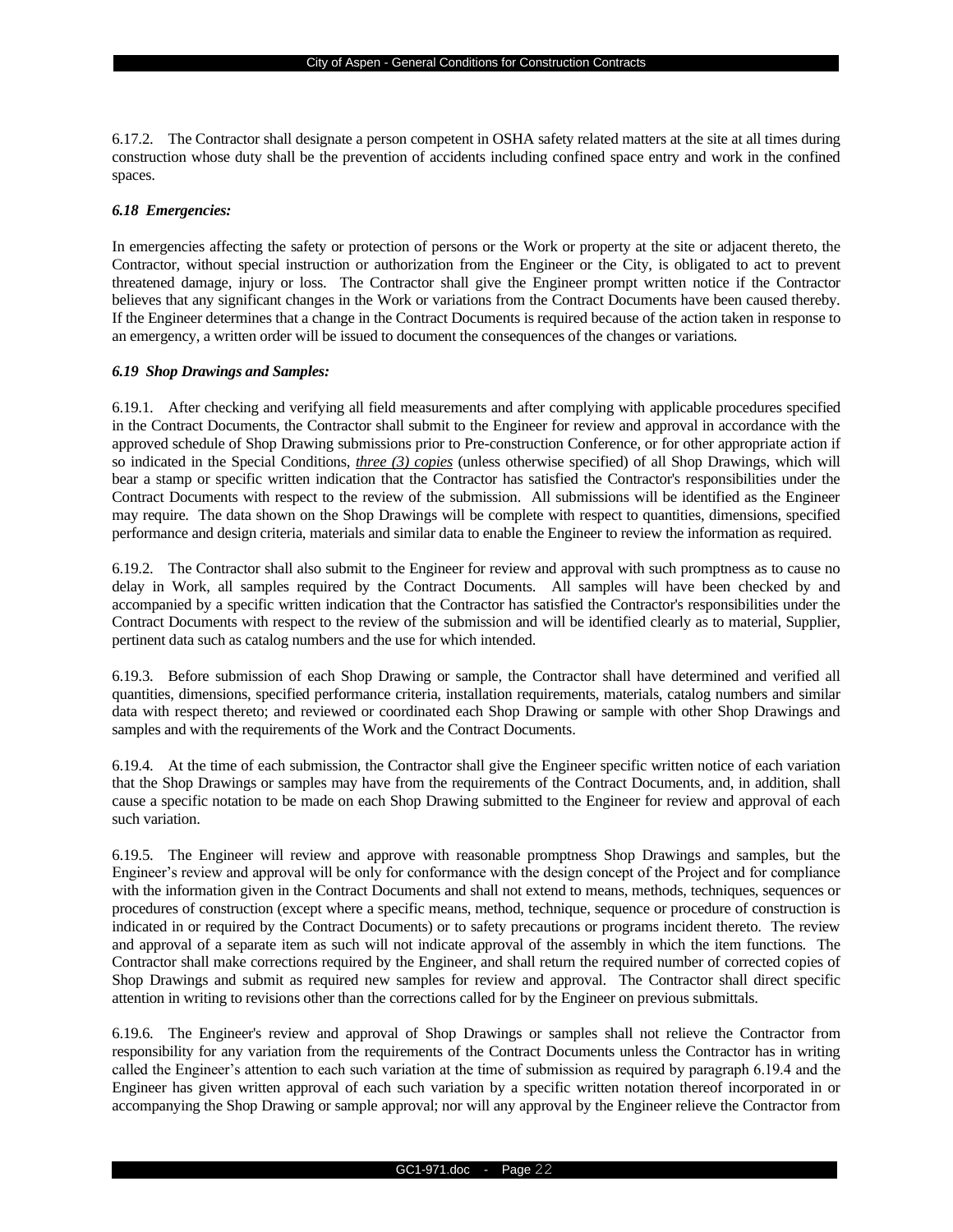responsibility for errors or omissions in the Shop Drawings or from responsibility for having complied with the provisions of paragraph 6.19.3.

6.19.7. Where a Shop Drawing or sample is required by the Specifications, any related Work performed prior to the Engineer's review and approval of the pertinent submission will be the sole expense and responsibility of the Contractor.

## *6.20 Mechanics' Liens:*

6.20.1. The Contractor covenants and agrees that, to the extent permitted by law, no claims or mechanics' liens against public funds (mechanic's liens) or claims of any kind, will be permitted to arise, be filed or maintained against the Project or any part of it, any interest in it or any improvements on it, against any moneys due or to become due from the City to the Contractor, for or on account of any work, labor, services, materials, equipment or other items performed or furnished for or in connection with the Project, and the Contractor for itself, its Subcontractors, laborers and material suppliers and employees does waive, release and relinquish these claims or liens and all rights to file or maintain these liens and agrees further that this waiver of liens and waiver of the right to file or maintain liens shall be independent covenant and shall apply also to work, labor, services performed, materials, equipment and other items furnished under any Change Order or supplemental agreement for extra or additional work in connection with the Project. The Contractor agrees to defend, indemnify, protect and save harmless the City from and against any and all claims or liens and actions brought or judgments rendered, and from and against any and all loss, damages, liability, costs and expenses, including legal fees and disbursements, which the City may sustain or incur in connection with the Project.

6.20.2. The Contractor also agrees as above for all of its Subcontractors, including but not limited to suppliers and employees. If any of the Contractor's Subcontractors, suppliers, employees or any other person directly or indirectly acting for, through or under its authority or any of them files or maintains a lien or claim as described above, the Contractor agrees to cause claims or liens to be satisfied, removed or discharged at its own expense by bond, payment or otherwise within *thirty (30) consecutive calendar days* from he date of the filing, and upon the Contractor's failure to do so the City shall have the right, in addition to all other rights and remedies provided under this Contract or by law, to cause the liens or claims to be satisfied, removed or discharged by whatever means the City chooses, at the entire cost and expense of the Contractor, the expense to include legal fees and disbursements. The Contractor shall give a copy of Claim Release form to all Subcontractors and suppliers and shall include these provisions in all written contracts with Subcontractors, or give written notice to all Subcontractors, suppliers or other persons having oral agreements with the Contractor.

6.20.3. The Contractor agrees that moneys received for the performance of this Contract shall be used first for payment due for labor, material, and services for the Project and taxes, and the moneys shall not be diverted to satisfy obligations of the Contractor on other accounts or contracts. The Contractor shall pay Subcontractors within *Ten (10) consecutive calendar days* of receipt of a progress payment from the City. The Contractor shall furnish sworn affidavits in accordance with the form furnished by the City, which shall state that amounts due or to become due, amounts paid, and any other information necessary to indicate the financial condition of the Contractor, insofar as it relates to services, labor and material furnished, and to be furnished, under this Contract. The City may take steps it may deem necessary to protect itself against any claims.

## *6.21 Continuing the Work:*

The Contractor shall carry on the Work and adhere to the progress schedule during all disputes or disagreements with the City. No Work shall be delayed or postponed pending resolution of any disputes or disagreements, except as permitted herein or as the Contractor and the City may otherwise agree in writing.

## *6.22 Contractor Facilities:*

All temporary contractor facilities shall be in accordance with regulations and codes governing such construction. The types of temporary construction facilities required for the Project may include, but are not necessarily limited to, the following: (a) job site office space, (b) construction water distribution, (c) temporary closures, (d) temporary heat, (e) hoists and temporary cranes, (f) temporary roads and paving, (g) construction aids and miscellaneous facilities, (h) temporary power distribution, (i) temporary lighting, (j) temporary toilet facilities. All operations of the Contractor, including storage of materials, upon the City's premises shall be confined to areas authorized or approved by Owner in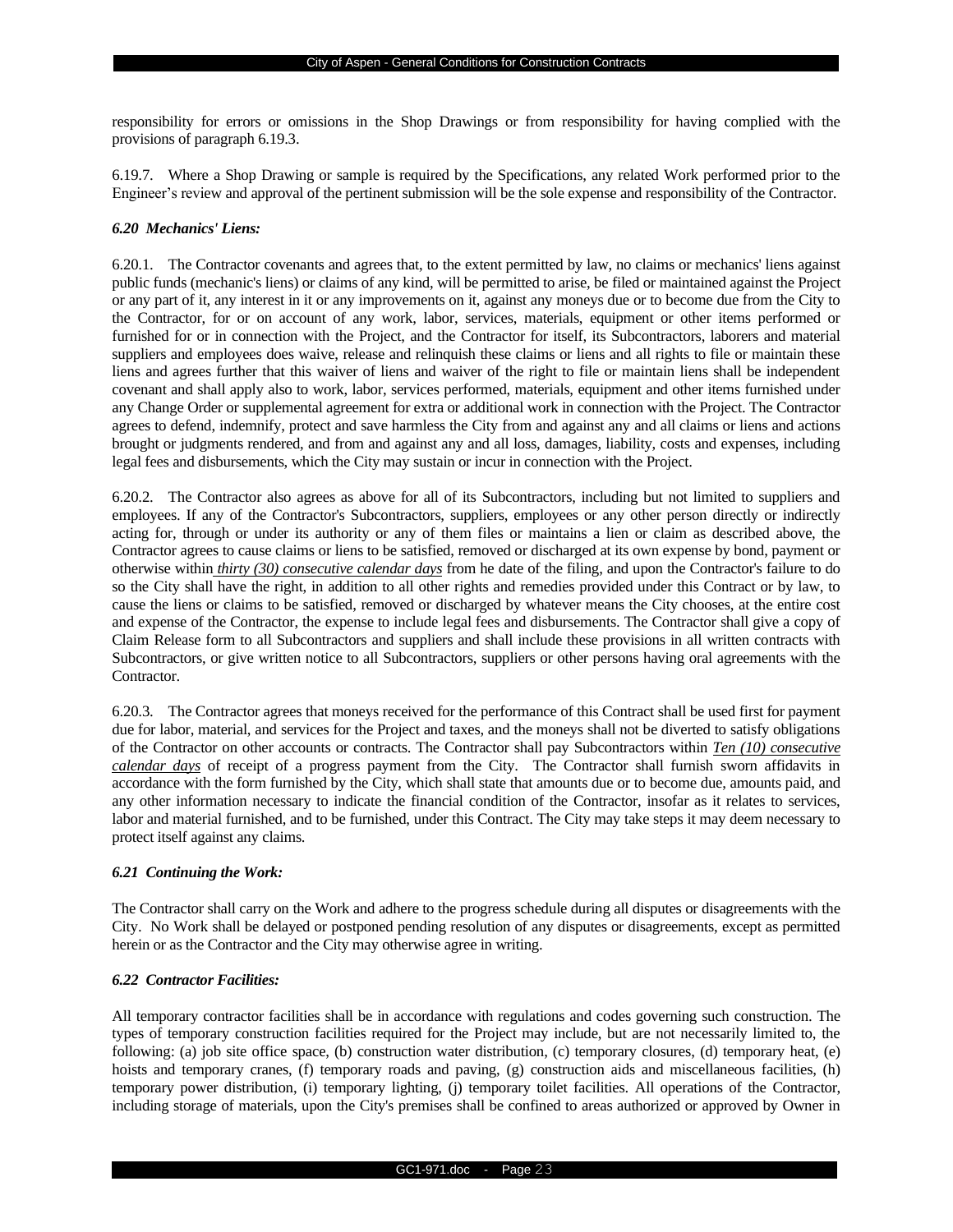writing. Temporary buildings, storage sheds, shops, offices, may be erected by the Contractor only with the written approval of the City and shall be built or provided with labor and materials furnished by the Contractor without expense to the City. Such temporary buildings and utilities shall remain the property of the Contractor and shall be removed by it at its expense upon completion of the Work.

## **ARTICLE 7 - OTHER WORK**

## *7.1 Related Work at Site:*

7.1.1. The City may perform other work related to the Project at the site by the City's own forces, have other work performed by utility owners or let other direct contracts therefor which shall contain General Conditions similar to these. The Contractor shall perform and coordinate his/her activities with other Contractors to avoid conflict and minimize disruptions.

7.1.2. The Contractor shall afford each utility owner and other contractor who is a party to such a direct contract (or the City if the City is performing the additional work with the City's employees) proper and safe access to the site and a reasonable opportunity for the introduction and storage of materials and equipment and the execution of such work, and shall properly connect and coordinate the Work with theirs. The Contractor shall do all cutting, fitting and patching of the Work that may be required to make its several parts come together properly and integrate with such other work. The Contractor shall not endanger any work of others by cutting, excavating or otherwise altering their work and will only cut or alter their work with the written consent of Architect and the others whose work will be affected. The duties and responsibilities of Contractor under this paragraph are for the benefit of such utility owners and other contractors to the extent that there are comparable provisions for the benefit of the Contractor in said direct contracts between the City and such utility owners and other contractors.

7.1.3. If any part of the Contractor's Work depends for proper execution or results upon the work of any such other contractor or utility owner (or the City), the Contractor shall inspect and promptly report to the Engineer in writing any delays, defects or deficiencies in such work that render it unavailable or unsuitable for such proper execution and results. The Contractor's failure to report such conditions will constitute an acceptance of the other work as fit and proper for integration with the Contractor's Work except for latent or non-apparent defects and deficiencies in the other work.

#### *7.2 Coordination:*

If the City contracts with others for the performance of other work on the Project at the site, the person or organization of the activities among the various prime contractors may be identified in the Special Conditions, and the specific matters to be covered by such authority and responsibility may be itemized, and the extent of such authority and responsibilities may be provided, in the Special Conditions. Unless otherwise provided in the Special Conditions, neither the City nor the Engineer shall have any authority or responsibility in respect of such coordination.

## **ARTICLE 8 - CITY'S RESPONSIBILITIES**

8.1. The City shall issue all communications to the Contractor through the Engineer or his/her designated person.

8.2. The City shall furnish the data required of the City under the Contract Documents promptly and shall make payments to the Contractor through processing of the monthly Progress Pay Estimate forms within 30 days from the cutoff date for a pay estimate form.

8.3. The City represents that an amount of money equal to the Contract Price has been duly appropriated in accordance with the Municipal Code of the City of Aspen, under a purchase order. The City shall not issue any Change Order or execute a Written Amendment requiring additional compensable work, which work causes the aggregate amount appropriated by the City, unless the Contractor is given a written assurance that a lawful appropriations to cover the costs of the additional work shall be made.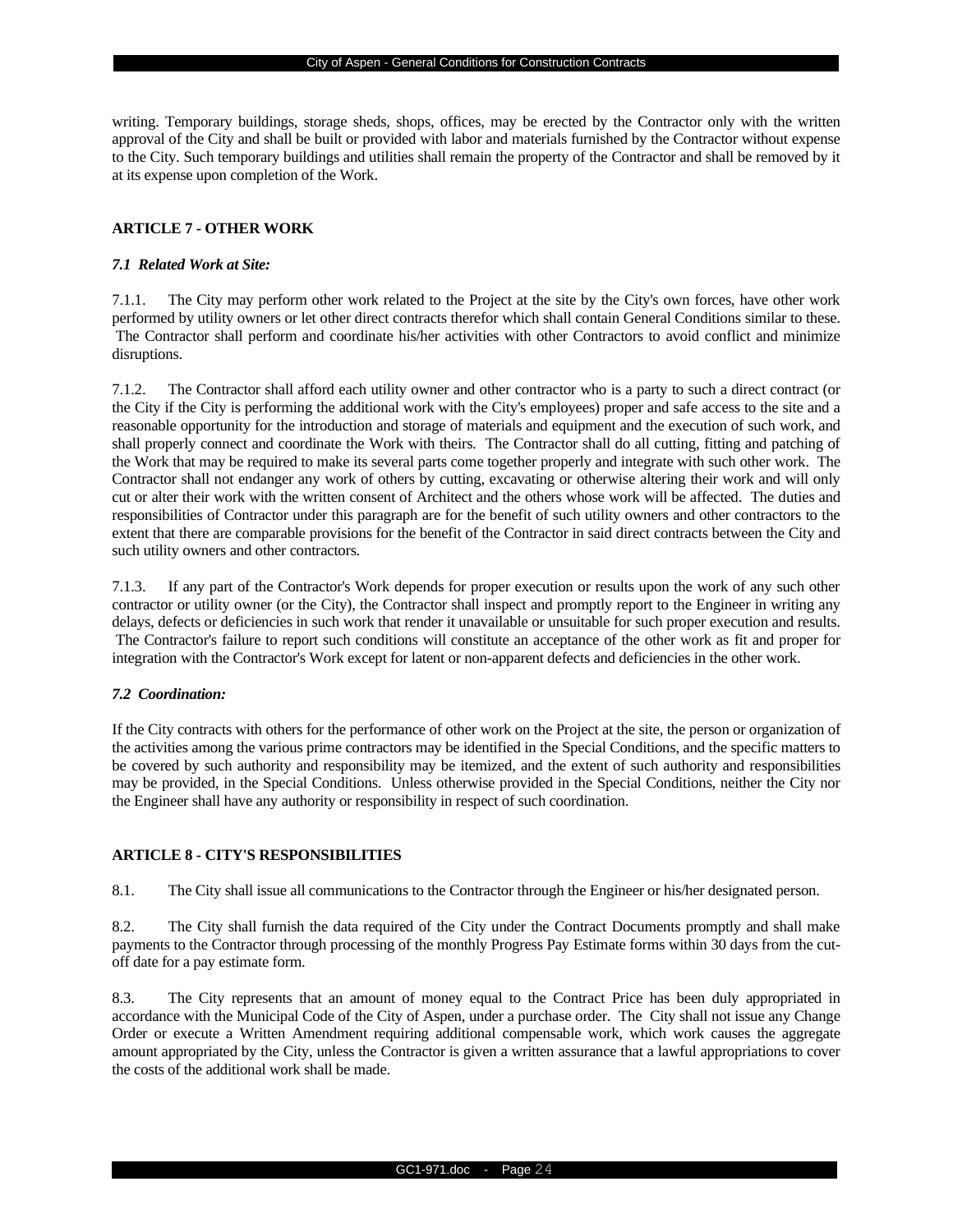## **ARTICLE 9 - ENGINEER'S STATUS DURING CONSTRUCTION**

#### *9.1 City's Representative:*

The Engineer shall be the City's representative during the construction period. The duties and responsibilities and the limitations of authority of the Engineer as the City's representative during construction are set forth in the Contract Documents and shall not be extended without written consent of the City and the Engineer.

## *9.2 Visits to Site:*

The Engineer shall make visits to the site at intervals appropriate to the various stages of construction to observe the progress and quality of the executed Work and to determine, in general, if the Work is proceeding in accordance with the Contract Documents. The Engineer shall make on-site inspections to observe the quality or quantity of the Work. The Engineer's efforts will be directed toward providing for the City a greater degree of confidence that the completed Work will conform to the Contract Documents. On the basis of such visits and on-site observations, the Engineer will keep the City informed of the progress of the Work and will endeavor to guard the City against defects and deficiencies in the Work.

## *9.3 Project Representation:*

If the City and the Engineer agree, the Engineer will furnish a Resident Project Representative to assist the Engineer in observing the performance of the Work. The duties, responsibilities and limitations of authority of any such Resident Project Representative and assistants will be to ensure conformance of work with specifications provided in the Special Conditions. If the City designates another agent to represent the City at the site who is not the Engineer's agent or employee, the duties, responsibilities and limitations of authority of such other person will be as provided in the Special Conditions.

### *9.4 Clarification and Interpretations:*

The Engineer will issue with reasonable promptness such written clarifications or interpretations of the requirements of the Contract Documents (in the form of Drawings or otherwise) as the Engineer may determine necessary, which shall be consistent with or reasonably inferable from the overall intent of the Contract Documents. If a written clarification or interpretation justifies an increase in the Contract Price or an extension of the Contract Time, the Contractor shall meet with the Engineer and resolve the issue. All such requests or claims shall be submitted to the City Engineer.

#### *9.5 Authorized Variations in Work and Minor Contract Revisions:*

The City Engineer may request or authorize minor variations in the Work from the requirements of the Contract Documents which do not involve an adjustment in the Contract Price or the Contract Time and are consistent with the overall intent of the Contract Documents. These may be accomplished by a written request or a field order and will be binding on the City, and also on the Contractor who shall perform the Work involved promptly. If the Contractor believes that a field order justifies an extension of the Contract Time and the parties are unable to agree as to the extent thereof, the Contractor may make a claim therefor as provided herein.

## *9.6 Rejecting Defective Work:*

The Engineer will have authority to disapprove or reject Work which the Engineer believes to be Defective, and will also have authority to require special inspection or testing of the Work as provided herein below, whether or not the Work is fabricated, installed or completed.

## *9.7. Shop Drawings, Change Orders and Payments:*

9.7.1. In connection with the Engineer's responsibility for Shop Drawings and samples, see paragraphs 6.19.1. through 6.20.1. inclusive.

9.7.2. In connection with the Engineer's responsibilities as to Change Orders, see Article 10 and Article 11.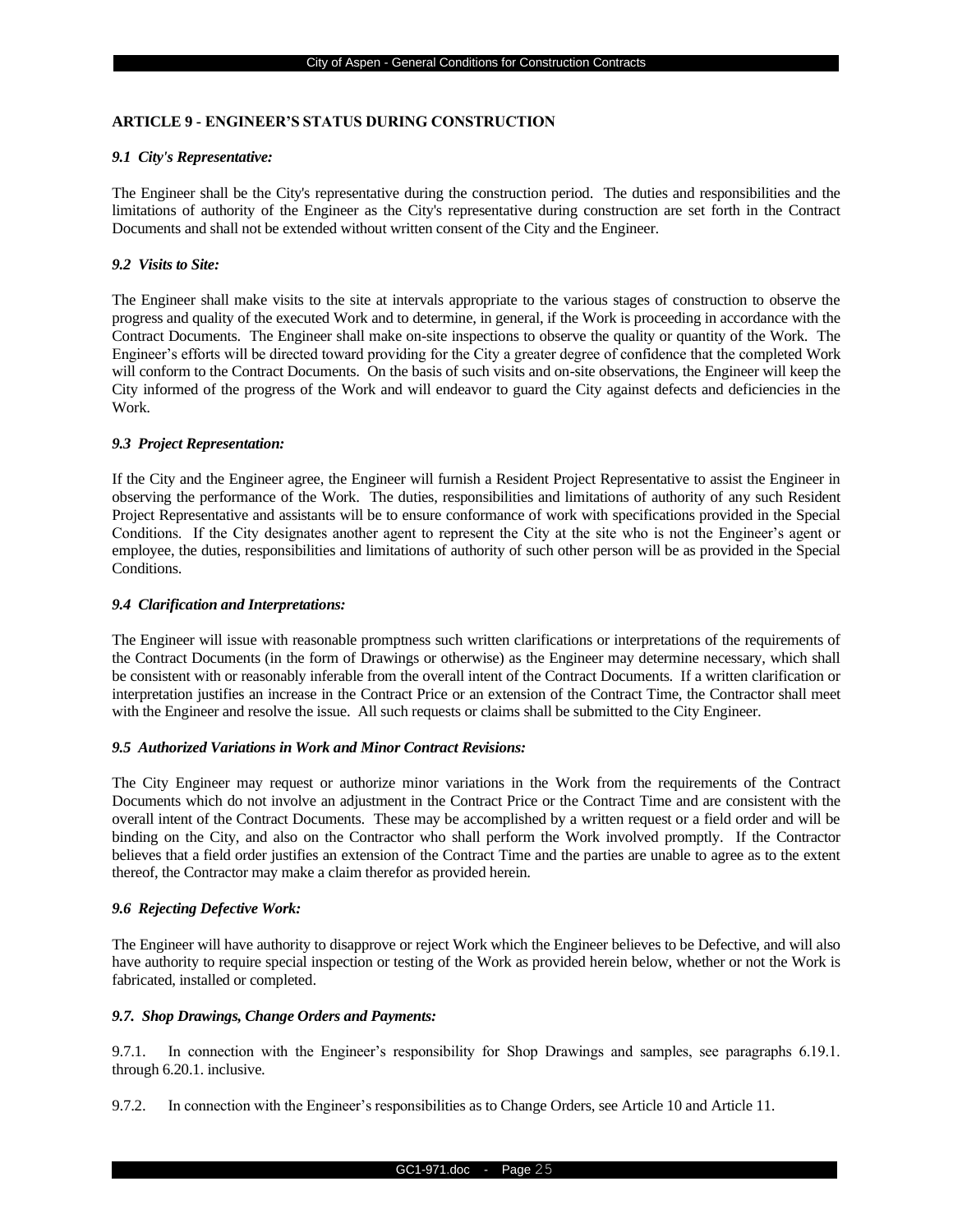9.7.3. In connection with the Engineer's responsibilities in respect of request for Payment, etc., see Article 14.

#### *9.8 Decisions on Disputes:*

9.8.1. The Engineer will be the initial interpreter of the requirements of the Contract Documents and judge of the acceptability of the Work thereunder. Claims, disputes and other matters raised by Contractor relating to the acceptability of the Work or the interpretation of the requirements of the Contract Documents pertaining to the performance and furnishing of the Work and claims under Articles 11 and 12 in respect to changes in the Contract Price or Contract Time shall be referred initially to the Engineer in writing with a request for a formal decision in accordance with this paragraph, which the Engineer will render in writing within a reasonable time. Written notice of each such claim, dispute and other matter by the Contractor will be delivered to the Engineer promptly (but in no event later than thirty days) after the occurrence of the event giving rise thereto, and written supporting data will be submitted to the Engineer and the City within sixty days after such occurrence unless the Engineer allows an additional period of time to ascertain more accurate data in support of the claim.

9.8.2. The rendering of a decision by the Engineer pursuant to paragraph 9.8.1. with respect to any such claim, dispute or other matter shall be a condition precedent to any exercise by the Contractor of such rights or remedies as the Contractor may otherwise have under the Contract Documents or by Laws or Regulations in respect of any such claim, dispute or other matter. The City shall not be bound by any initial interpretation by the Engineer of the requirements of the Contract Documents, judgment on the acceptability of the Work thereunder, or formal decision made by the Engineer in accordance with paragraph 9.8.1. Any dispute not resolved by the initial decision of the Engineer shall be decided by the City, who shall reduce the decision in writing and furnish a copy thereof to the Contractor and the Engineer. The decision of the City shall be final subject to review by the Pitkin County District Court in Pitkin County, Colorado. Pending final decision of a dispute hereunder, the Contractor shall proceed diligently with the performance of the Work and in accordance with the Engineer's interpretation.

## *9.9 Reserved*

## *9.10 Limitations on Engineer's Responsibilities:*

9.10.1. Neither the Engineer's authority to act under this Article 9 or elsewhere in the Contract Documents nor any decision made by the Engineer in good faith either to exercise or not exercise such authority shall give rise to any duty or responsibility of the Engineer to the Contractor, any Subcontractor, any Supplier, or any other person or organization performing any of the Work, or to any surety for any of them.

9.10.2. Whenever in the Contract Documents the terms "as ordered", "as directed", "as required", "as allowed", "as approved" or terms of like effect or import are used, or the adjectives "reasonable", "suitable", "acceptable", "proper" or "satisfactory" or adjectives of like effect or import are used to describe a requirement, direction, review or judgment of the Engineer as to the Work, it is intended that such requirement, direction, review or judgment will be solely to evaluate the Work for compliance with the Contract Documents (unless there is a specific statement indicating otherwise). The use of any such term or adjective shall not be effective to assign to the Engineer any duty or authority to supervise or direct the furnishing or performance of the Work or any duty or authority to undertake responsibility contrary to the Contract Documents.

## **ARTICLE 10 – CHANGES IN THE WORK**

## *10.1 City Initiated Changes*

10.1.1. The City may require, without notification to sureties, the Contractor to perform changes, additions or deletions to the Work at anytime after execution of the Contract without invalidating the Contract. Changes shall be accomplished as set forth in Section 3.2, above.

10.1.2. The Contractor shall promptly perform changes in the Work in accordance with applicable provisions of the Contract Documents, unless otherwise provided in a Change Order or Amendment to the Contract for Construction.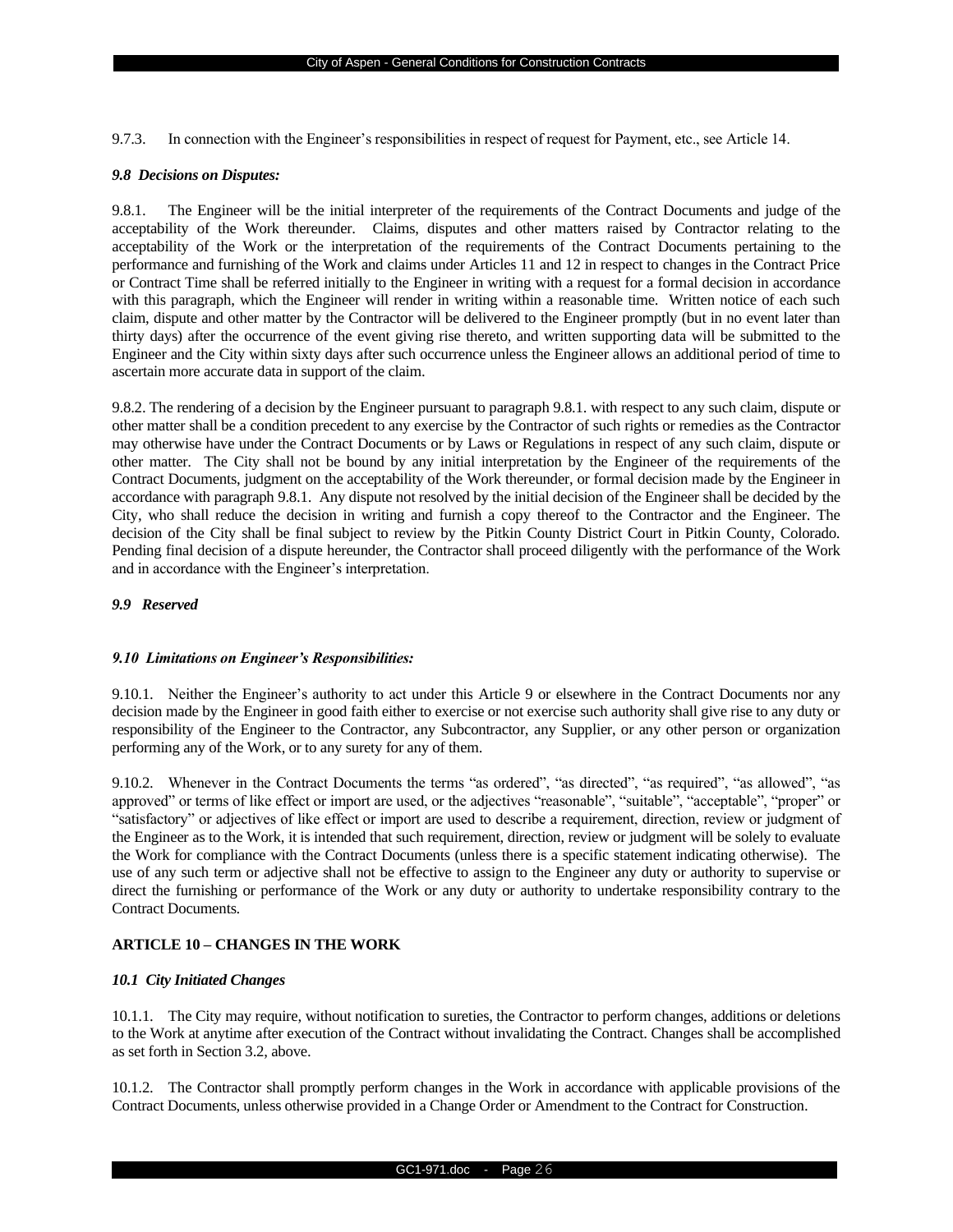10.1.3. The following procedure shall be followed for the City notifying the Contractor of proposed City initiated changes. The Engineer shall issue a notice informing the Contractor of a planned change in the Work and its scope, and requesting the Contractor's detailed price proposal. The Contractor, at no expense to the City, shall submit a priced proposal for performing the proposed change in the Work. The Contractor, within *Ten (10) consecutive calendar days* after receiving the Notice of Change, or such longer time which the Engineer in his/her discretion has granted, shall provide the Engineer with a complete and itemized proposal which includes the estimated increase or decrease in the Contract Price and/or in the Contract Time attributable to the planned changes on the criteria and methods described in Article 11. The Contractor shall be responsible for delays to the Work and any additional costs incurred by the City caused by its failure to submit complete pricing information within the time provided above. The Contractor shall participate with the City in prompt joint analysis and negotiations to finalize a Change Order, if necessary.

### *10.2 Written Notice of Change*

10.2.1. A Written Notice of Change may be used when:

- a) The City determines that the Contractor must proceed immediately to perform a change in the Work in order to avoid an adverse impact on the schedule or other unchanged Work, and sufficient time is not available to negotiate an adjustment to the Contract Price or Contract Time; or
- b) The City and Contractor have not completed their negotiation and reached agreement on all of the terms of a Change Order, but the City requires the Contractor to proceed without such agreement.

10.2.2. Upon receipt of a Written Notice of Change the Contractor shall promptly proceed with performing the change in the Work. Additionally, the Contractor shall comply with all the requirements of 10.3 of these General Conditions.

### *10.3 Change Order*

When the Contractor and the City reach agreement on the adjustments to the Contract Price and/or Contract Time, such agreements shall be promptly recorded in an executed Change Order.

## *10.4 Contractor Change Request*

10.41. If the Contractor: (i) receives any oral or written instructions, directives or interpretations of Contract Documents, or determinations from the Engineer or, (ii) identifies what it believes are design errors or omissions in the Contract Drawings or Specifications, or (iii) encounters a differing site condition; or, (iv) is delayed in the progress of the Work; or, (v) becomes aware of any other matter or circumstance which it believes would require a change in the Contract Price or Contract Time, the Contractor shall give the Engineer prompt written notice of such matters in a letter or notice denominated "Contractor Change Request".

10.4.2. All Contractor Change Requests shall be dated, numbered sequentially, and shall describe the action or event which the Contractor believes may require an extension in time or price. The Contractor shall also provide descriptions of possible Contractor actions or solutions to minimize the cost of the Contractor Change Request and, provide an estimate of the adjustment in the Contract Price and/or Contract Time which it believes is appropriate.

10.4.3. With respect to orders, instructions, directives, interpretations, determinations, or the discovery of any errors or omissions in the Contract Documents, a Contractor Change Request shall be submitted before the Contractor acts on them, but in no event more than *Ten (10) consecutive calendar days* after they were received or discovered.

10.8.4. With respect to any differing site conditions, a Contractor Change Request shall be submitted before the conditions are disturbed, but in no event more than *Ten (10) consecutive calendar days* after the conditions are first discovered.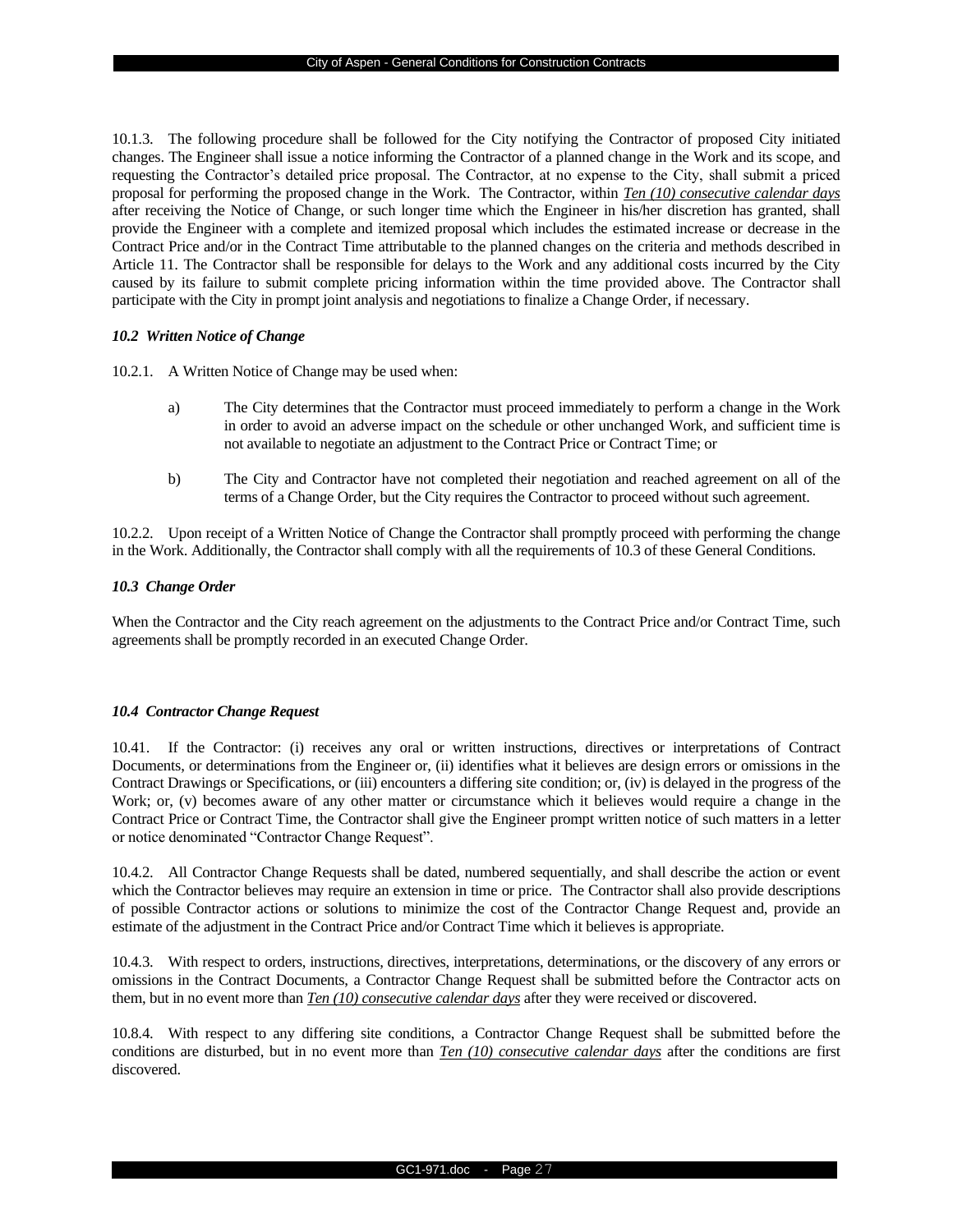10.4.5. With respect to delays, a Contractor Change Request shall be submitted as soon as the Contractor has knowledge of the delay, but in no event more than *Ten (10) consecutive calendar days* therefrom.

10.8.6. With respect to any matters or circumstance which the Contractor believes would require a change, including delays, a Contractor Change Request shall be submitted as soon as the Contractor has knowledge of the matter or circumstance, but in no event more than *Ten (10) consecutive calendar days* after the Contractor becomes aware of such circumstance or matter.

## *10.5 Down Time:*

The Contractor may be granted time extension for down time. No other compensation of any kind shall be made to the Contractor for down time. Equipment failure, lack of adequate labor or tools or materials to perform the Work shall not constitute down time.

#### *10.6 Submittal Requirements and Waiver of Claims*

10.6.1. If the Contractor does not submit a Contractor Change Request within the time required above, any action by the Contractor related to such order, direction, instruction, interpretation, determination, design error or omission, or other matter, including delays or differing site conditions, will not be considered by the City as a change to the Work and the Contractor waives any claim for an adjustment on the Contract Price or the Contract Time.

10.6.2. The Contractor shall, within *Ten (10) consecutive calendar days* submit in detail, a Contractor Change Request, and provide the Engineer a complete and itemized proposal which contains the information described in Article 11. The proposal shall also contain a detailed explanation, citing all applicable provisions in the Contract Documents, which supports the Contractor Change Request. If the Contractor does not submit its itemized proposal within the time described above or within such extension which the Engineer, in his/her discretion may have granted in writing, it waives any claim for an adjustment in the Contract Price or Contract Time arising out of the act or event described in the Contract Change Request.

10.6.3. If a Contractor Change Request is denied by the Engineer, in whole or in part, any claim for an increase in the Contract Price or Contract Time arising out of the act or event described in the Contractor Change Request is waived unless the Contractor timely complies with the provisions of paragraphs 10.4.1. through 10.4.6.

## **ARTICLE 11. CHANGE OF CONTRACT PRICE OR CONTRACT TIME**

## *11.1 Contract Price Adjustments.*

All adjustments to the Contract Price shall be determined by using one or more of the following methods:

11.1.1 A negotiated lump sum for work items that cannot be itemized. The Contractor shall promptly provide sufficient substantiating data, including calculations, measurements, cost records, production rates, equipment types and capacity, labor costs by craft and other information which the City may reasonably require the Contractor to produce in order to permit the City to evaluate the Contractor's lump sum change order proposals. In pricing this proposal, the Contractor shall include estimates of the type of costs described in Section 11.4 below.

11.1.2 Unit prices stated in the Contract Documents or subsequently agreed upon multiplied by final verified quantities of work performed;

11.1.3 Cost to be determined in a manner agreed upon by the parties which includes markups that do not exceed those set forth in Section 11.4 below.

11.1.4 Costs to be determined in the manner described in Section 11.3.1.

### *11.2 Contract Time Adjustments.*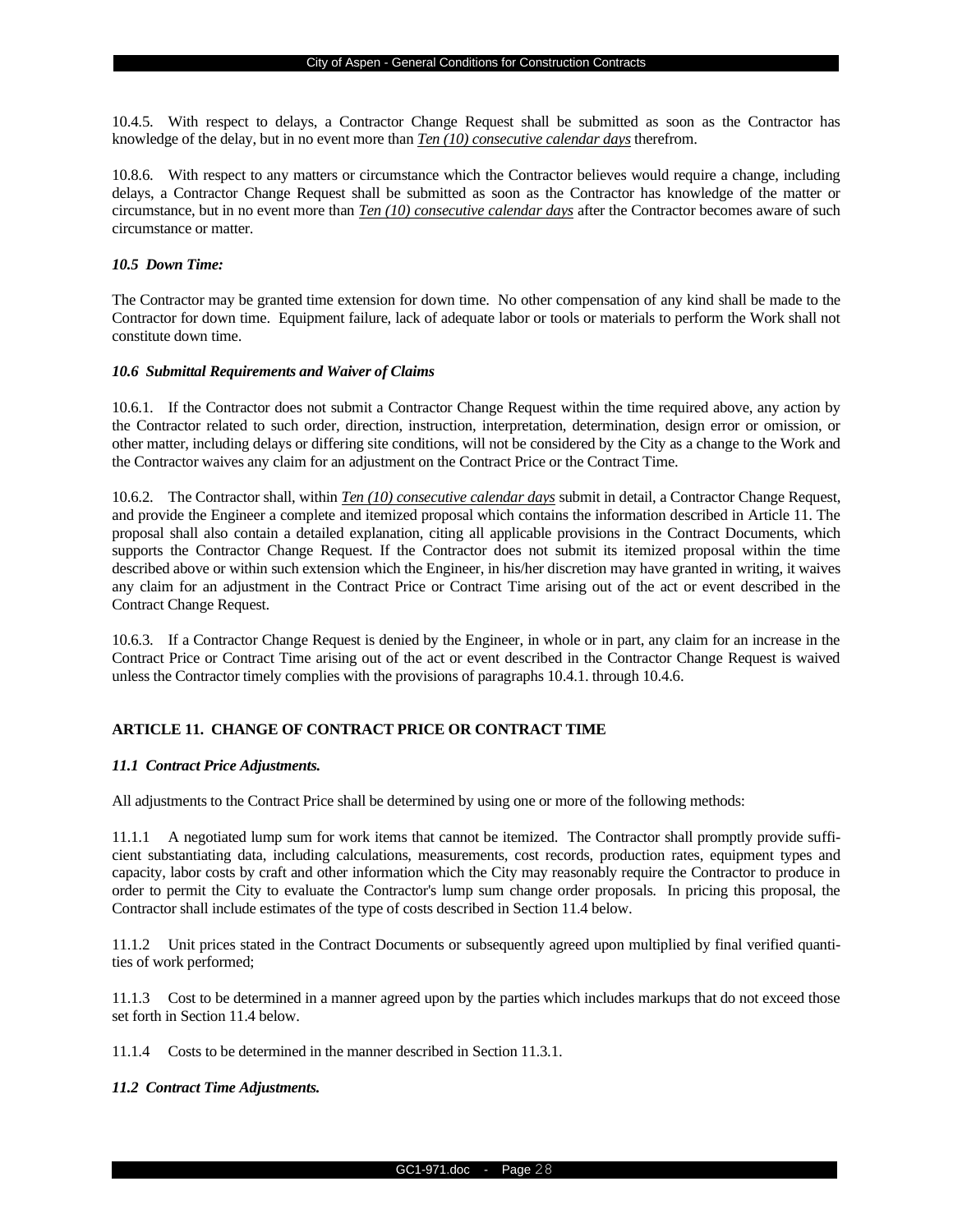11.2.1. Any extension of the Contract Time must be requested in a Contractor Change Request which complies with all of the requirements of paragraphs 10.4.1 through 10.4.6. Failure to strictly comply with the timing and submittal requirements shall constitute a waiver of any request or claim.

11.2.2. If the Contractor is delayed at any time in the progress of the Work and such delay was caused, in whole or in part, by the act or omission of the City, or by changes ordered in the Work pursuant to strikes, lockouts, fire, unusual delay by common carriers, unavoidable casualties, or any other causes beyond the Contractor's control, then the Contract Time shall be extended by the City. Such extensions will be for a period of time as the City may in its discretion determine, provided however that such delay could not have been avoided by the exercise of due diligence by the Contractor and did not result from the acts or omissions of the Contractor and, provided further, that they Contractor has taken reasonable actions to mitigate or prevent further delays resulting from such causes.

11.2.3. If abnormal weather conditions are the basis for a claim for an extension of the Contract Time, such claim shall be documented on the City of Aspen Engineering Department's Daily Construction Log forms substantiating that weather conditions were unusually severe for the period of time, and could not have been reasonably anticipated. Regardless of actual weather conditions, any day in which the Contractor is able to work *Sixty Percent (60%) or more* of its scheduled work force shall not be counted as an abnormal weather day for purposes of calculating weather related time extensions.

11.2.4. The Contractor agrees that delays resulting from any causes other than acts or omissions of the City, its employees, agents or officials shall be considered fully compensated by a time extension only and agrees to make no claim for monetary damages for such delays. In no event shall the Contractor be entitled to recover any delay costs caused by the acts or omissions of the Contractor, its employees or agents.

11.2.5. If the Contractor believes that it has suffered delays in performing the Work that are caused by acts or omissions of the City, the Contractor may submit a Contractor Change Request with detailed justifications acceptable to the Engineer. Failure of the Contractor to comply with all requirements shall constitute a waiver of any claim for damages resulting from such delays.

## *11.3 Force Account Work.*

11.3.1 In situations where the cost or time for performing a required change cannot be adequately defined or agreed upon but the changed Work must proceed, the City may direct the Contractor to perform the Work on a Force Account basis. Adjustment shall be determined on the basis of reasonable expenditures and savings of those performing the change in the Work including, in case of an increase in the Contract Amount, an allowance for overhead and profit which shall not exceed the allowance described in 11.4.7 below. In such case, the Contractor shall keep and present, in such form as the City may prescribe, an itemized detailed accounting together with appropriate supporting data of all of the costs described in Section 11.4.1 through Section 11.4.4 which clearly distinguishes the cost of changed Work from base contract Work. Information that shall be required on these forms includes an itemization of all costs for labor, materials and equipment rental and total costs to date for force account work. The Contractor shall include hours worked, rates of pay, names and job classifications for all workers and size, type, identification number, rental rate and hours of operation for equipment.

11.3.2 Unless otherwise provided in the Contract Documents, costs for the purposes of Force Account Work shall be itemized daily on Daily Force Account Forms provided by the Engineer which are signed by the Contractor and the Engineer. Such costs shall form the basis for determining the maximum amount to be paid the Contractor, but this amount may be reduced where necessary to take into account the cost of base contract Work, Work included in approved Change Orders, Work described in Work Directive Changes, idle time for workers and/or equipment when work could have been performed in other locations or the number of workers or amount of equipment provided exceeds the number or amount required to perform the Work, unsatisfactory Work or Work which may be performed concurrently with the changed Work and which cannot be easily segregated from the changed Work. The worker hours, equipment hours, and materials installed shall be logged on the City of Aspen Engineering Department's Daily Construction Log form for every day the work is performed.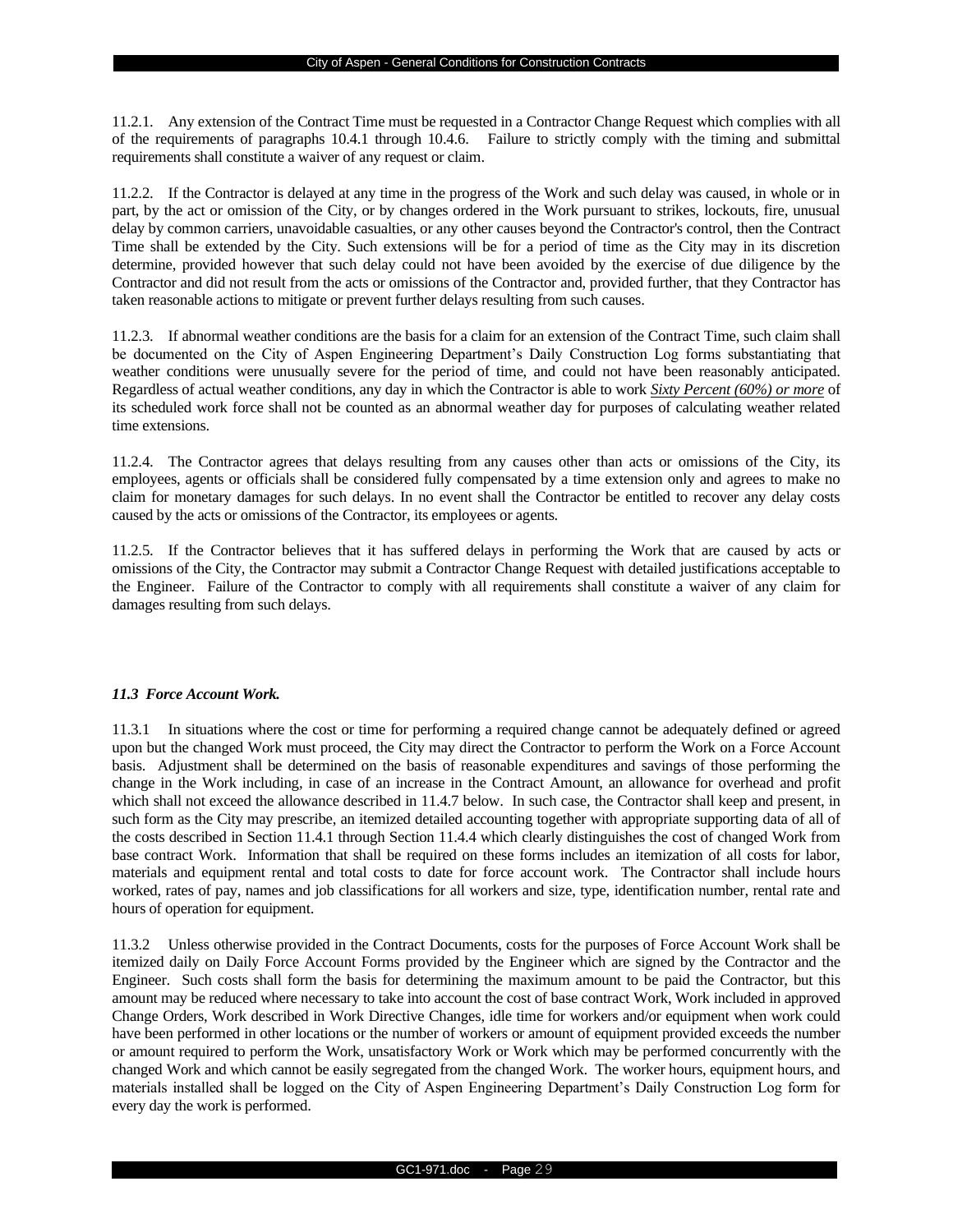#### *11.4 Contract Sum Determination*

11.4 In no event shall the charge or credit to the City associated with any change exceed the sum of the following:

11.4.1 Direct Labor. Actual net direct increase or decrease in the cost of the Contractor's labor for all work associated with the change. Contractor's labor shall be limited to Davis-Bacon Act work categories or other labor (including salaried field personnel) that perform the individual change in Work full-time. For shop work, the direct labor includes workers who work directly on the item being manufactured or operators of equipment being used to handle items being manufactured.

11.4.2 Labor Burden. Contractor's actual costs for workers compensation and liability insurance, payroll taxes, social security and employees fringe benefits (including employer paid health insurance) imposed on the basis of payrolls. This burden must reflect the variability of some burdens, i.e., social security. The burden shall include all small tools which cost less than \$200 apiece.

11.4.3 Direct Material, Supplies, Installed Equipment. Actual net direct cost of materials, supplies and equipment incorporated in or consumed by the Work. If actual costs are not available, the cost shall be the lowest commercially available price including all discounts and rebates and all applicable taxes. Cost shall be based on buying the material, supplies and equipment in the largest practical quantity to receive quantity discounts.

11.4.4 Equipment. Actual net cost to the Contractor of owned and/or rented equipment other than small tools, to be determined using the following method(s):

> (1) Owned equipment operating costs shall be determined using accepted industry standard forms and methods for "Owning and Operating Equipment" as described by the U.S. Army Corps of Engineers (COE) in its latest edition of the "Construction Equipment Ownership and Operating Expense Schedule, Region V" (Document No. EP 1110-1-8, Volume 5).

> (2) Rental equipment costs shall be determined using actual invoiced rates less all discounts for bare equipment rental. Operating costs will be determined based on rates in the above-cited C.O.E. manual.

> (3) Mobilization/demobilization costs will be paid if the equipment is mobilized exclusively for Work described in a change requested by the Engineer or a Change Order. If the equipment is used on base contract work, no mobilization or demobilization cost will be paid. Mobilization/demobilization cost will be based on using the least expensive means to mobilize or demobilize. Equipment shall be obtained from the nearest available source. When the least expensive methods are used, then costs shown in the actual invoice will be the basis for pricing.

11.4.5 Bonds, Insurance, Permits and Taxes. Actual increases or decreases in the cost of premiums for all bonds and insurance, permit fees, and sales, use or similar taxes related to the Work.

11.4.6 Subcontract Costs. Net cost of subcontractor work at any tier, provided that the cost of the subcontractor is determined in accordance with the above requirements. When possible, the Contractor shall obtain quotes from two or more subcontractors.

## 11.4.7 Overhead and Profit.

(1) Ten percent (10%) of the sum of Section 11.4.1 through Section 11.4.5 above, to cover a profit for Work performed by that Contractor or subcontractor.

(2) Two percent (2%) of Section 11.4.6 above to cover Contractor's and subcontractor's overhead and profit for work performed by the Contractor or subcontractor.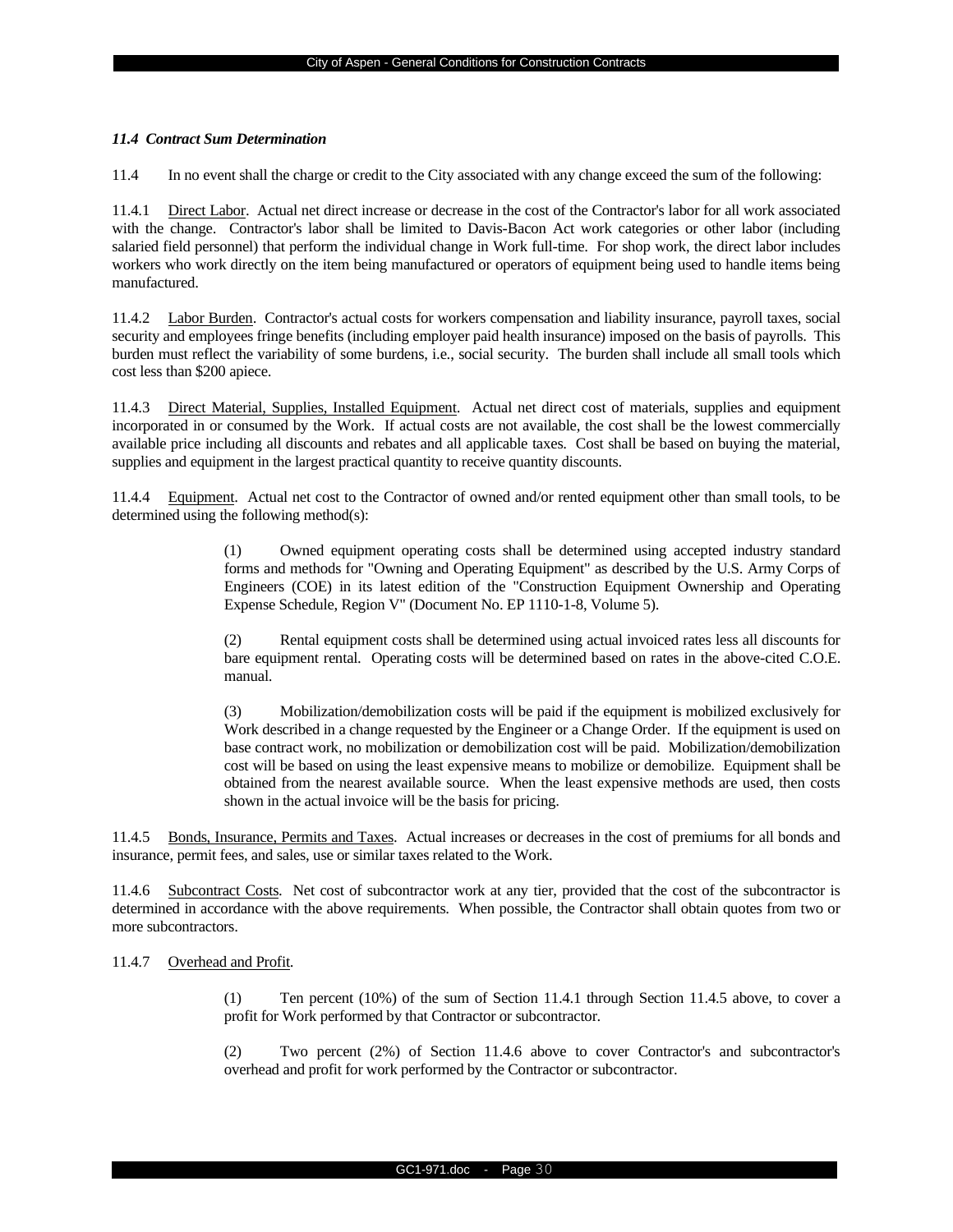(3) Neither the Contractor nor any subcontractor, nor the City in the case of a credit, will attempt to apply these percentage adjustments in a way which would pyramid either the cost or credit because a subcontractor or subcontractors at any tier are involved.

11.4.8 Totals as Equitable Adjustment. The Contractor agrees that the total of the above constitutes an equitable adjustment for any and all damages resulting from a change or due to delay or disruption caused by the City. The Contractor's choice of idling and Down Time shall not constitute *an City's cause* for delay or disruption.

## *11.5 Cost and Pricing Data*

11.5.1 Certificate of Current Cost or Pricing Data. The Contractor shall submit a Certificate of Current Cost or Pricing Data with any agreed upon Contract Price adjustment, but prior to the execution of a Change Order for the work, in the following format:

## *Certificate of Current Cost and Pricing Data*

This is to certify that, to the best of my knowledge and belief, the cost of pricing data submitted in writing to the City in support of are accurate, complete, and current as of \*\* and represent the best prices available from suppliers and subcontractors. This certification includes the cost of pricing data supporting any advance agreements and forward pricing rate agreements between the offer or and the City that are part of the proposal.

| Firm  |  |
|-------|--|
| Name  |  |
| Title |  |
| Date  |  |

\* Identify the appropriate number of the Change Notice.

\*\* Date when pricing negotiations were concluded and price agreement was reached.

\*\*\* Date of signing, which should be as close as practicable to the date when the price negotiations were concluded and price agreement reached.

11.5.2 Vendor Statements. The Contractor shall submit in support of all items which are not unit prices or lump sum prices established by the Contract, statements by the affected vendors that the prices are not in excess of those previously charged to the City or the supplier's regular commercial customers for the same items.

11.5.3 Price Reductions for Defective Costs or Pricing Data. If it is later determined that pricing adjustments to the Contract were not correct due to incomplete or inaccurate pricing data by the Contractor or any subcontractor or supplier or that lower prices were readily available, the price shall be reduced accordingly and the Contract modified by a Change Order.

#### *11.6 Variation in Quantity of Unit Priced Items:*

Where the quantity of a unit-priced item in this Contract is an estimated quantity and the actual quantity of the unitpriced item varies more than *25 percent* above or below the estimated quantity, an equitable adjustment in the Contract Price may be made by a written Change approved by the Contractor and the Engineer. The equitable adjustment shall be based upon any increase or decrease in cost due solely to the variation above 125 percent or below 75 percent of the estimated quantity. The City at any time after the award of the Contract, may delete Bid items, provided that the total of such deletions does not exceed *twenty five percent (25%)* of the total Contract Price, and such deletions will not justify an increase in other Bid prices. If the quantity variation is such as to cause an increase in the time necessary for completing the Work the Contractor may request in writing, an extension of time only.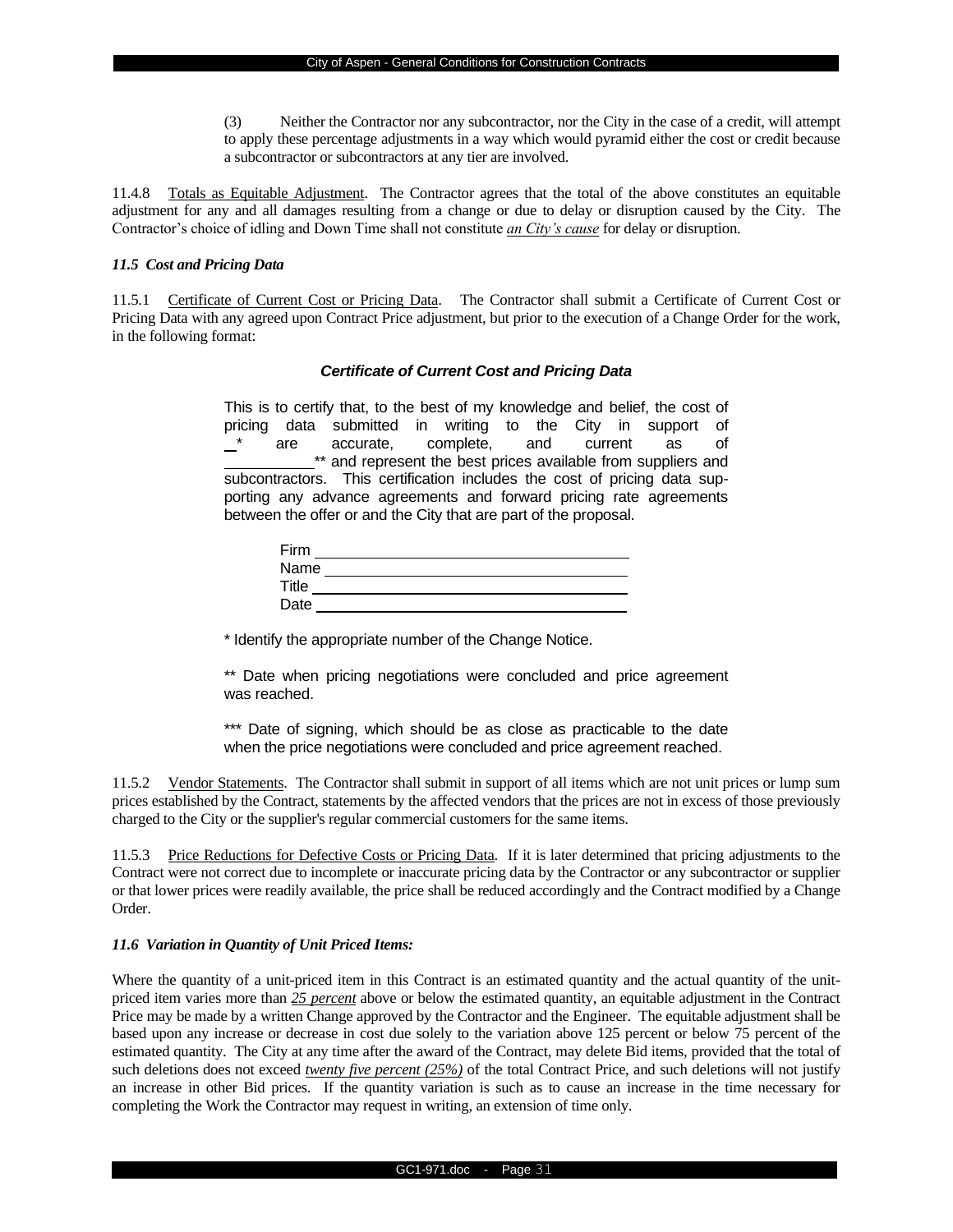#### **ARTICLE 12 - Reserved**

## **ARTICLE 13 - WARRANTY AND GUARANTEE; TESTS AND INSPECTIONS; CORRECTION, REMOVAL OR ACCEPTANCE OF DEFECTIVE WORK**

#### *13.1 Warranty:*

13.1.1. The Contractor warrants and guarantees to City that all Work, whether supplied, furnished, installed, provided, or performed by Contractor, a Subcontractor, or Supplier, will be in accordance with the Contract Documents and will not be Defective. All Defective Work, whether or not in place, must be rejected, corrected or accepted as provided in this Article 13. Work shall be performed in a skillful and workmanlike manner. Except where longer periods of warranty are indicated for certain items, Contractor warrants Work, whether furnished, installed, provided, performed or supplied by Contractor, a Subcontractor or Supplier, to be free from faulty materials and workmanship for a period of not less than **One Year** from date of Substantial Completion, which **One Year** period shall be covered by the Maintenance Bond and Payment Bond as specified in the Contract Documents. Landscaping replacement shall be warranted for two growing seasons.

13.1.2. The Contractor, at no additional expense to the City, shall remedy damage to equipment, the site, or the buildings or the contents thereof that is the result of any failure or defect in the Work, and restore any work damaged in fulfilling the requirements of the Contract Documents.

13.1.3. With respect to all warranties, express or implied, from Subcontractors, manufacturers, or Suppliers for Work performed and materials furnished under the Agreement, the Contractor shall:

- 13.1.3.1. Obtain all warranties that would be given in normal commercial practice. To the extent that the Subcontractor's, manufacturer's, or Supplier's, standard warranty exceeds the minimum City requirements as set forth in this Article or elsewhere in the Contract Documents, the Subcontractor's, manufacturer's, or Supplier's standard warranty shall apply. Otherwise, the Contractor shall be responsible for a *Two Year* term under the Maintenance Bond.
- 13.1.3.2. Require all warranties to be executed, in writing, for the benefit of the City, if directed by the Engineer or.
- 13.1.3.3. Enforce all warranties for the benefit of the City, if directed by the Engineer.
- 13.1.3.4. Assign all warranties and guarantees in writing to the City upon the request of the City.

13.1.4. Notwithstanding anything to the contrary above, the Contractor shall warrant that all equipment which are incorporated into the Work or any subsystem shall be new, free from liens and defects in design, have clear title, be free from faulty materials and workmanship, and shall conform in all aspects to the terms of the Contract Documents, to the drawings issued for manufacture by the Contractor, and shall be in conformance with the Technical Specifications and Contractor's Proposal (except in those instances where the Contractor's Proposal has been amended by subsequent Technical Specifications). Unless the warranty period is otherwise extended or modified, the following warranty shall apply. If within *Five (5) Years* from the date each piece of equipment incorporated into the Work or any subsystem is accepted by the City, it appears that the equipment or any part thereof does not conform to the above warranty and guarantee provisions, and the City so notifies the Contractor within a reasonable time after its discovery, the Contractor shall thereupon promptly correct such nonconformity to the satisfaction of the City, at the Contractor's sole expense; failing which the City may reject the item and cover by purchasing substitute items or the City may proceed to make corrections or accomplish the Contractor's performance by the most expeditious means available, the cost of cover or correction shall be charged to the Contractor.

13.1.4.1. The preservation, packaging, packing, and marking, and the preparation for, and method of, shipment of such equipment shall conform with the requirements of the Contract Documents.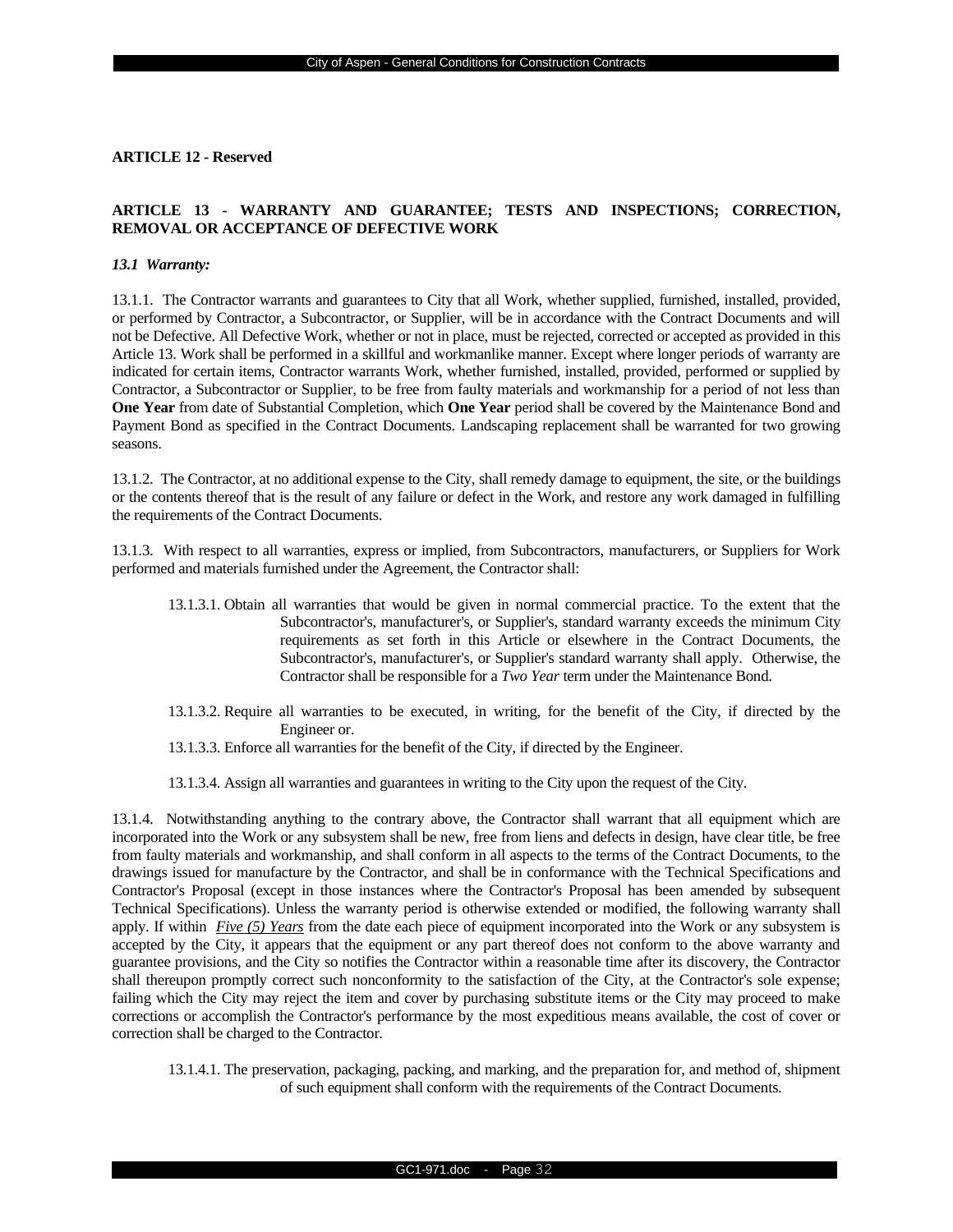13.1.4.2. When return, corrections, or replacement is required, transportation charges and responsibility for the supplies and equipment while in transit shall be borne by the Contractor.

13.1.5. In addition to the foregoing, in the event that any single component in the Work experiences failures during the warranty period such that the number of failures under normal service conditions exceeds ten percent (10%) of the Work population of that component, the Contractor shall perform a design defects analysis. If the analysis shows the component design to be defective, the component shall be redesigned, and the entire population of that component shall be replaced and/or retrofitted.

13.1.6. Whenever there is a conflict between the warranties required by the Contract Documents and the warranty provided by a Subcontractor, manufacturer or Supplier, the terms and conditions of the warranty that affords the City the greatest protection shall be binding upon the Contractor.

13.1.7. The above warranties or other warranties agreed to by Contractor shall not limit the City's rights under other provisions of this Article with respect to latent defects, gross mistakes, or fraud.

13.1.8. Neither the foregoing nor any provision in the Contract Documents, nor any special guarantee time limit, shall be held to limit the Contractor's liability for defects, to less than the legal limit of liability in accordance with the law of the place of building.

13.1.9. Any supplies or equipment, or parts thereof, corrected or furnished in replacement under this Article, shall also be subject to the terms of the warranty provisions herein to the same extent as supplies and equipment initially delivered. The warranty, with respect to supplies, equipment, or parts thereof, shall be equal in duration as if initially delivered and shall run from the date of delivery of the corrected or replaced supply, or upon the date it is placed in service, whichever is later.

## *13.2 Access to Work:*

The Engineer and the Engineer's representatives, other representatives of the City, testing agencies and governmental agencies with jurisdictional interests shall have access to the Work, at any time for their observation, inspecting and testing. Contractor shall provide proper and safe conditions for such access.

## *13.3 Tests and Inspections:*

13.3.1. The Contractor shall cooperate with material testing persons and firms, and for required inspections, and compliance and approval tests for the Work performed by the Contractor or his/her Subcontractor(s).

13.3.2. If Laws or Regulations of any public body having jurisdiction require any Work (or part thereof) to specifically be inspected, tested or approved, the Contractor shall assume full responsibility therefore, pay all costs in connection therewith and furnish the Engineer the required certificates of inspection, testing or approval. The Contractor shall also be responsible for and shall pay all costs in connection with any inspection or Re-testing required in connection with the City's or the Engineer's acceptance of a Supplier of materials or equipment proposed to be incorporated in the Work, or of materials or equipment submitted for approval prior to The Contractor's purchase thereof for incorporation in the Work. The cost of all inspections, testing, re-testing and approvals in addition to the above that are required by the Contract Documents shall be paid by the Contractor (unless otherwise specified). The City will conduct and pay for the conformance tests on materials installed in-place, and the Contractor shall pay for re-testing of all failing and nonconforming materials thereafter.

13.3.3. All inspections, tests or approvals other than those required by Laws or Regulations of any public body having jurisdiction shall be performed by professional firms or certified materials laboratories acceptable to the Engineer.

13.3.4. If any Work (including the work of others) that is to be inspected, tested or approved is covered without written concurrence of the Engineer, it must, be uncovered for observation. Such uncovering and testing when required by the Engineer shall be at the Contractor's expense.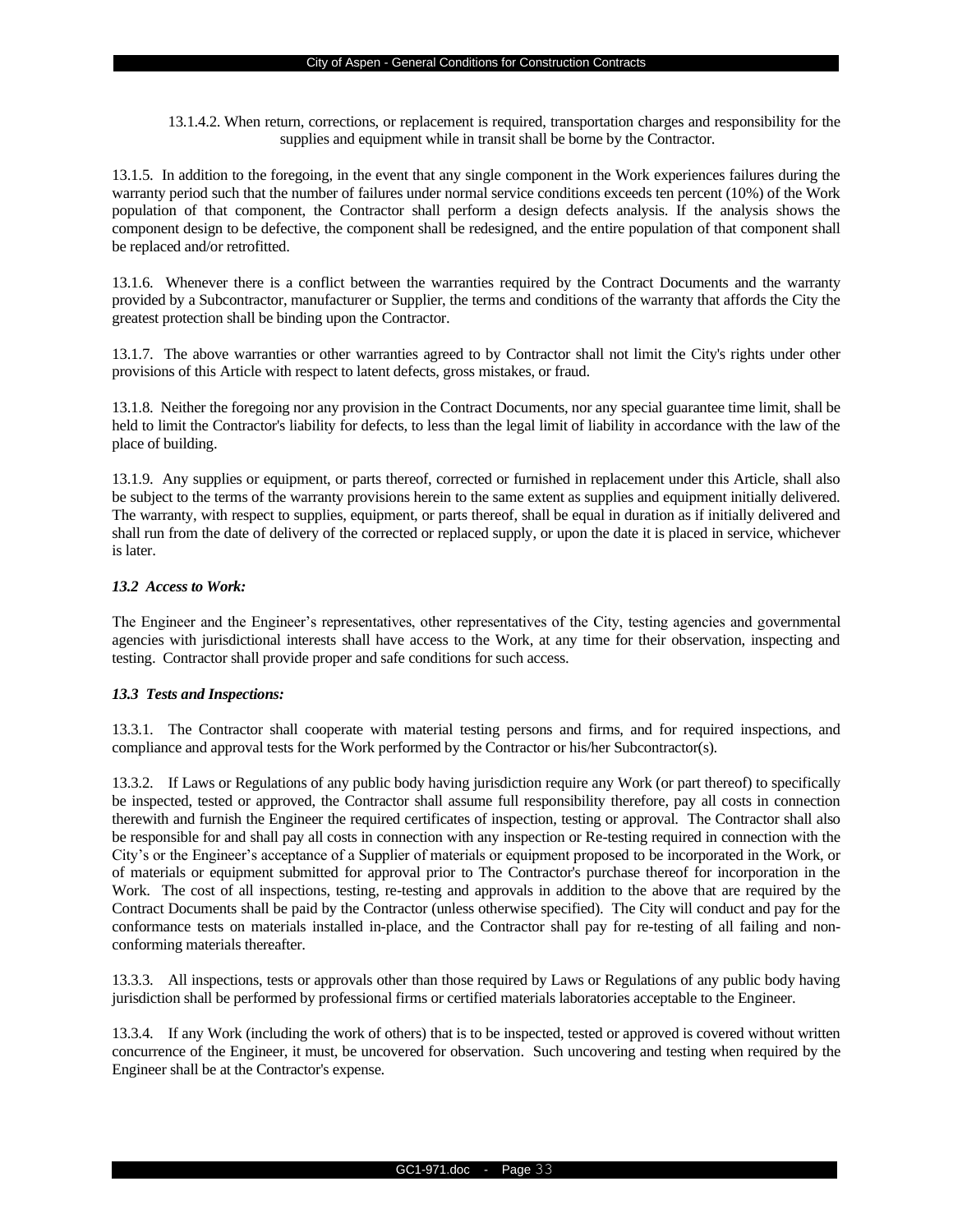13.3.5. Neither observations by the Engineer nor inspections, tests or approvals by others shall relieve the Contractor from the Contractor's obligations to perform the Work in accordance with the Contract Documents.

#### *13.4 Uncovering Work:*

13.4.1. If any Work is covered contrary to the written request of the Engineer it must, if requested by the Engineer, be uncovered for the Engineer's observation and replaced at the Contractor's expense.

13.4.2. If the Engineer considers it necessary or advisable that covered Work be observed by the Engineer or inspected or tested by others, the Contractor, at the Engineer's request, shall uncover, expose or otherwise make available for observation, inspection or testing as the Engineer may require, that portion of the Work in question, furnishing all necessary labor, material and equipment. If it is found that such Work is Defective, the Contractor shall bear all direct; indirect and consequential costs of such uncovering, exposure, observation, inspection and testing and of satisfactory reconstruction, (including but not limited to fees and charges of engineers, architects, attorneys and other professionals), and the City shall be entitled to an appropriate decrease in the Contract Price.

#### *13.5 City May Stop The Work:*

If the Work is defective, or the Contractor fails to supply sufficient skilled workers or suitable materials or equipment, or fails to furnish or perform the Work in such a way that the completed Work will conform to the Contract Documents, the City may order the Contractor to stop the Work, or any portion thereof, until the cause for such order has been eliminated; however, this right of the City to stop the Work shall not give rise to any duty on the part of the City to exercise this right for the benefit of the Contractor or any other party.

### *13.6 Correction or Removal of Defective Work:*

If required by the Engineer or the City, the Contractor shall promptly, as directed, either correct all Defective Work, whether or not fabricated, installed or completed, or, if the Work has been rejected by the Engineer or the City, remove it from the site and replace it with non-defective Work. The Contractor shall bear all direct, indirect and consequential costs of such correction or removal (including but not limited to fees and charges of engineers, architects, attorneys and other professionals) made necessary thereby.

#### *13.7 Correction Period:*

If within *Two Years* after the date of Substantial Completion or such longer period of time as may be prescribed by Laws or Regulations or by the terms of any applicable special guarantee required by the Contract Documents or by any specific provision of the Contract Documents, any Work is found to be Defective, the Contractor shall promptly without cost to City and in accordance with City's written instructions, either correct such Defective Work, or, if it has been rejected by City, remove it from the site and replace it with non-defective Work. If the Contractor does not promptly comply with the terms of such instructions, or in an emergency where delay would cause serious risk of loss or damage, the City may have the Defective Work corrected or the rejected Work removed and replaced, and all direct, indirect and consequential costs of such removal and replacement (including but not limited to fees and charges of engineers, architects, attorneys and other professionals) will be paid by the Contractor. In special circumstances where a particular item of equipment or portion of Work is placed in continuous service before Substantial Completion of all the Work, the correction period for that item may start to run from an earlier date if so provided in the Specifications or by Written Amendment. Landscaping replacement shall be warranted for two growing season.

## *13.8 Acceptance of Defective Work:*

If, instead of requiring correction or removal and replacement of Defective Work, the City prefers to accept it, the City may do so. The Contractor shall bear all direct, indirect and consequential costs attributable to the City's evaluation of and determination to accept such Defective Work. All accepted defective Work shall be subject to significant price reduction acceptable to the City and the City Engineer.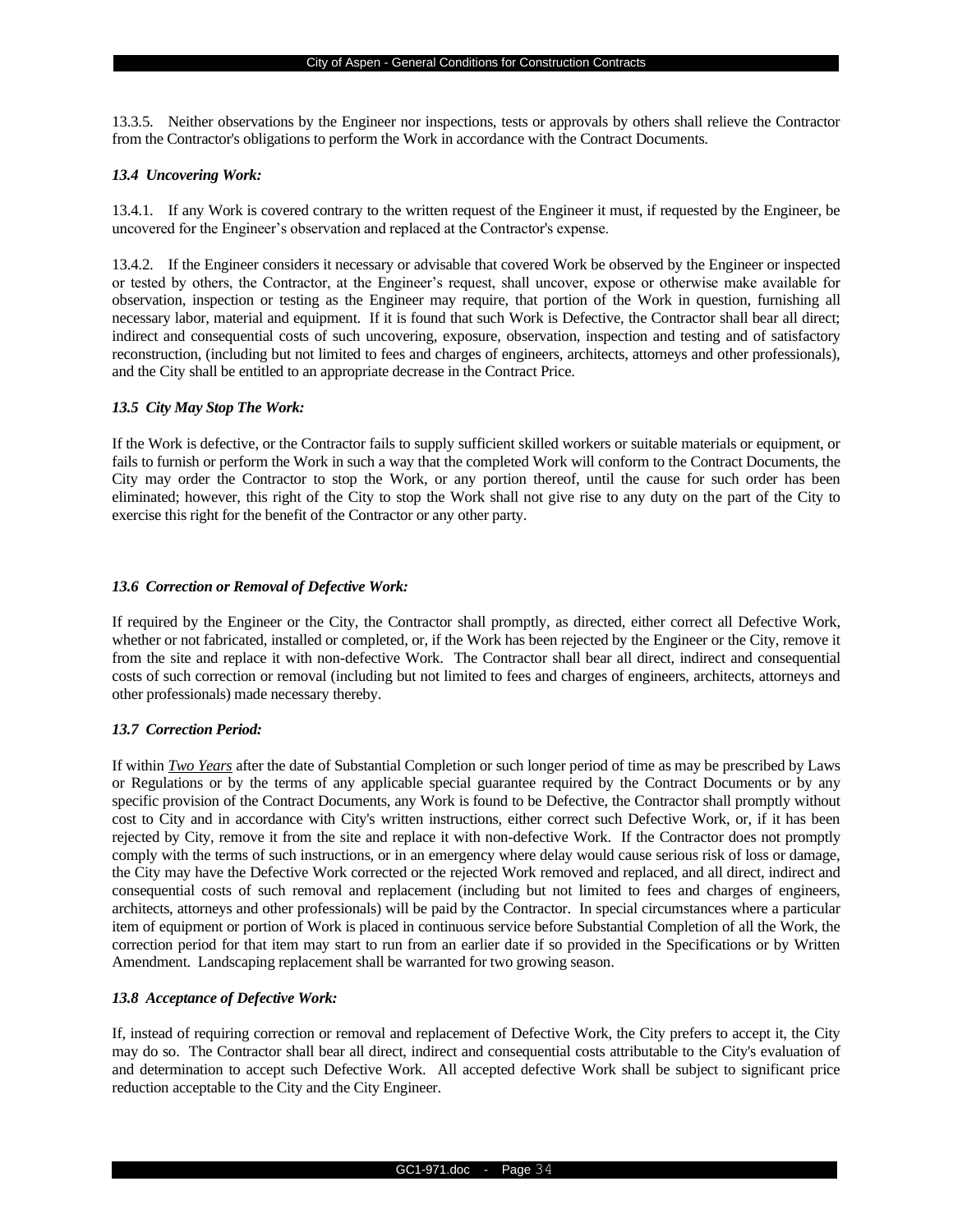#### *13.9 City May Correct Defective Work:*

If the Contractor fails within *Ten (10) consecutive calendar days* after written notice of the Engineer or the City to proceed to correct and to correct Defective Work or to remove and replace rejected Work as required by the Engineer or the City in accordance with paragraph 13.6., or if the Contractor fails to perform the Work in accordance with the Contract Documents, or if the Contractor fails to comply with any other provision of the Contract Documents, the City may, after seven days' written notice to the Contractor, correct and remedy any such deficiency. In exercising the rights and remedies under this paragraph the City shall proceed expeditiously to the extent necessary to complete corrective and remedial action. The City may exclude the Contractor from all or part of the site, take possession of all or part of the Work, and suspend the Contractor's services related thereto, take possession of the Contractor's tools, appliances, construction equipment and machinery at the site and incorporate in the Work all materials and equipment stored at the site or for which the City has paid the Contractor but which are stored elsewhere. The Contractor shall allow the City, the City's representatives, agents and employees such access to the site as may be necessary to enable the City to exercise the rights and remedies under this paragraph. All direct, indirect and consequential costs of the City in exercising such rights and remedies will be charged against the Contractor, and a Change Order will be issued by the City incorporating the necessary revisions in the Contract Price. Such direct, indirect and consequential costs will include but not be limited to fees and charges of engineers, architects, attorneys and other professionals, all court costs and all costs of repair and replacement of work of others destroyed or damaged by correction, removal or replacement of the Contractor's Defective Work. The Contractor shall not be allowed an extension of the Contract Time because of any delay in performance of the Work attributable to the exercise by the City of the City's rights and remedies hereunder.

#### *13.10 Unauthorized Work:*

Work performed beyond the lines and grades on the Drawings or approved Design Documents, Construction Documents or Shop Drawings and extra work done without written authorization, will be considered as unauthorized work, and the Contractor will receive no compensation therefore. If required by the City, unauthorized work will be remedied, removed, or replaced by the Contractor at the Contractor's expense.

#### **ARTICLE 14 - PAYMENTS TO CONTRACTOR AND COMPLETION**

#### *14.1 Determination of Work Value:*

The Work quantities recorded on the City of Aspen Engineering Department's Daily Construction Log forms shall serve as the basis for preparation and justification of the progress payments. Payments to the Contractor shall be prepared on the City of Aspen Engineering Department's Progress Pay Estimate Form on account of Unit Price Work based on the number of units actually installed complete in place and transferred from the Daily Construction Logs.

#### *14.2 Application for Progress Payment:*

14.2.1. Progress payments shall be made once each month as the Work progresses, when the Contractor is performing satisfactorily under the terms of the Contract Documents. Said payments shall be based upon progress estimates prepared by the Engineer, of the value of work performed and materials placed in accordance with the Contract Documents and the value of materials on hand in accordance with these General Conditions. The amount of the progress estimate to be paid to the Contractor shall be subject to the following:

14.2.1.1 STANDARD RETAINMENT. The City shall make a deduction from the progress estimate in the amount considered necessary to protect the interests of the City, pursuant to Section 24-91-103, CRS. That amount to be retained shall be as follows: for contract price over \$150,000.00 the retained amount shall be 5% of the value of the completed work. No further retainment shall be withheld if the Contractor makes satisfactory progress in the Contract Work. The amount retained shall be in effect until such time as final payment is made, with the following exceptions:

**a)** When one hundred Percent (100%) of the Work has been complete, the Project Manager may, at his/her discretion, reduce the retained amount by fifty percent (50%) of the required retainage.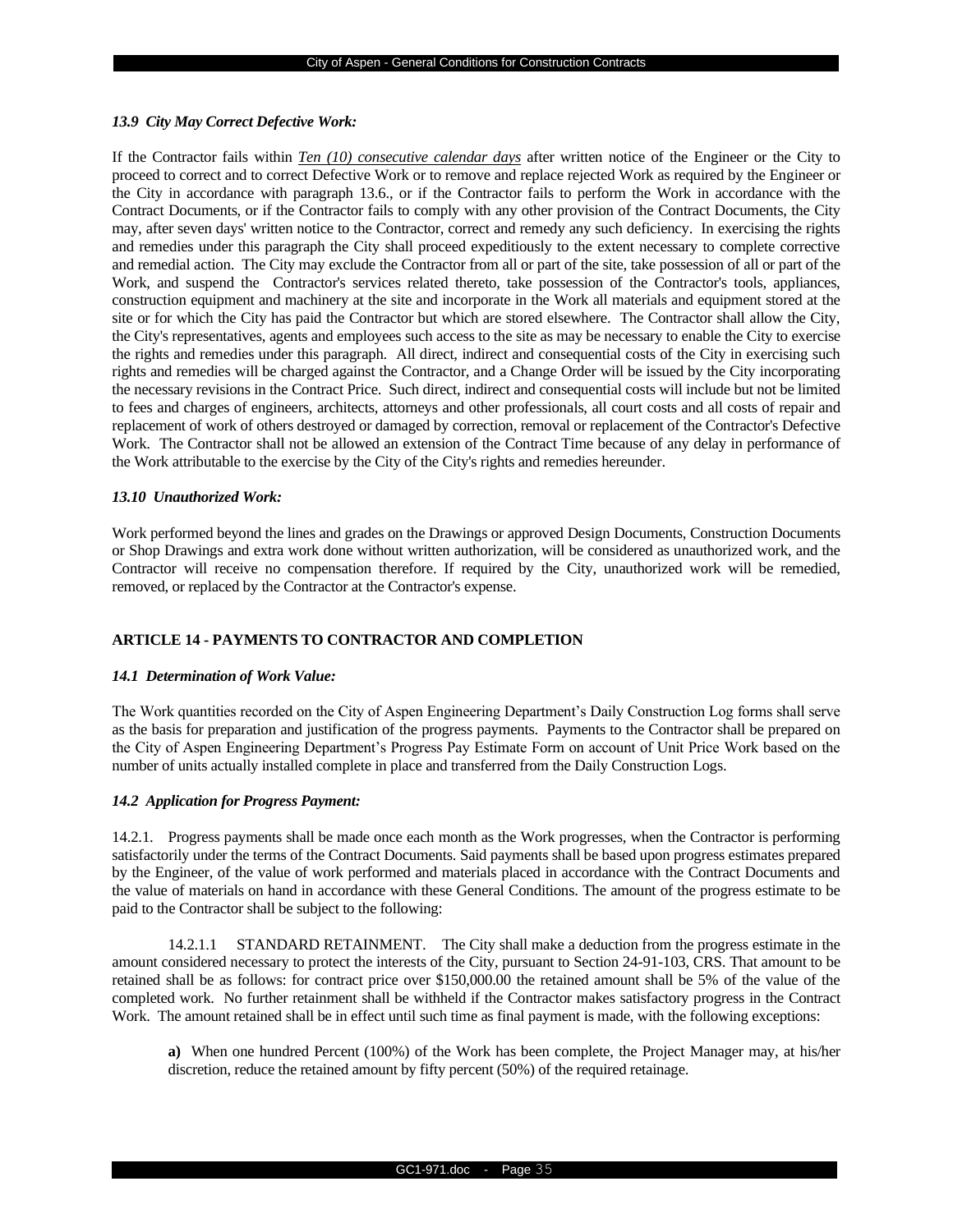**b)** Upon one hundred percent (100%) completion and acceptance of the project, the Project Manager may reduce the retainment to fifty percent of the required retainage. In addition to standard retainment, the City shall withhold funds for claims against the Contractor filed by Subcontractors and Suppliers, pursuant to Section 38- 26-107, CRS.

14.2.2. NO PAYMENT*.* A progress payment shall not be made when the total value of the work done since the last estimate amounts is less than \$500.00.

14.2.3. LUMP SUM ITEMS. All lump sum Bid items shall be paid on a pro-rata basis determined by the percentage of the total Work completed or if the Bid item is installed or completed *One Hundred Percent (100%)* in place and accepted by the Engineer.

14.2.4. SUBCONTRACTOR PAYMENTS. In addition to the other requirements regarding subcontracting the Work, the Contractor is responsible for prompt payments to all Subcontractors. As a minimum, the Contractor is responsible for prompt payments to all Subcontractors. As a minimum, the Contractor shall incorporate provisions in all subcontracts to satisfy the following requirements:

14.2.4.1. The Contractor shall make payments to all Subcontractors at least once each month as the Work progresses, when the Subcontractor is performing satisfactorily under the terms of the Contract Documents between the Contractor and Subcontractor;

14.2.4.2. Payments to Subcontractors shall be based on all moneys due the Subcontractor under the terms of the contract between the Contractor and Subcontractor;

The Contractor shall make payments to Subcontractors within 10 days of receipt of the City's payment to the Contractor;

Subcontractors and lower tier subcontractors shall make payments to their subcontractors, according to the requirements above and shall make payments within 10 days of receipt of payment from the next higher tier.

## *14.3 Contractor's Warranty of Title:*

The Contractor warrants and guarantees that title to all Work, materials and equipment covered by any progress pay estimate approved for Payment, whether incorporated in the Project or not, will pass to the City no later than the time of payment free and clear of all Liens.

## *14.4 Engineer's Review of Progress Payments.*

14.4.1. The Engineer's recommendation of any payment requested in an Application for Payment will constitute a representation by the Engineer to the City, based on the Engineer's on-site observations of the Work in progress and on the Engineer's review of the pay estimate form and the accompanying data and schedules that the Work has progressed to the point indicated; that to the best of the Engineer's knowledge, information and belief, the quality of the Work is in accordance with the Contract Documents (subject to an evaluation of the Work as a functioning whole prior to or upon Substantial Completion, to the results of any subsequent tests called for in the Contract Documents, to a final determination of quantities and classifications for Unit Price Work in the Bid Proposal form, and to any other qualifications stated in the recommendation); and that the Contractor is entitled to payment of the amount recommended. However, by recommending any such payment the Engineer will not thereby be deemed to have represented that exhaustive or continuous on-site inspections have been made to check the quality or the quantity of the Work beyond the responsibilities specifically assigned to the Engineer in the Contract Documents or that there may not be other matters or issues between the parties that might entitle the Contractor to be paid additionally by the City or the City to withhold payment to Contractor.

14.4.2. The Engineer may refuse to recommend the whole or any part of any payment if, in the Engineer's opinion, it would be incorrect to make such representations to the City. The Engineer may also refuse to recommend any such payment, or, because of subsequently discovered evidence or the results of subsequent inspections or tests, nullify any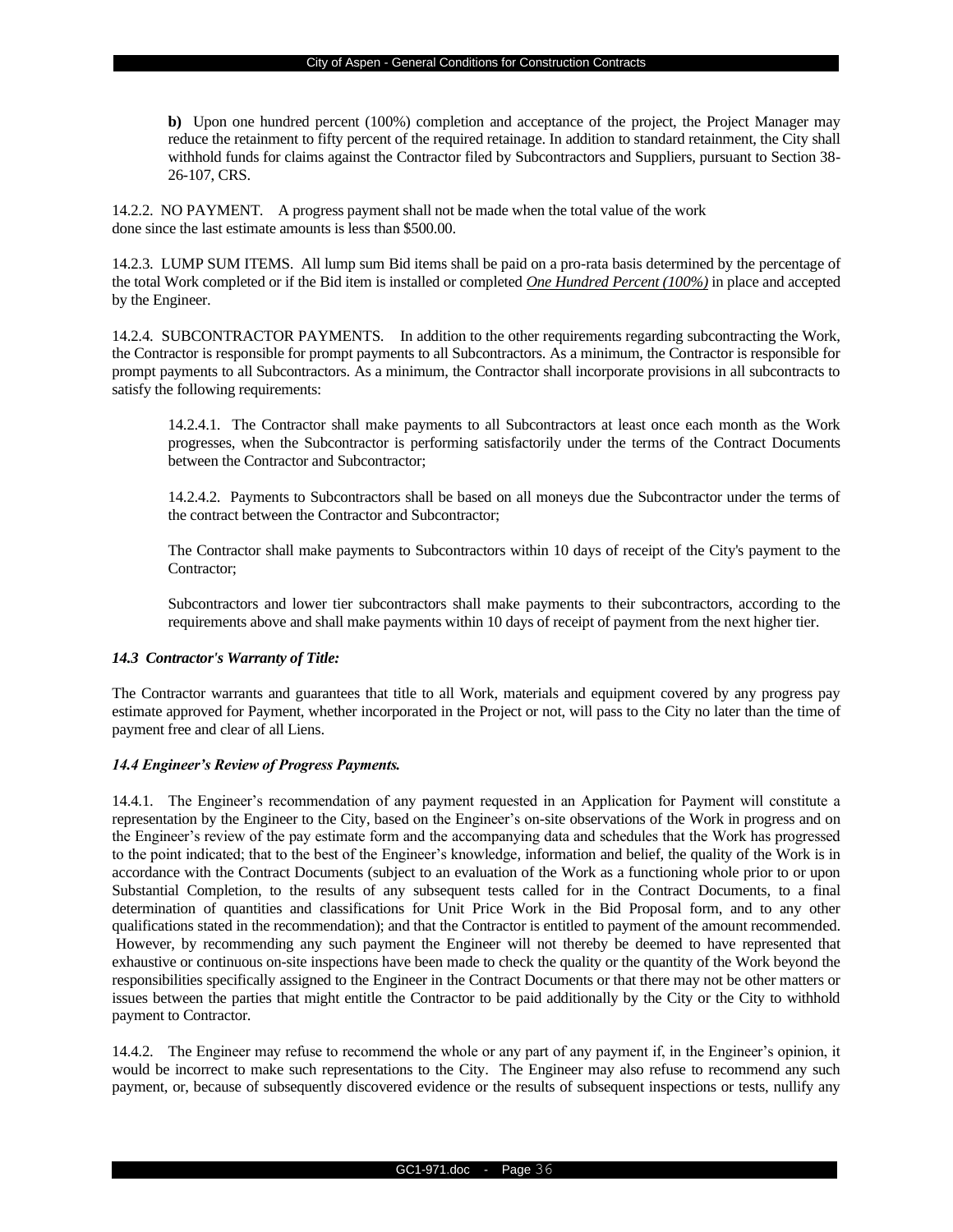such payment previously recommended, to such extent as may be necessary in the Engineer's opinion to protect the City from loss because:

- 14.4.2.1. The Work is Defective, or completed Work has been damaged requiring correction or replacement;
- 14.4.2.2. The Contract Price has been reduced by Written Amendment or Change Order;
- 14.4.2.3. The City has been required to correct Defective Work or complete Work in accordance with paragraph 13.9.; or,
- 14.4.2.4. Of the Engineer's actual knowledge of the occurrence of any of the events enumerated in Article 15.

The City may refuse to make payment of the full amount recommended by the Engineer because claims have been made against the City on account of the Contractor's performance or furnishing of the Work or Liens have been filed in connection with the Work or there are other items entitling the City to a set-off against the amount recommended, but the City must give the Contractor immediate written notice (with a copy to the Engineer) stating the reasons for such action.

## *14.5 Substantial Completion:*

14.5.1. The date accepted by the City when the construction of all Work items in the project or a specified part thereof is *One hundred percent (100%)* completed, in accordance with the Contract Documents, so that the project or specified part can be utilized for the purpose for which it is intended shall establish substantial completion for the project or for a specified part.

14.5.2. When the Contractor considers the entire Work ready for its intended use, the Contractor shall coordinate with the City an inspection of the Work and conduct such tests as required to ensure the Work meets or exceeds all Performance Standards to help determine the status of completion. If the City does not consider the Work satisfactorily complete, the Engineer shall notify the Contractor in writing giving the reasons therefore. There shall be a Punch List of the items to be completed before final inspection and final payment At the time of delivery of the completed punch list items, the City must conduct a final inspection and upon acceptance by the City, the Contractor shall deliver a fully executed Claim Release form to facilitate the project closure.

#### *14.6 Partial Utilization:*

Use by the City of any finished part of the Work, which has specifically been identified in the Contract Documents, or which the City, the Engineer and the Contractor agree constitutes a separately functioning and useable part of the Work that can be used by the City without significant interference with the Contractor's performance of the remainder of the Work, may be accomplished prior to Final Completion of all the Work subject to the following:

14.6.1. The City at any time may request the Contractor in writing to permit the City to use any such part of the Work which the City believes to be ready for its intended use and substantially complete. If the Contractor agrees, the Contractor will certify to the City and the City Engineer that said part of the Work is substantially complete.

## *14.7 Final Inspections:*

Upon written notice from the Contractor that the entire Work or an agreed portion thereof is complete, the City will make a final inspection with the Engineer and the Contractor and will notify the Contractor in writing of all particulars in which this inspection reveals that the Work is incomplete or Defective.The Contractor shall immediately take such measures as are necessary to remove and eliminate all such deficiencies. All deficiencies or incomplete Work items shall be recorded by the City Project Inspector on a Punch List Sheet(s) and distributed to the Contractor and the Engineer immediately.

## *14.8 Final Progress Payment:*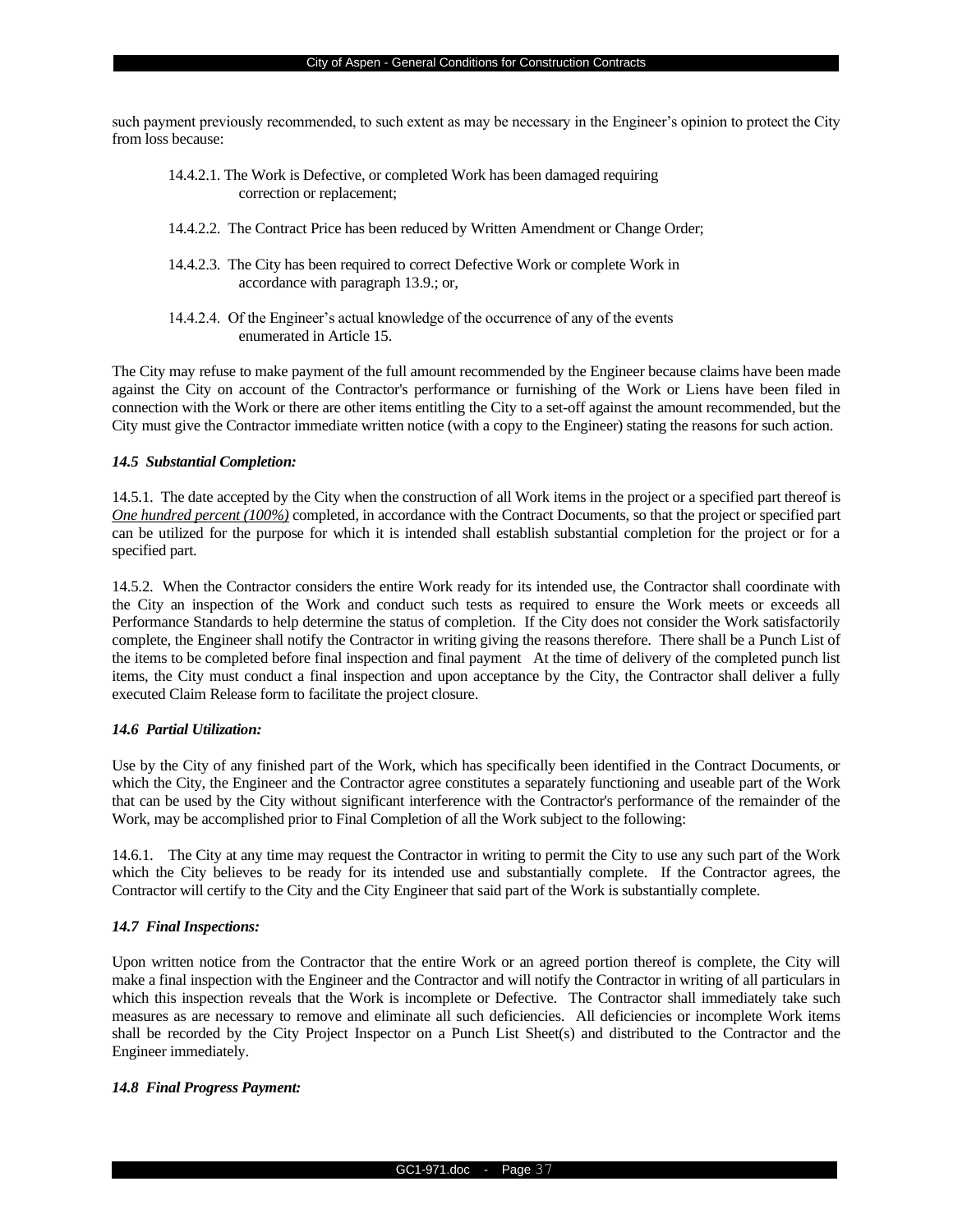14.8.1. After the Contractor has completed all such corrections to the satisfaction of the City and delivered all maintenance and operating instructions, schedules, guarantees, as-built documentation (as provided in paragraph 6.12) and other documents - all as required by the Contract Documents, and after the City has indicated that the Work is acceptable, the Contractor shall deliver to the Engineer a fully executed and notarized Claim Release Form and the City Engineering Department will advertise for project closure and release of the final retainment. The final pay estimate will consist of retainment amount only. Final payment will be released following a thirty (30) day waiting period from the date of the second publication of the advertisement for final settlement and closure if no verified claim has been filed with the City.

#### *14.9 Settlement Date, Notice to Subcontractors, Acceptance and Final Payment:*

If, on the basis of the Engineer's observation of the Work during construction and final inspection, and the Engineer's review of the final progress Payment and accompanying documentation - all as required by the Contract Documents, the Engineer represents to the City that the Work has been completed and the City is satisfied that the Work has been completed and the Contractor's other obligations under the Contract Documents have been fulfilled, the City shall cause to be published on two (2) consecutive weeks in the weekly editions of the *Aspen Times*, a public notice setting a final settlement date; which said settlement date shall be at least ten (10) days after the second publication. Said notice shall advise all persons, co-partnerships, associations of persons, companies, or corporations that have furnished labor, provisions, materials, team hire, sustenance, or other supplies used or consumed by Contractor or his subcontractor(s), that they may file a claim with the City, at any time up to and including the time of final settlement. Upon filing of any such claim, the City shall withhold from retainment withheld in accordance with the Contract Documents, to insure the payment of said claims until the same have been paid or such claims as filed have been withdrawn, such payment or withdrawal to be evidenced by filing with City a receipt in full or an order for withdrawal in writing and signed by the person filing such claim or his duly authorized agents or assigns. Such funds shall not be withheld longer than *Ninety Days* following the date fixed for final settlement as published unless an action is commenced within that time to enforce such unpaid claim and a notice of *Lis Pendens* is filed with the City. At the expiration of such ninety day period, the City shall pay to Contractor such moneys and funds as are not subject of suit and *Lis Pendens* notices and shall retain thereafter, subject to the final outcome thereof, only such balance of funds to insure the payment of judgments which may result from such suit.

14.8.2. If, the remaining balance to be held by the City for Work not fully completed or corrected is less than the retainage set forth at paragraph 14.2., and if Bonds have been furnished as required in Article 5, the written consent of the surety to the payment of the balance due for that portion of the Work fully completed and accepted shall be submitted by the Contractor to the Engineer. Such payment shall be made under the terms and conditions governing final payment, except that it shall not constitute a waiver of claims.

## *14.10 Contractor's Continuing Obligation:*

The Contractor's obligation to perform and complete the Work in accordance with the Contract Documents shall be absolute. Neither recommendation of any progress or final payment by the Engineer, nor the issuance of a certificate of Substantial Completion, nor any payment by the City to the Contractor under the Contract Documents, nor any act of acceptance by the City nor any failure to do so, nor any review and approval of a Shop Drawing or sample submission, nor the issuance of a notice of acceptability by the Engineer pursuant to paragraph 14.9, nor any correction of Defective Work by the City will constitute an acceptance of Work not in accordance with the Contract Documents or a release of the Contractor's obligation to perform the Work in accordance with the Contract Documents.

## *14.11 Liquidated Damages:*

14.11.1. TIME FOR COMPLETION: It is hereby understood and mutually agreed, by and between the Contractor and the City, that the date of beginning Work and the time of completion as specified herein are essential conditions of the Agreement. The Contractor agrees that said Work shall be prosecuted regularly, diligently, and at such rate of progress as will ensure completion within the time(s) specified. It is expressly understood and agreed, by and between the Contractor and the City, that the time(s) for completion of the Work described herein are reasonable time(s) for the completion of the Work, taking into consideration the average climatic conditions prevailing in the locality of the Work.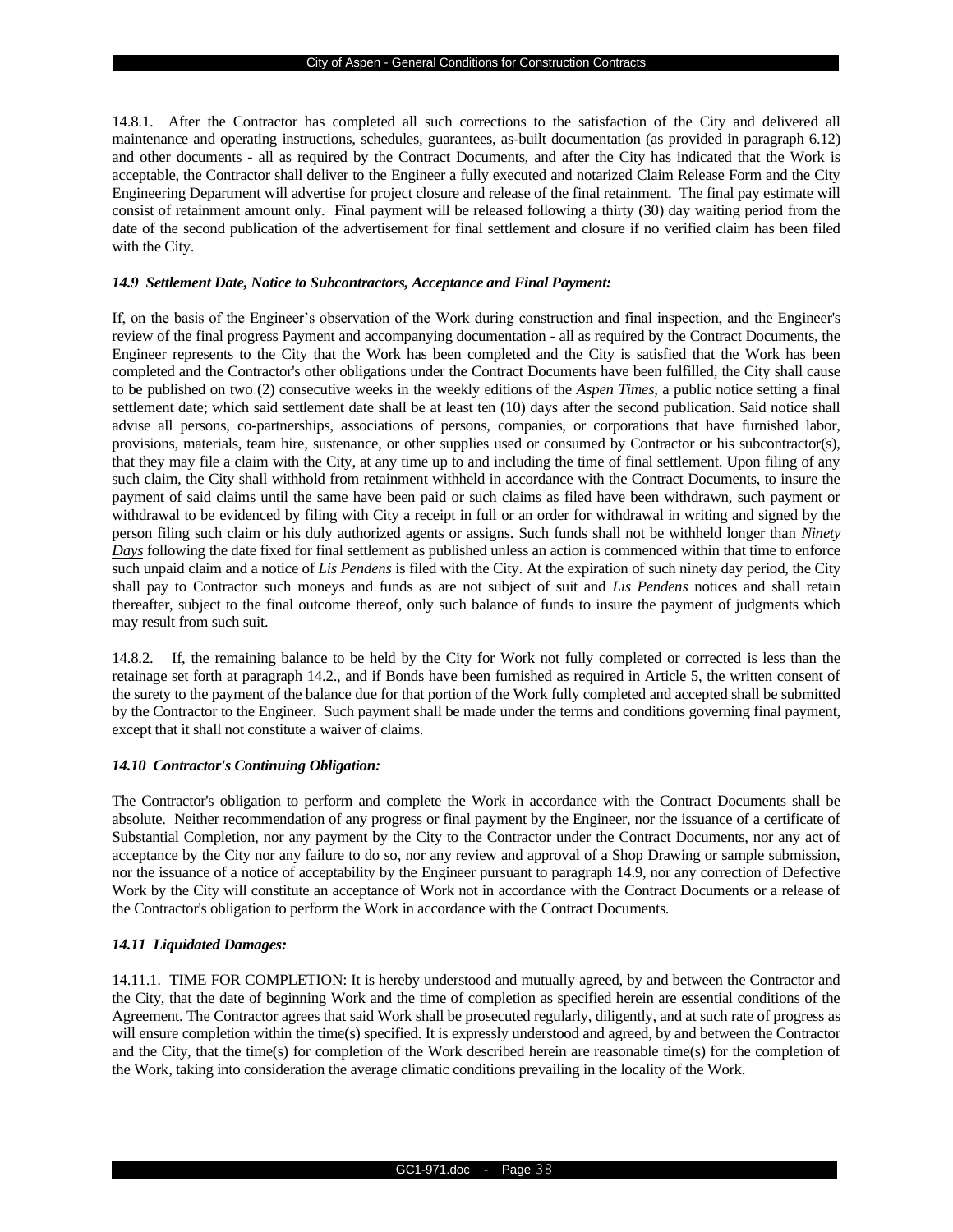14.11.2. TIME IS OF THE ESSENCE TO THE AGREEMENT: It is further agreed that time is of the essence in completing the Work, and that the Project Work Schedule referenced at paragraph 6.9. and the Submittal Schedule referenced at paragraph 6.3. and all dates set forth therein and where in the Contract Documents, an additional time is allowed for the completion of the Work, the new time limit fixed by such extension shall be of the essence of the Contract.

14.11.3. LIQUIDATED DAMAGES: Substantial Completion of the Construction Phase are of paramount importance to the City. If any portion of the Work is not completed in accordance with any time extensions granted by the City, the City will suffer damage, the extent of which will be impractical and extremely difficult to estimate accurately. Therefore, as part of the consideration for executing the Contract, it is hereby agreed that the Contractor shall pay to the City the amounts specified in the *Liquidated Damages Form* included in the Contract Documents. This particular provision shall not be construed as a penalty upon said Contractor for failing fully to complete said Work as agreed in the Proposal and Contract Documents nor is it intended, but as Liquidated Damages to compensate the City for all costs incurred as a result of such breach of Contract.

14.11.4. DELAYS IN WORK COMPLETION OF CONSTRUCTION PHASE: Subject to the terms of "Excusable Delays", as contained in Section 14.11.6. of the General Conditions, the Contractor expressly agrees to pay the City as a reasonable estimate of just compensation for damages contemplated with the clause, the amount set forth in the Liquidated Damages Form for each consecutive calendar day that Substantial Completion is delayed in the Construction of the project. In no event shall the total amount of liquidated damages exceed *Twenty Percent (20%)* of the total Contract Price for the Construction.

14.11.5. DELAYS IN SUBMITTAL OF AS-BUILT DOCUMENTATION: Should the Contractor fail to make delivery of the as-built documentation covered in the Contract Documents prior to release of the final payment, it shall pay liquidated damages to the City the amounts equal to preparation cost of the As-Built drawings by the City and its Engineers and Surveyors.

14.11.6. EXCUSABLE DELAYS - FORCE MAJEURE: If, by reason of Force Majeure, any party hereto shall be rendered unable wholly or in part to carry out its obligations under this Agreement then such party shall give notice and full particulars of such Force Majeure in writing to the other party within a reasonable time after occurrence of the event or cause relied upon, and the obligation of the party giving such notice, so far as it is affected by such Force Majeure, shall be suspended during the continuance of the liability then claimed, but for no longer period, and any such party shall remove or overcome such inability with all reasonable dispatch. The term Force Majeure as employed herein, shall mean acts of God, strikes, lockouts, or other industrial disturbances, acts of public enemy, orders of any kind of the Government of the United States or the State of Colorado or any political subdivision, except the City, or any civil or military authority, insurrection, riots, epidemics, landslides, lightning, earthquakes, fires, hurricanes, storms, floods, washouts, droughts, arrests, restraint of government and people, civil disturbances, explosions, breakage or accidents to machinery, pipelines, or canals, or other causes not reasonably within the control of the party claiming such inability. It is understood and agreed that the settlement of strikes and lockouts shall be entirely within the discretion of the party having the difficulty, and that the above requirement that any Force Majeure shall be remedied with all reasonable dispatch shall not require the settlement of strikes and lockouts by acceding to the demands of the opposing party or parties when such settlement is unfavorable to it in the judgment of the party having the difficulty.

14.11.7. CUMULATIVE REMEDY: The liquidated damages referred to herein are intended to be and are cumulative and shall be in addition to every other remedy now or hereafter enforceable at law, in equity, by statute, or under contract.

## **ARTICLE 15 - SUSPENSION OF WORK AND TERMINATION**

#### *15.1 City May Suspend Work:*

The City may, at any time and without cause, suspend the Work or any portion thereof for a period of not more than ninety days by notice in writing to the Contractor and will fix the date on which work will be resumed. The Contractor shall resume the Work on the date so fixed. The Contractor shall be allowed an increase in the Contract Price or an extension of the Contract Time, or both if the *Consecutive Calendar Days* are used to complete the Work, directly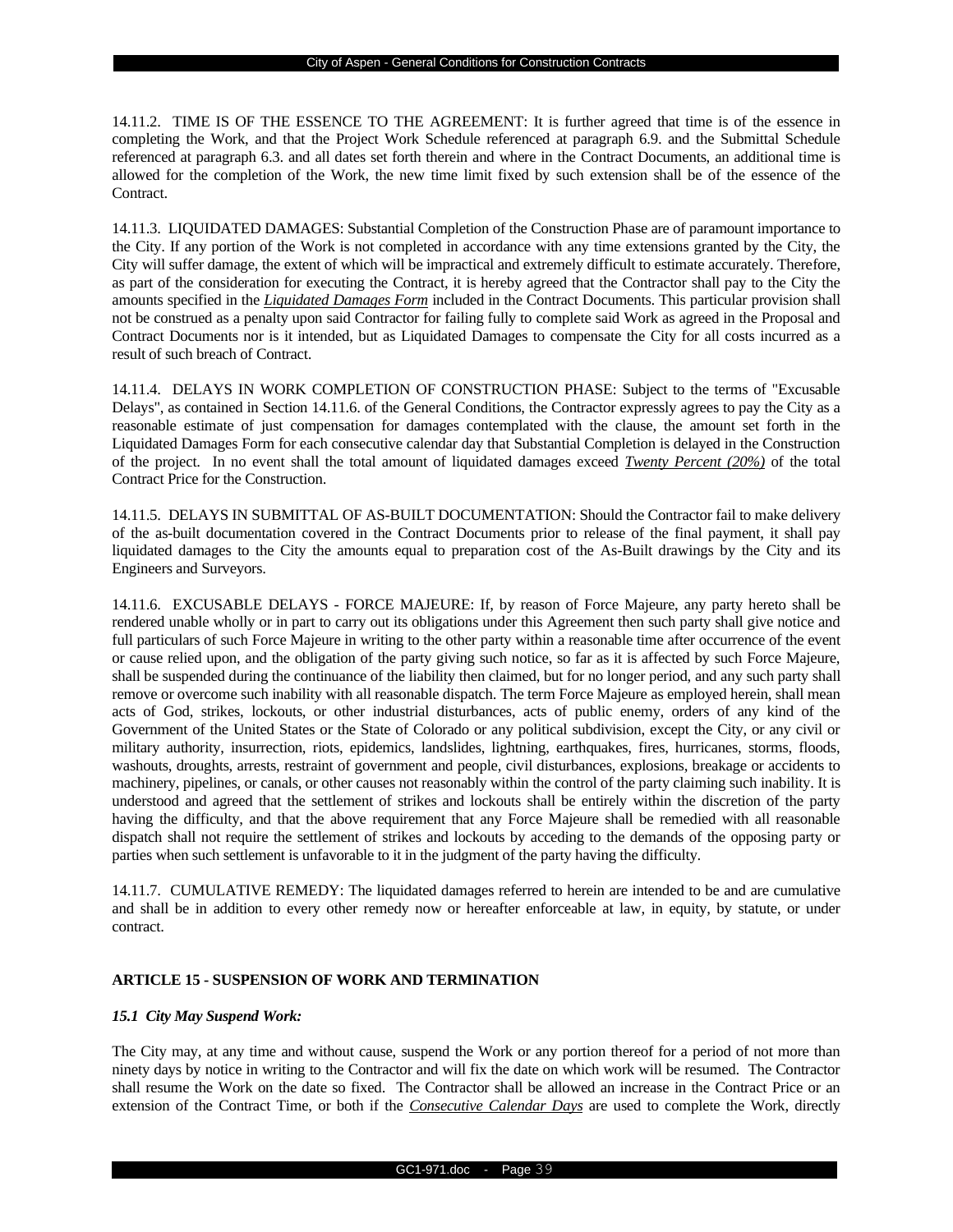attributable to any suspension if the Contractor makes an approved claim therefor as provided in Article 11. Other Work suspensions such as delayed start or phased construction shall not entitle the Contractor to any compensation of payment or time.

#### *15.2 City May Terminate:*

Upon the occurrence of any one or more of the following events:

15.2.1. If the Contractor commences a voluntary case under any chapter of the Bankruptcy Code (Title II, United States Code), as now or hereafter in effect, or if Contractor takes any equivalent or similar action by filing a petition or otherwise under any other federal or state law in effect at such time relating to the bankruptcy or insolvency;

15.2.2. If a petition is filed against Contractor under any chapter of the Bankruptcy Code as now or hereafter in effect at the time of filing, or if a petition is filed seeking any such equivalent or similar relief against Contractor under any other federal or state law in effect at the time relating to bankruptcy or insolvency;

15.2.3. If the Contractor makes a general assignment for the benefit of creditors;

15.2.4. If a trustee, receiver, custodian or agent of Contractor is appointed under applicable law or under contract, whose appointment or authority to take charge of property of Contractor is for the purpose of enforcing a Lien against such property or for the purpose of general administration of such property for the benefit of Contractor's creditors;

15.2.5. If the Contractor admits in writing an inability to pay its debts generally as they become due;

15.2.6. If the Contractor persistently fails to perform the Work in accordance with the Contract Documents (including but not limited to, failure to supply sufficient skilled workers or suitable materials or equipment or failure to adhere to the progress schedule established under paragraph 2.9 as revised from time to time);

15.2.7. If the Contractor disregards Laws or Regulations of any public body having jurisdiction;

15.2.8. If the Contractor disregards the authority of Architect; or,

15.2.9. If the Contractor otherwise violates in any substantial way any provisions of the Contract Documents:

The City may, after giving the Contractor (and the surety, if there be one) seven days written notice and to the extent permitted by Laws and Regulations, terminate the services of Contractor, exclude the Contractor from the site and take possession of the Work and of all the Contractor's tools, appliances, construction equipment and machinery at the site and use the same to the full extent they could be used by the Contractor (without liability to the Contractor for trespass or conversion), incorporate in the Work all materials and equipment stored at the site or for which the City has paid the Contractor but which are stored elsewhere, and finish the Work as the City may deem expedient. In such case the Contractor shall not be entitled to receive any further payment until the Work is finished. If the unpaid balance of the Contract Price exceeds the direct, indirect and consequential costs of completing the Work (including but not limited to fees and charges of engineers, architects, attorneys and other professionals and court and arbitration costs) such excess will be paid to the Contractor. If such costs exceed such unpaid balance, the Contractor shall pay the difference to the City. Such costs incurred by the City will be approved as to reasonableness by the Engineer and incorporated in a Change Order, but when exercising any rights or remedies under this paragraph the City shall not be required to obtain the lowest price for the Work performed.

15.2.10. Where the Contractor's services have been so terminated by the City, the termination will not affect any rights or remedies of the City against the Contractor then existing or which may thereafter accrue. Any retention or payment of moneys due the Contractor by the City will not release the Contractor from liability.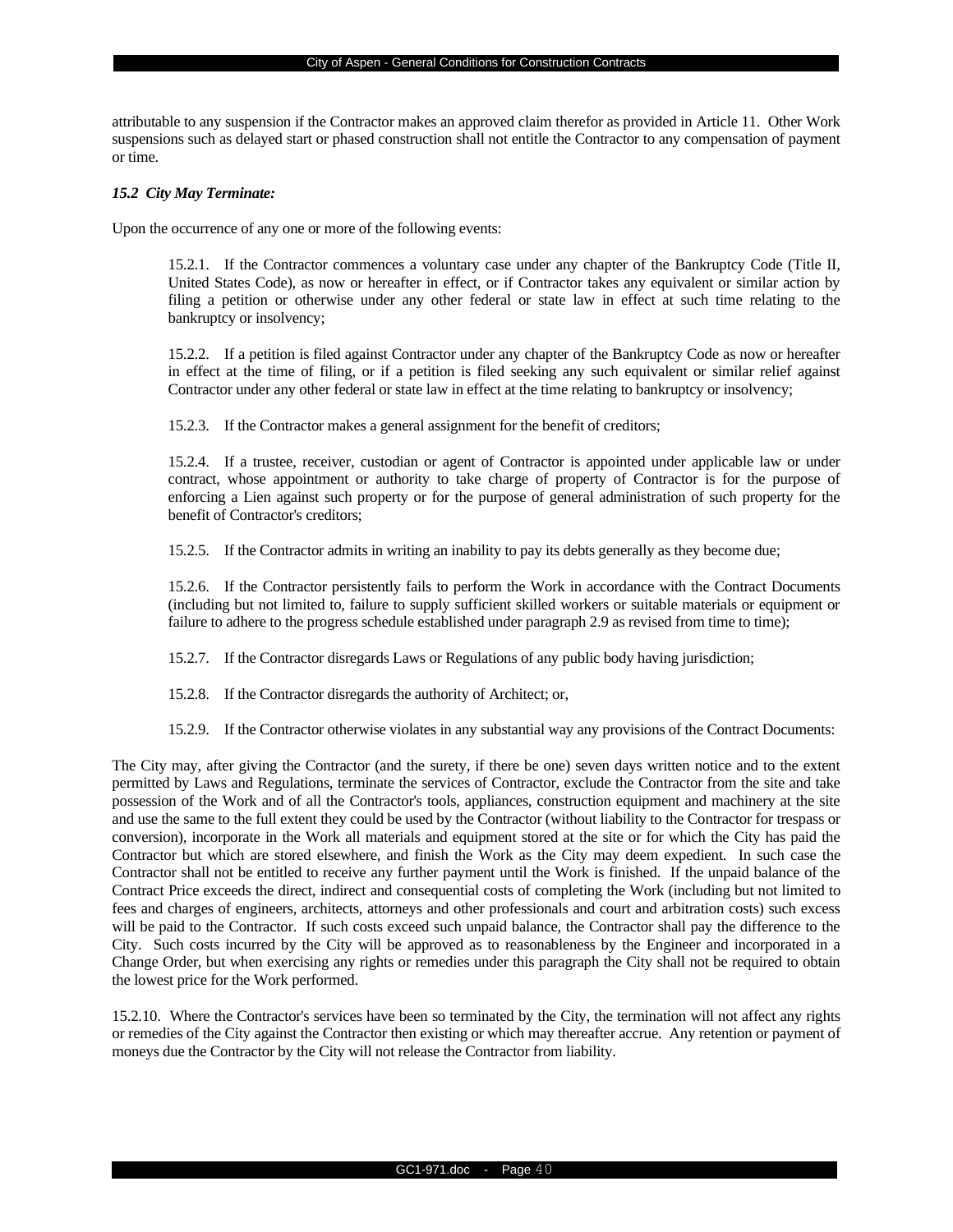15.2.11. Upon seven days' written notice to the Contractor, the City may, without cause and without prejudice to any other right or remedy, elect to abandon the Work and terminate the Contract. In such case, the Contractor shall be paid for all Work executed and any expense sustained plus reasonable termination expenses.

#### *15.3 Contractor May Stop Work or Terminate:*

If, through no act or fault of the Contractor, the Work is suspended for a period of more than ninety days by the City or under an order of court or other public authority, then the Contractor may, upon seven days written notice to the City and the Engineer, terminate the Contract and recover from the City payment for all Work executed and installed in place and any expense sustained plus reasonable termination expenses. The provisions of this paragraph shall not relieve the Contractor of the obligations under Article 6 to carry on the Work in accordance with the progress schedule and without delay during disputes and disagreements with the City.

#### **ARTICLE 16 - MISCELLANEOUS**

#### *16.1 Nondiscrimination*

During the performance of this Contract, the Contractor agrees as follows:

16.1.1. The Contractor will not discriminate against any employee or applicant for employment because of race, color, religion, sex, national origin, age, marital status, sexual orientation, being handicapped, a disadvantaged person, or a disabled or Vietnam era veteran. The Contractor will take affirmative action to insure that applicants are employed, and that employees are treated during employment without regard to their race, color, religion, sex, national origin, sex, age, sexual orientation, handicapped, a disadvantaged person, or a disabled or Vietnam era veteran. Such action shall include, but not be limited to, the following: employment, upgrading, demotion or transfer; recruitment or recruitment advertising; layoff or termination; rates of pay or other forms of compensation; and selection for training, including apprenticeship. The Contractor agrees to post in conspicuous places, available to employees and applicants for employment, notices to be provided setting forth the provisions of this nondiscrimination clause.

16.1.2. The Contractor, with regard to the Work performed by it during the Contract, shall not discriminate on the grounds of race, color, religion, sex, national origin, sexual orientation, age, marital status, being handicapped, a disadvantaged person, or a disabled or Vietnam era veteran in the selection and retention of Subcontractors, including procurements of materials and leases of equipment.

16.1.3. The contractor will, in all solicitations or advertisements for employees placed by or on behalf of the contractor, state that all qualified applicants will receive consideration for employment without regard to race, color, religion, sex, national origin, sexual orientation, age, marital status, being handicapped, a disadvantaged person, or a disabled or Vietnam era veteran.

16.1.4. In all solicitations either by competitive bidding or negotiation made by the Contractor for work to be performed under a subcontract, including procurements of materials or leases of equipment, each potential Subcontractor or Supplier shall be notified by the Contractor of the subcontractor's obligations under this Contract and the regulations relative to nondiscrimination on the grounds of race, color, religion, sex, national origin, sexual orientation, age, marital status, being handicapped, a disadvantaged person, or a disabled or Vietnam era veteran.

16.1.5. The Contractor will send to each labor union or representative of workers, with which it has a collective bargaining agreement or other contract or understanding, a notice to be provided advising the said labor union or workers' representatives of the contractor's commitments under this section and shall post copies of the notice in conspicuous places available to employees and applicants for employment.

## *16.2 Giving Notice:*

Whenever any provision of the Contract Documents requires the giving of written notice, it will be deemed to have been validly given if delivered in person to the individual or to a member of the firm or to an officer of the corporation for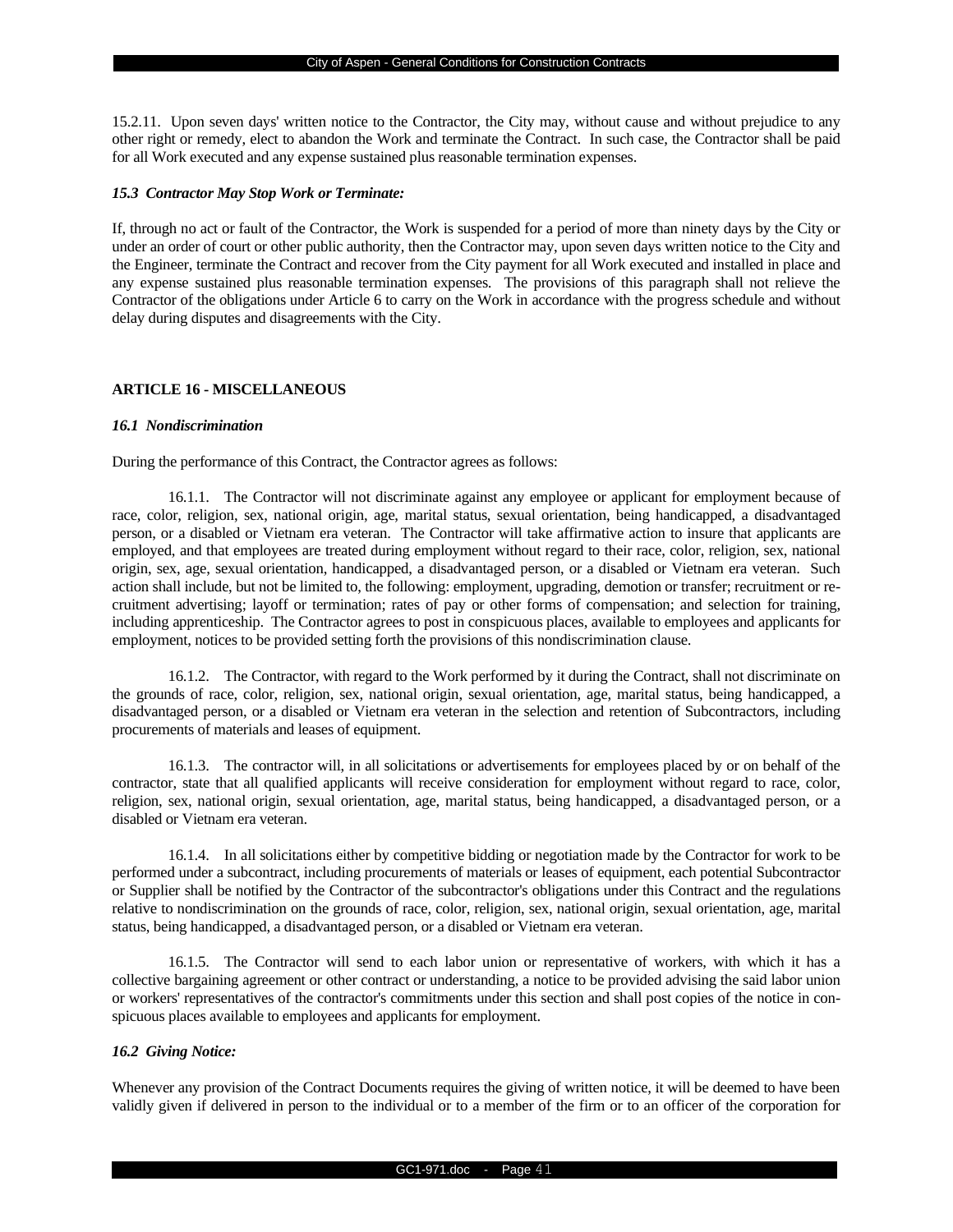whom it is intended, or if delivered at or sent by registered or certified mail, postage prepaid, to the last business address known to the giver of the notice.

#### *16.3 Computation of Time:*

16.3.1. When any period of time is referred to in the Contract Documents by days, it will be computed to exclude the first and include the last day of such period. If the last day of any such period falls on a Saturday or Sunday or on a day made a legal holiday by the law of the applicable jurisdiction, such day will be omitted from the computation. 16.3.2. A consecutive calendar day of twenty-four hours measured from midnight to the next midnight shall constitute a day. A working day is any day; Monday through Friday of each week, also called business day.

## *16.4 General:*

Should the City or the Contractor suffer injury or damage to person or property because of any error, omission or act of the other party or of any of the other party's employees or agents or others for whose acts the other party is legally liable, claim will be made in writing to the other party within a reasonable time of the first observance of such injury or damage. The provisions of this paragraph shall not be construed as a substitute for or a waiver of the provisions of any applicable statute of limitations or repose.

16.4.1. The duties and obligations imposed by these General Conditions and the rights and remedies available hereunder to the parties hereto, and, in particular but without limitation, the warranties, guarantees and obligations imposed upon the Contractor by the General Conditions, and all of the rights and remedies available to the City thereunder, are in addition to, and are not to be construed in any way as a limitation of, any rights and remedies available to any or all of them which are otherwise imposed or available by Laws or Regulations, by special warranty or guarantee or by other provisions of the Contract Documents, and the provisions of this paragraph will be as effective as if repeated specifically in the Contract Documents in connection with each particular duty, obligation, right and remedy to which they apply. All representations, warranties and guarantees made in the Contract Documents will survive final payment and termination or completion of the Agreement.

## *16.5 Independent Contractor Status:*

It is expressly acknowledged and understood by the parties that nothing in this agreement shall result in, or be construed as establishing an employment relationship. The Contractor shall be, and shall perform as, an independent the Contractor who agrees to use his best efforts to provide the Work on behalf of the City. No agent, employee, or servant of the Contractor shall be, or shall be deemed to be, the employee, agent or servant of the City. The City is interested only in the results obtained under the Contract Documents. The manner and means of conducting the Work are under the sole control of the Contractor. None of the benefits provided by the City to its employees including, but not limited to, worker's compensation insurance and unemployment insurance, are available from the City to the employees, agents or servants of the Contractor. The Contractor shall be solely and entirely responsible for its acts and for the acts of the Contractor's agents, employees, servants and subcontractors during the performance of the Contract.

## **THE CONTRACTOR, AS AN INDEPENDENT CONTRACTOR, SHALL NOT BE ENTITLED TO WORKERS' COMPENSATION BENEFITS AND SHALL BE OBLIGATED TO PAY FEDERAL AND STATE INCOME TAX ON ANY MONEYS EARNED PURSUANT TO THE CONTRACT.**

## *16.6 Prohibited Interest:*

No member, officer, or employee of the City of Aspen, Pitkin County or the Town of Snowmass Village shall have any interest, direct or indirect, in this Agreement or the proceeds thereof.

#### *16.7 Warranties Against Contingent Fees, Gratuities, Kickbacks and Conflict of Interest:*

The Contractor warrants that no person or selling agency has been employed or retained to solicit or secure this Agreement upon an agreement or understanding for a commission, percentage, brokerage, or contingency fee, excepting bona fide employees or bona fide established commercial or selling agencies maintained by the Contractor for the purpose of securing business.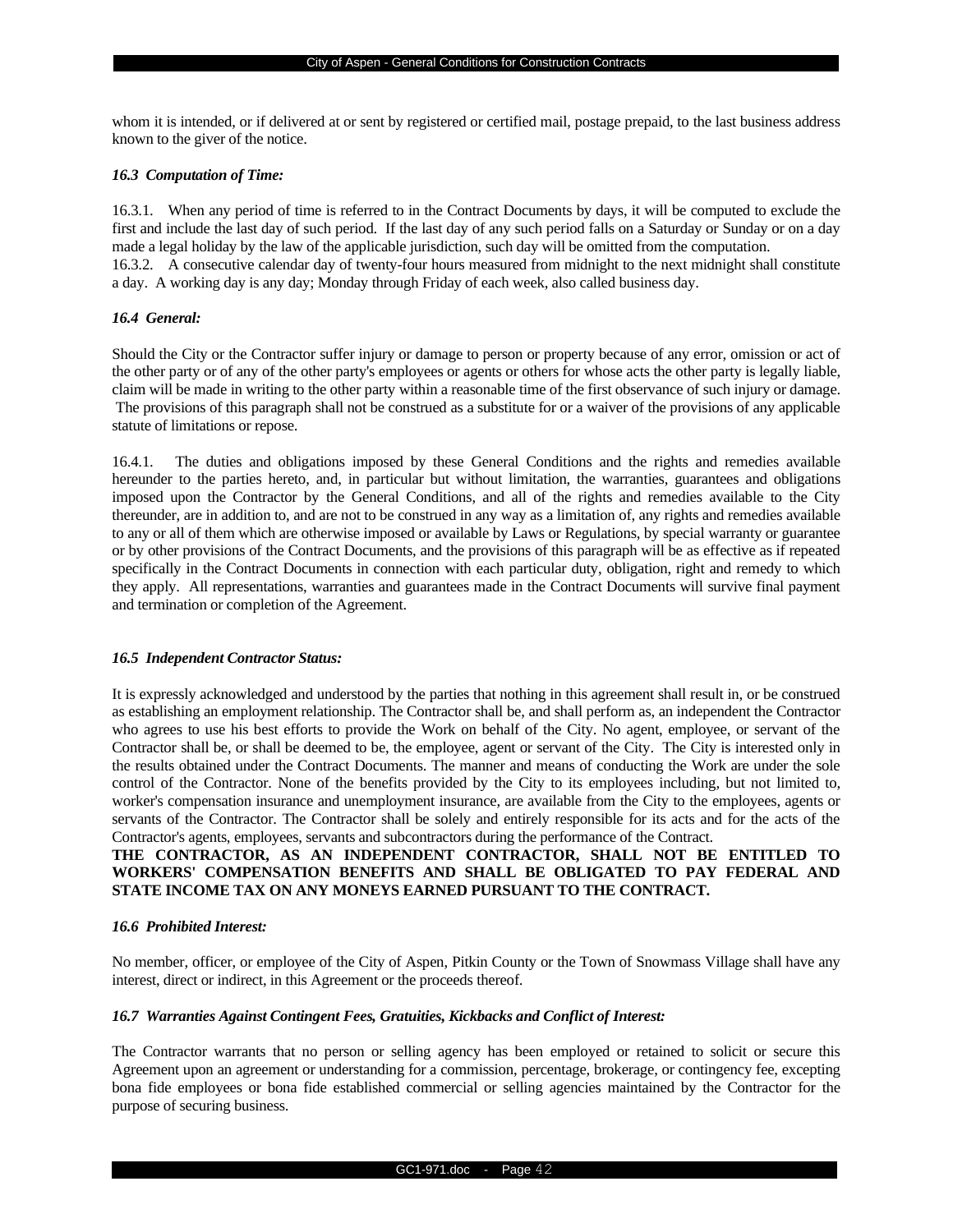16.7.1. The Contractor agrees not to give any employee or former employee of the City a gratuity or any offer of employment in connection with any decision, approval, disapproval, recommendation, preparation of any part of a program requirement or a purchase request, influencing the content of any specification or procurement standard, rendering of advice, investigation, auditing, or in any other advisory capacity in any proceeding or application, request for ruling, determination, claim or controversy, or other particular matter, pertaining to this Contract or to any solicitation or proposal therefor.

16.7.2. It shall be a material breach of the Contract for any payment, gratuity, or offer of employment to be made by or on behalf of a Subcontractor under a contract to the prime Contractor or higher tier Subcontractor or any person associated therewith, as an inducement for the award of a Subcontract or order. The Contractor is prohibited from inducing, by any means, any person employed under this Contract to give up any part of the compensation to which he/she is otherwise entitled. The Contractor shall comply with all applicable local, state and federal "anti-kickback" statutes or regulations.

### *16.8 Payments Subject to Annual Appropriations:*

If the contract awarded extends beyond the calendar year, nothing herein shall be construed as an obligation by the City beyond any amounts that may be, from time to time, appropriated by the City on an annual basis. It is understood that payment under any contract is conditional upon annual appropriation of funds by said governing body and that before providing services, the Contractor, if it so requests, will be advised as to the status of funds appropriated for services or materials and shall not be obligated to provide services or materials for which funds have not been appropriated.

### *16.9 Contractor Acceptance:*

16.9.1. The acceptance by the Contractor of any payment made on the final completion of Work under these General Conditions, or of any final payment due on termination , shall constitute a full and complete release of the City from any and all claims, demands and causes of action whatsoever which the Contractor, has or may have against the City under the provisions of these Contract Documents.

16.9.2. No action shall be maintained by Contractor, its successors or assigns, against the City or the Engineer on any claims based upon or arising out of this Contract or out of anything done in connection with this Contract unless such action shall be commenced within 180 days after the date approval of the final progress payment hereunder, or within 180 days of the termination of this Agreement.

## *16.10 Successors and Assigns*

This Contract and all of the covenants hereof shall inure to the benefit of and be bidding upon the City and the Contractor respectively and their agents, representatives, employees, successors, assigns and legal representatives. Neither the City nor the Contractor shall have the right to assign, transfer or sublet his or her interest or obligations hereunder without the written consent of the other party.

## *16.11 Third Parties*

This Contract does not and shall not be deemed or construed to confer upon or grant to any third party or parties, except to parties to whom the Contractor of the City may assign this Agreement in accordance with the specific written consent, any rights to claim damages or to bring suit, action or other proceeding against either the City or the Contractor because of any breach hereof or because of any of the terms, covenants, agreements or conditions herein contained.

## *16.12 Waiver*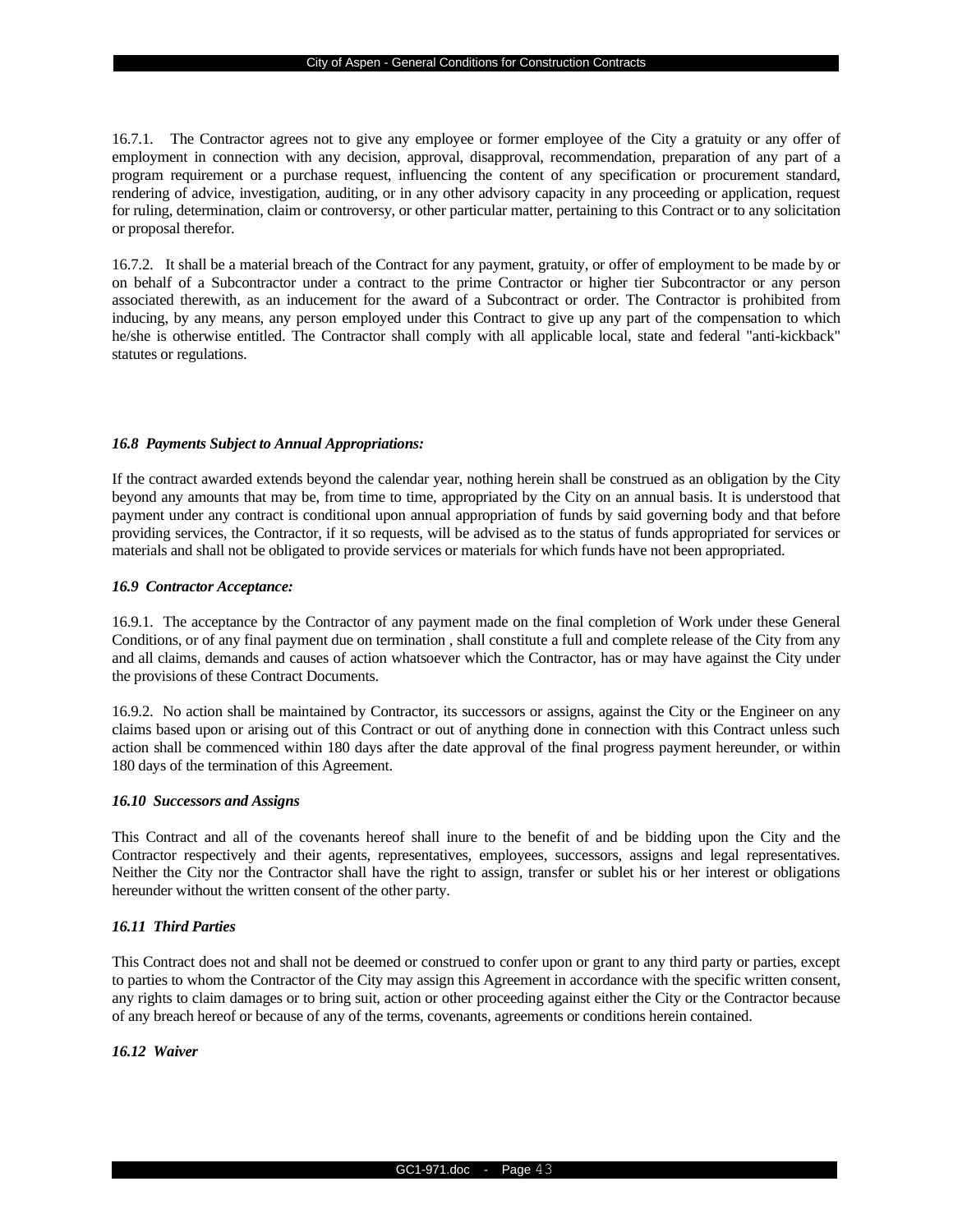No waiver of default by either party of any terms, covenants or conditions hereof to be performed, kept and observed by the other party shall be construed, or operate as, a waiver of any subsequent default of any of the terms, covenants or conditions herein contained, to be performed, kept and observed by the other party.

#### *16.13 Contract Made in Colorado*

The Parties agree that this Contract was made in accordance with the laws of the State of Colorado and shall be so construed. Venue is agreed to be exclusively in the courts of Pitkin County, Colorado.

#### *16.14 Attorney's Fees*

In the event that legal action is necessary to enforce any of the provisions of this Contract, the prevailing party shall be entitled to its costs and reasonable attorney's fees.

#### *16.15 Waiver of Presumption*

This Contract was negotiated and reviewed through the mutual efforts of the parties hereto and the parties agree that no construction shall be made or presumption shall arise for or against either party based on any alleged unequal status of the parties in the negotiation, review or drafting of this Contract. *16.16 Severability Clause:*

If any provision of the Contract is subsequently declared by legislative or judicial authority to be unlawful, unenforceable, or not in accordance with applicable laws, statutes, and regulations of the United States of America or the State of Colorado, all other provisions of the Contract shall remain in full force and effect.

## *16.17 Audit and Records*

The Contractor shall maintain all data and records pertinent to the Work performed under this Contract, in accordance with generally accepted accounting principles, and shall preserve and make available all data and records until the expiration of *three (3) years* from the date of final payment under this Contract, or for such longer period, if any, as is required by applicable statute or by other articles of the Contract Documents. The authorized representatives of the U.S. Department of Transportation, Comptroller General of the United States, the State of Colorado and the City shall have access to all such data and records for such time period to inspect, audit and make copies thereof during normal business hours. The Contractor covenants and agrees that it shall require that any Subcontractor utilized in the performance of this Agreement shall permit the authorized representatives of the United States Department of Transportation, the State of Colorado, and the City, to similarly inspect and audit all data and records of said Subcontractors relating to the performance of said Subcontractors under this Agreement for the same time period.

## *16.18 Audit*

16.18.1. COST OR PRICING DATA: If the Contractor has submitted cost or pricing data in connection with the pricing of any modification to the Contract, unless the pricing was based on adequate price competition, established catalog or market prices of commercial items sold in substantial quantities to the general public, or prices set by law or regulation, the Engineer or a representative of the City shall have the right to examine and audit all books, records, documents, and other data of the Contractor (including computations and projections) related to negotiating, pricing or performing the modification, in order to evaluate the accuracy, completeness, and currency of the cost and pricing data. In the case of pricing any modification, the authorized representatives of the U.S. Department of Transportation, and the State of Colorado shall have the same rights.

16.18.2. AVAILABILITY: The Contractor shall make available at its offices at all reasonable times the materials described in the Contract Documents, for examination, audit, or reproduction, until three (3) years after final payment under the Contract, or for any period, if any, as is required by applicable statute or by other articles of this Contract.

16.18.3. If this Contract is completely or partially terminated, the records relating to the Work terminated shall be made available for three years after any resulting final termination payment.